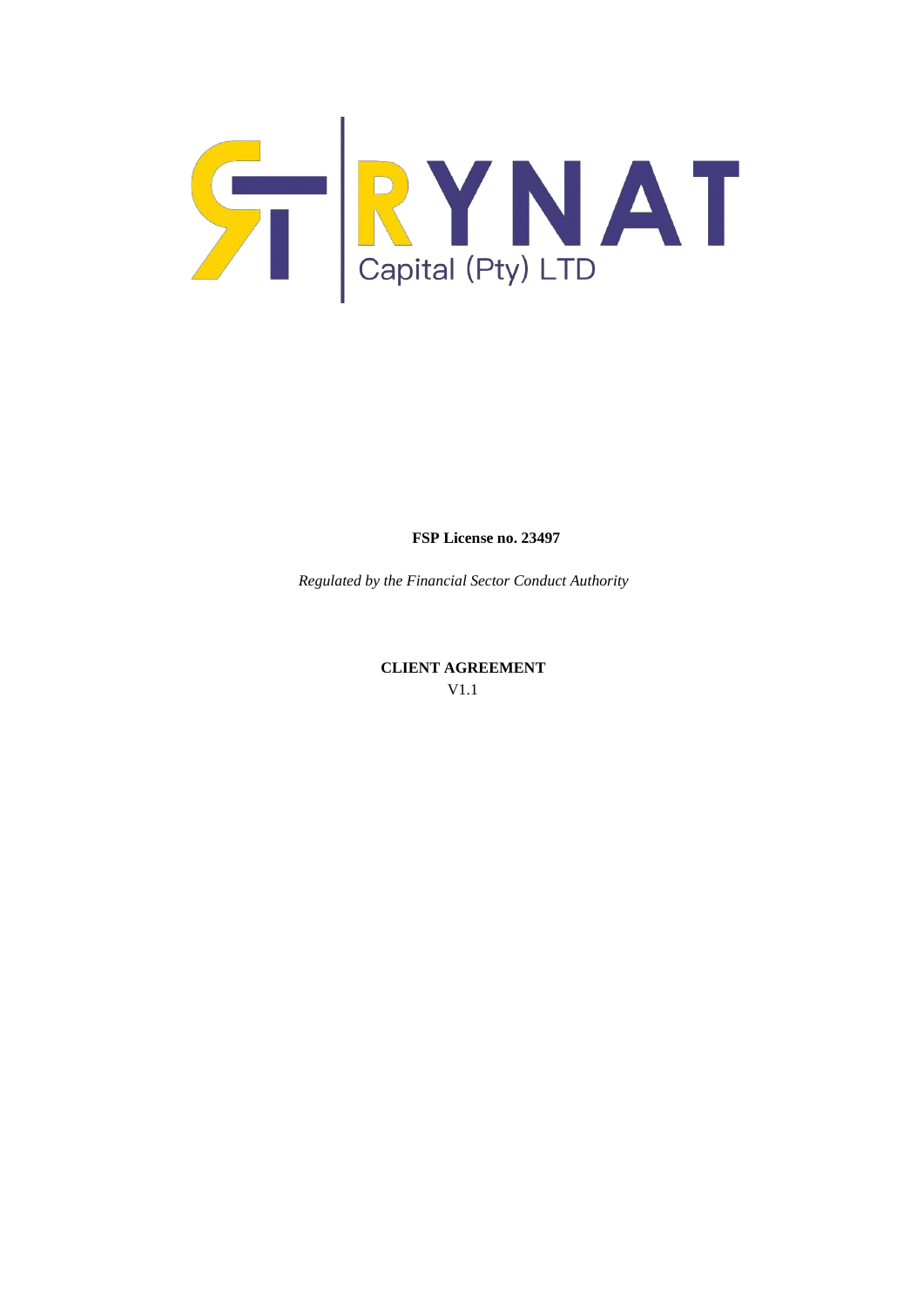

# **Contents**

| 1.  |  |
|-----|--|
| 2.  |  |
| 3.  |  |
| 4.  |  |
| 5.  |  |
| 6.  |  |
| 7.  |  |
| 8.  |  |
| 9.  |  |
| 10. |  |
| 11. |  |
| 12. |  |
| 13. |  |
| 14. |  |
| 15. |  |
| 16. |  |
| 17. |  |
| 18. |  |
| 19. |  |
| 20. |  |
| 21. |  |
| 22. |  |
| 23. |  |
| 24. |  |
| 25. |  |
| 26. |  |
| 27. |  |
| 28. |  |
| 29. |  |
| 30. |  |
| 31. |  |
| 32. |  |
| 33. |  |
| 34. |  |
| 35. |  |

| 36. |  |
|-----|--|
|     |  |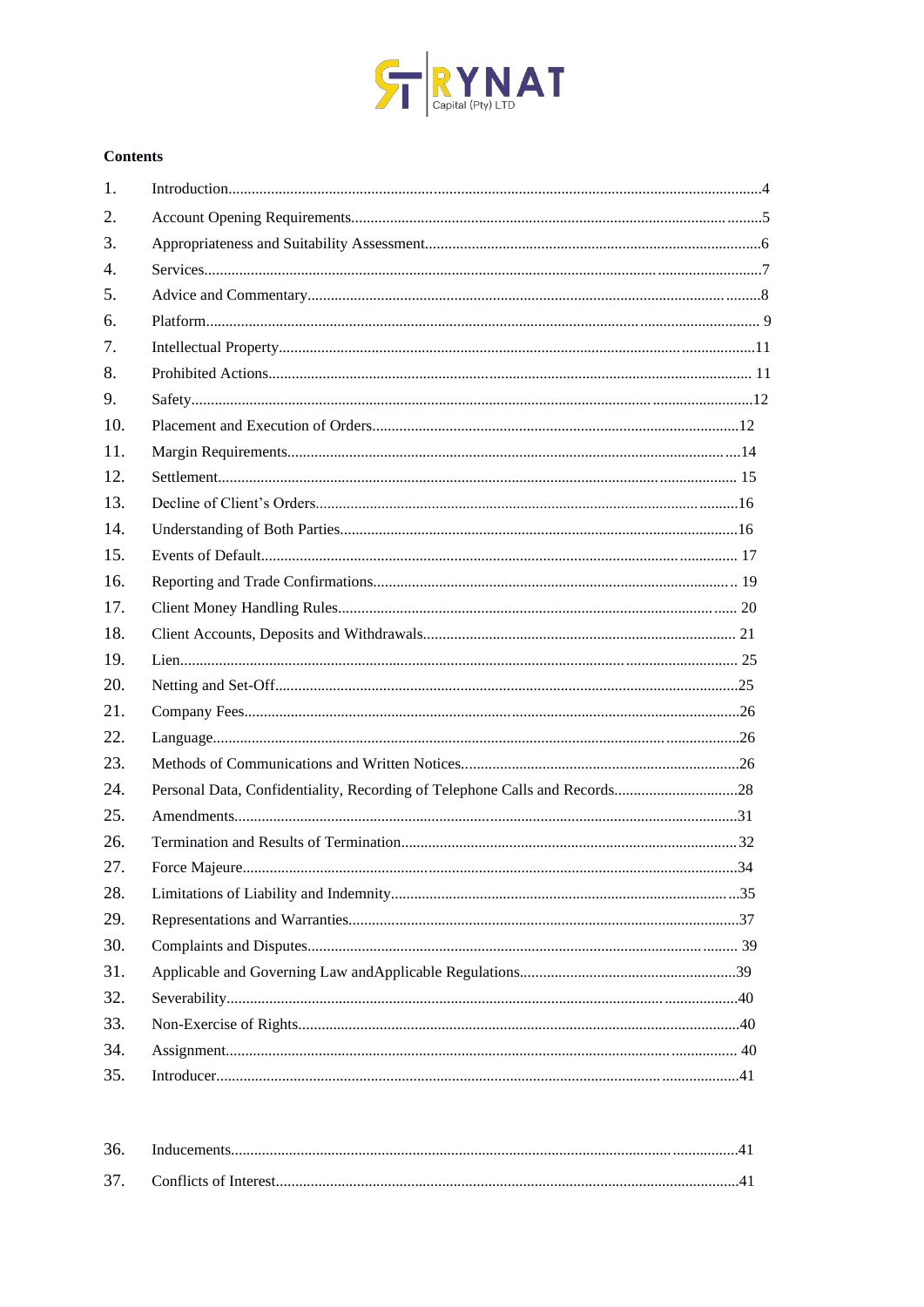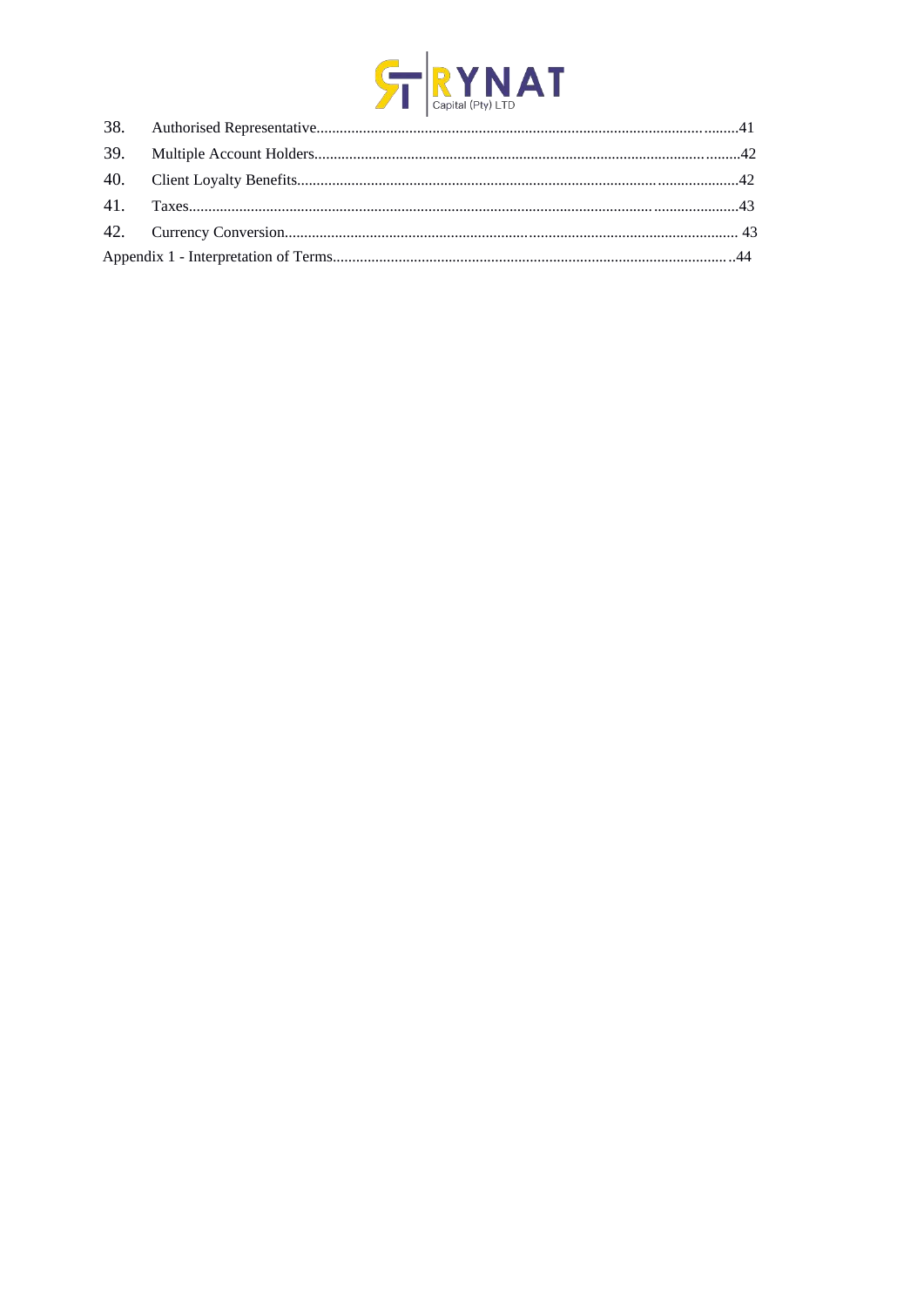

## **1. Introduction**

1.1. This Agreement is entered by and between Rynat Capital (Pty) Limited (hereinafter called the "Company" or "Rynat Capital" or "us" or "we"), on the one part, and the Client (which may be a legal entity or a natural person) who has completed the Account Opening Application Form and has been accepted by the Company as a Client ("Client" or "you"), on the other part.

1.2. The Company is authorised and regulated by the Financial Sector Conduct Authority ("FSCA") under the FSP license number 23497 as a financial service provider in South Africa to offer certain Investment and Ancillary Services and Activities under the Financial Advisory and Intermediary Services Act, 2002 (Act No. 37 of 2002), with registration number 2004/005384/07. Its registered office is a 96 Rivonia Road Sandton, 4<sup>th</sup> Floor, 2196, Gauteng, South Africa.

1.3. This Client Agreement together with its Appendix 1 and any other Appendices added thereto from time to time, available on section legal documents, our branded websites [www.rynatcapital.com](http://www.rynatcapital.com/) and [www.xtrendspeed.com](http://www.xtrendspeed.com/) (Hereafter "website") , aim to present the terms upon which the Company will offer Services to the Client and the rights and obligations of each Party. These documents together form the Agreement between us (all together, the "Agreement"). By applying for our services, you are consenting to the terms and conditions of the Agreement and it means that in the event that you are accepted by us as our Client, you and we shall be bound by these terms and conditions.

1.4. In addition to the Agreement, the following documents found on our Website, as amended, from time to time: "Conflicts of Interest Policy", "Order Execution Policy",", "Risk Disclosures", "Complaints Handling Policy", "Withdrawal Policy", "Client Categorisation", "Terms of Business", "Cookies Policy" and "Privacy Policy", include important information which we are required as an authorised Investment Firm to provide to our prospective Clients under Applicable Regulations. These procedures and policies are subject to change at any time and you are advised to periodically check our Website for any updates.

1.5. For this reason, you are advised to read all the above-mentioned documents and any other letters or notices sent by us carefully and make sure that you understand and agree with them before entering into an agreement with us.

1.6. The Agreement overrides any other agreements, arrangements, express or implied statements made by the Company or anyIntroducer(s).

1.7. The Agreement shall be binding upon and shall inure to the benefit of the parties and their permitted successors and assigns.

1.8. If you are a consumer and we do not meet face to face to conclude this Agreement, but instead our communication is done through a website, as over the telephone, or by written correspondence (including e-mail), then the Financial Advisory and Intermediary Services Act, 2002 (Act No. 37 of 2002) applies and we shall send you by email the documents that form theAgreement.

1.9. Physical signature of the Agreement is not required but if you wish to have it signed you may print it and sign two copies of the Agreement and sent them back to us. We shall keep one copy for our records and send you back the other one signed by us as well.

## **2. Account Opening Requirements**

2.1. As per regulatory requirements the Company must verify the identity of each Client who registers and opens a trading account with Rynat Capital (Pty) Ltd. Thus, at any given time from the commencement and/or during the business relationship the Company may ask you to provide documentation that will assist in the verification of the Client's identity. Should you choose to register and provide us with such information you agree to provide personal details that are accurate, true and reliable.

Furthermore, in order for the Company to comply with the regulatory framework it has to assess and determine which product and/or service are suitable for each Client in relevance to his/her knowledge and experience as referred to Section 3.1. Therefore, Clients need to be formally assessed by completing the 'Account Opening Application form' during their onboarding procedure prior to providing the Client with investment services.

2.2. Know Your Client (KYC) identification and verification procedure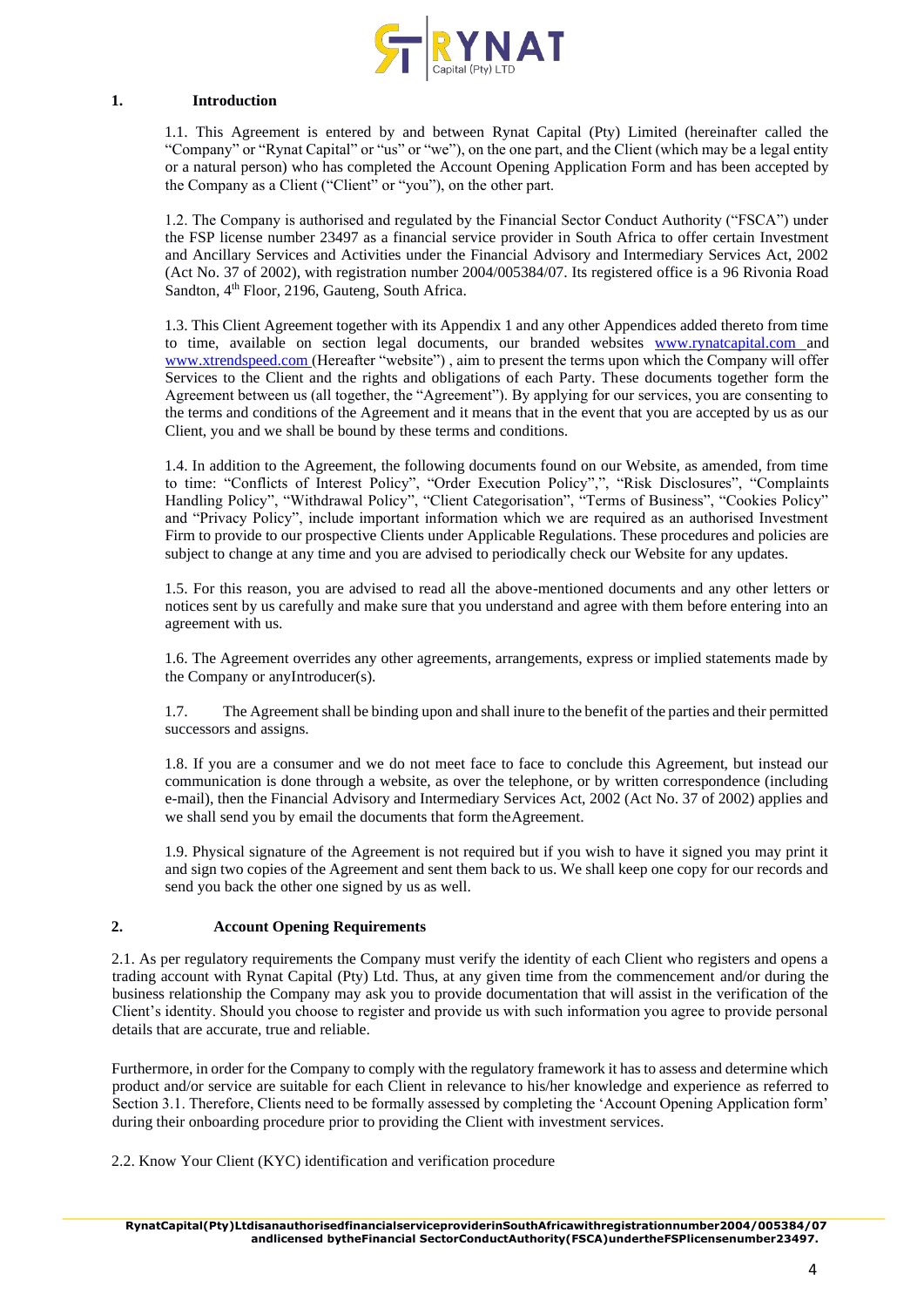

(a) You will be required to send us the following identificationdocuments:

- Proof of Identification: A clear copy of your International Passport, National ID Card or your National Driver's License.

- Proof of Address: A clear copy of a recent utility bill, bank statement or any other local authority bill. The proof of address must include your full name and address and has to be issued within the last 6 months.

(b) In circumstances where we, in our sole and absolute exclusive discretion, deem that circumstances so warrant it and provided the minimum regulatory requirements are met, you have completed the 'Account Opening Application form' and the on-boarding process and your cumulative total value of Deposit(s) do not exceed the amount of 10,000 EUR/USD irrespective of the number of accounts you hold with the Company, then we may provisionally permit you to trade on the understanding that:

- (i) the verification procedure will be completed within 30 calendar days of the initial contact, (i.e. acceptance of the Terms & Conditions and/or Client Agreement or your first deposit, which comes first), should the 30th day fall on a day which is not a business day in South Africa or where the Company considers this day not to a be a business day of the Company, including but not limited to, weekends or local public holiday, or the Company, at its sole discretion and should it deem viable, offerthe client an extension to the  $30<sup>h</sup>$  day, then the Company will, in its sole and absolute discretion, consider the last business day preceding the expiry of the 30th day as the deadline by when all your account details and documents had to be verified.
- (ii) If the verification of the Client's identity is not completed within 30 days from the initial contact referred to above, we will, without any claim or liability for any damages or otherwise, place your account as read-only and you will no longer be able to trade until the verification of the client's identity is completed within a time frame set, at the sole discretion of the Company.
- (iii) If the verification of the Client's identity is not completed within 120 and/or 150days of the initial contact, the Company may contact you in order to complete the verification procedure.
- (iv) If the verification of the Client's identity is not completed within the prescribed timeframe, then any open or pending orders will be closed at the current rate at the end of the  $30<sup>th</sup>$  day of the initial contact.
- (v) Any credits, if any, will be removed from the client's tradingaccount.
- (vi) In case the Company does not complete the verification of the client's identity ,the net amount of your Account Balance will be sent back to the source of the original deposit regardless of whether you have requested the return of your funds or not.
- (vii) Any losses will be deducted from the returnedfunds.
- (viii) Funds will be transferred back to you net of any transfer fees, charges or other deductions incurred by us.

c) The Company, in its sole and absolute discretion and without giving any reason therefore, retains the right to decline any account opening application so as to be in accordance with applicable laws and restrictions.

d) By accepting this Client Agreement, you give your explicit consent to each and every aspect of this procedure.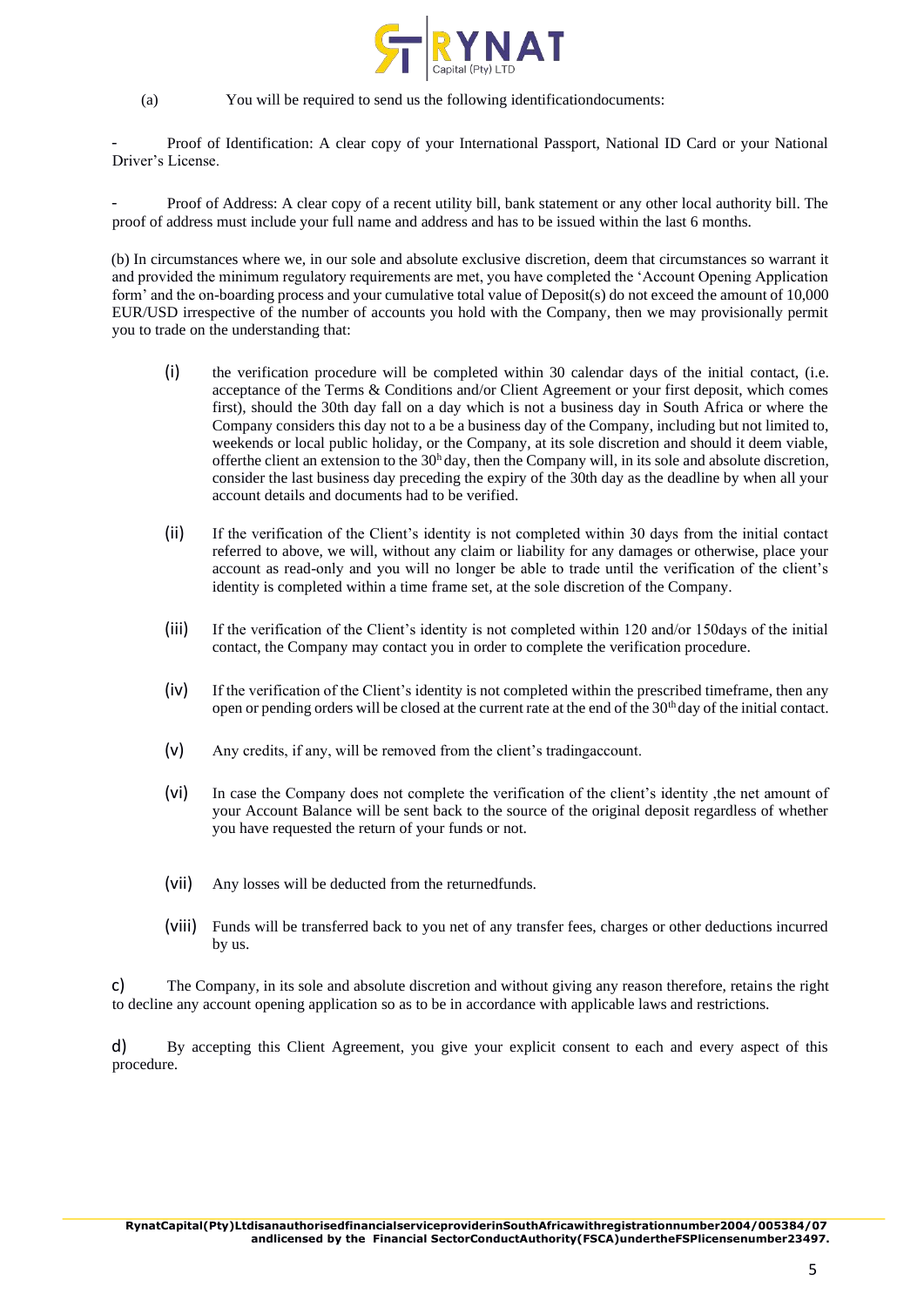

#### **3. Appropriateness and Suitability Assessment**

3.1. When providing the Investment Services of Reception, Transmission andExecution of Client Orders and Dealing on Own Account (as described in paragraphs 4.2 and 4.3(a) of this Client Agreement), the Company is obliged under Applicable Regulations to seek information from a Client or potential Client regarding his knowledge and experience in the investment field relevant to the specific type of service or Financial Instrument offered or demanded, so as to enable the Company to assess whether the service or Financial Instrument is appropriate for the Client. Where the Client or potential Client elects not to provide the information regarding his knowledge and experience, or where he provides insufficient information regarding his knowledge and experience, the Company will not be able to determine whether the service or Financial Instrument is appropriate for him. The Company shall assume that information about the knowledge and experience provided by the Client to the Company is accurate and complete and the Company shall have no responsibility to the Client if such information is incomplete or misleading or changes or becomes inaccurate and the Company will be deemed to have performed its obligations under Applicable Regulations, unless the Client has informed the Company of such changes.

3.2. When providing the Investment Services of Portfolio Management and Investment Advice and/or Social Trade Services where applicable, the Company is obliged under Applicable Regulations to request from a Client to complete the Suitability Assessment by providing information his experience, financial situation, financial objectives and parameters of risk appetite, based on which the Company will what trading strategies are suitable or not for the client and under what conditions.

3.3. When providing the "Social Trade Services" where applicable, the Company reserves the right to request from a Client to complete the relevant assessment questionnaire ("Copy Trade Assessment") by providing information his experience, financial situation, financial objectives and parameters of risk appetite, based on which the Company will assess whether a Client is eligible for use of the "Social Trade Services" as well as what trading strategies are suitable or not for the client and under what conditions.

#### **4. Services**

4.1. The Client is provided with Access Data to enable the Client to trade in Financial Instruments (i.e. CFDs) on the Company's Platform. The Company may enter into Transactions with the client in Financial Instruments specified on thewebsite.

4.2. The Company shall carry out all Transactions with the Client on an execution-only basis. Rynat Capital is under no obligation, unless otherwise agreed in the Agreement, to monitor or advise the Client on the status of any Transaction; to make margin calls; or to close out any Client's Open Positions.

4.3. Trading with the Company involves the provision of the following investment and ancillary Services under the Law from the Company to theClient:

- a) Reception, transmission and Execution of Orders on behalf of clients to one or more financial instruments;
- b) Dealing on own Account;
- c) Safekeeping and administration of financial instruments, including custodianship and related services such as cash/collateral management, according to paragraph
- 16 hereunder;
- d) Foreign Currency Services provided they are associated with the provision of the investment Services;
- e) Provide the Clients access to Investment Research data and financial analysis

which may be relevant for Clients' consideration;

f) Provide Portfolio Management in assisting Clients in managing their funds provided that the Client accepts any additional agreement requested by the

Company and has passed the Suitability Assessment in thisrespect;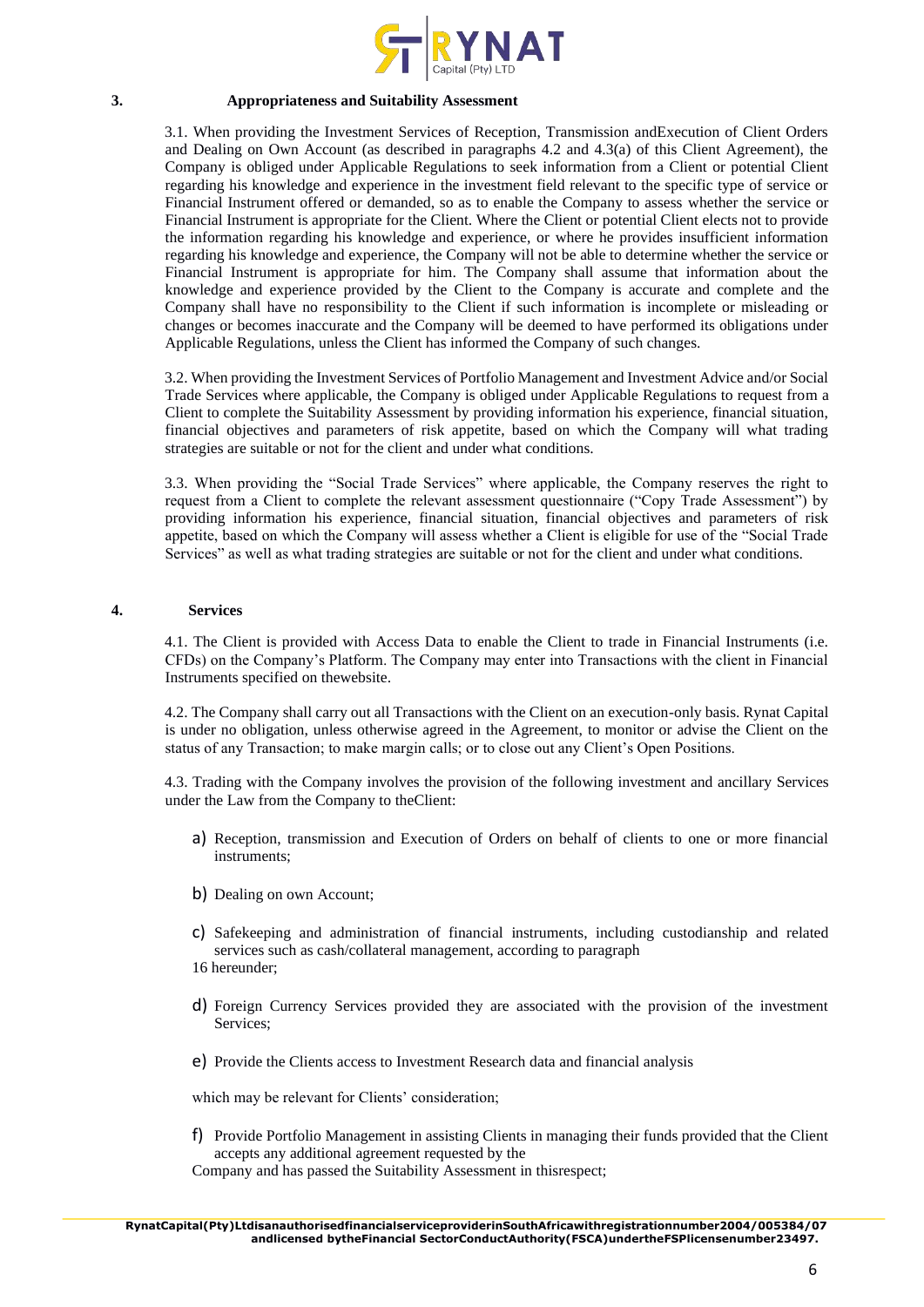

g) Provide Investment Advice Services provided that the Client accepts any additional agreement requested by the Company and has passed the Suitability Assessment in this respect;

4.4. It is agreed and understood that the Company offers its Services in relation to various Financial Instruments. However, the Client may be allowed to trade only in one or some of those Financial Instruments.

4.5. It is understood that when trading in CFDs, there is no delivery or safekeepingof the Underlying Asset to which the CFD is referring to. Profit or loss in the Currency of the Trading Account is deposited in/withdrawn from the Trading Account once the Transaction is closed.

4.6. The Company has the right to offer, at its discretion, the opportunity for the client to open a demo account. The Client is hereby notified and understands that the execution in the demo environment where a demo account operates might differ from the environment of a live account. The Company shall not be liable for any loss and/or other damage incurred by reason of suchdifferences.

4.7. It is agreed and understood that the Company has the right to offer its Clients with the option to use its "Social Trade Services" provided they have read, understood and accepted the 'Social Trading Feature Terms and Conditions' available on the Company's website and which forms an integral part of this ClientAgreement.

# **5. Advice and Commentary**

5.1. The Company will not provide personal recommendations or advise the Client about the merits of a particular Order. The Client alone will decide how to handle his Client Account and place Orders and take relevant decisions based on his ownjudgement.

5.2. The Client shall not be entitled to ask Rynat Capital to provide investment advice or to make any statements of opinion to encourage the Client to make any particular Transaction. Any investment advice and/or statements of opinion shall be provided by the Company to the Client only where an additional agreement is concluded between the Company and the Client as per clause 4.3 (g) above herein and the applicable suitability requirements are met.

5.3. The Company will not be under any duty to provide the Client with any legal, tax or other advice relating to any Transaction. The Client may wish to seek independent advice before entering into a Transaction.

5.4. The Company may, from time to time and at its discretion, provide the Client (or in newsletters which it may post on its Website or provide to subscribers via its Website or otherwise)with information,news,marketcommentaryorotherinformationbut not

as part of its Services to the Client. Where it does so:

- a) The Company will not be responsible for such information.
- b) The Company gives no representation, warranty or guarantee as to the accuracy, correctness or completeness of such information or as to the tax or legal consequences of any relatedTransaction.
- c) This information is provided solely to enable the Client to make his own investment decisions and does not amount to investment advice or unsolicited financial promotions to the Client.
- d) If the document contains a restriction on the person or category of persons for whom that document is intended or to whom it is distributed, the Client agreesthat he will not pass it on to any such person or category ofpersons.
- e) The Client accepts that prior to despatch, the Company may have acted upon it itself to made use of the information on which it is based. The Company does not make representations as to the time of receipt by the Client and cannot guarantee that he will receive such information at the same time as other clients.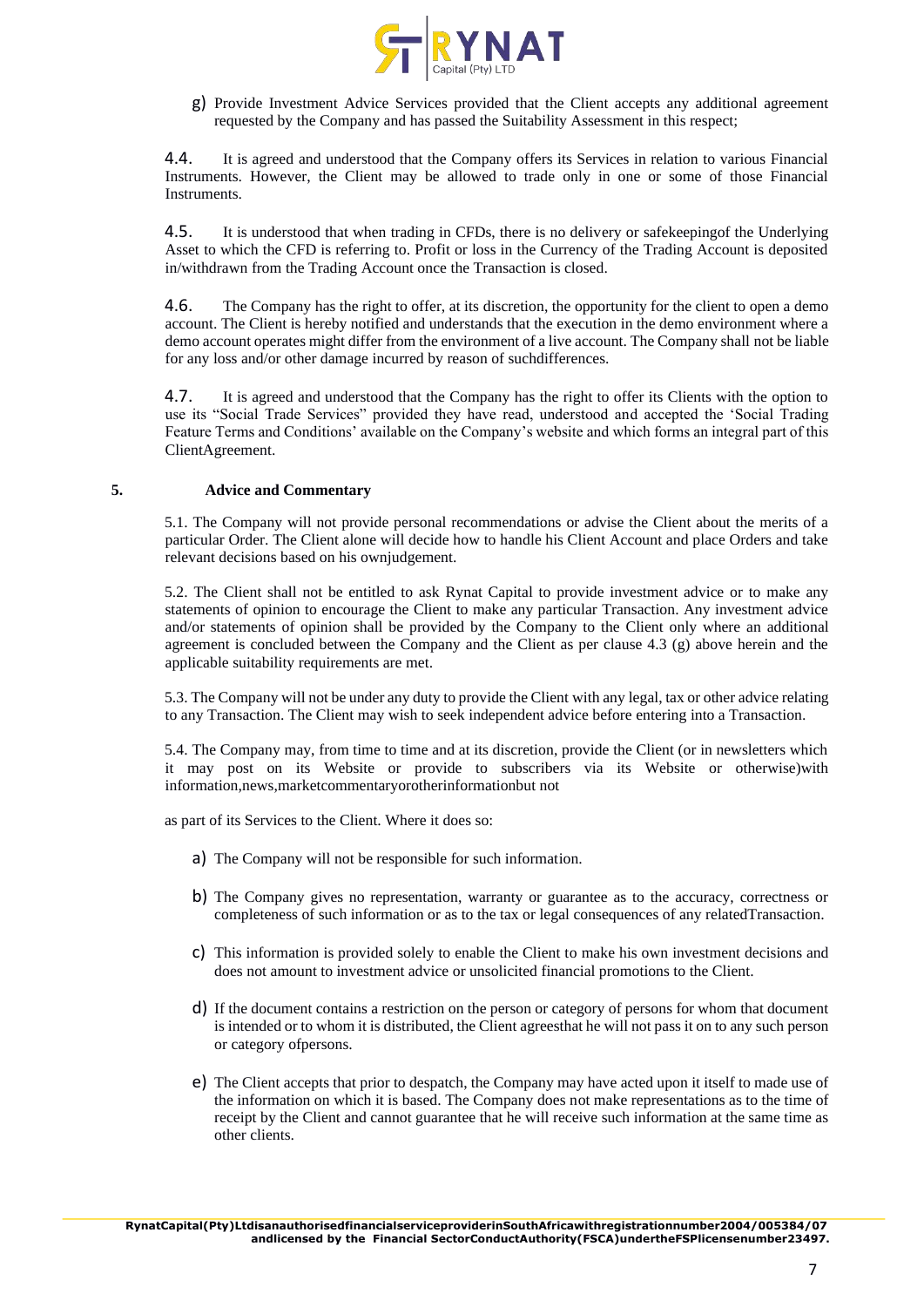

5.5. It is understood that market commentary, news, or other information provided or made available by the Company are subject to change and may be withdrawn at any time without notice.

## **6. Platform**

6.1. Subject to the Client's obligations under the Agreement being fulfilled, the Company hereby grants the Client a limited license, which is non-transferable, non-exclusive and fully recoverable, to use the Platform(s), the 'Software', (including the use of the Website and any associated downloadable software available from time to time) in order to place Orders in a particular Financial Instrument(s). The Company may use different Platforms depending on the FinancialInstrument.

6.2. The Software, which may have been developed by a third party, is provided 'as is'. We will ensure, but cannot guarantee, that the Software supports data security protocols compatible with those used by Rynat Capital (Pty) Ltd. We also cannot guarantee that the Software is free of any errors or deficiencies.

6.3. The Company has the right to shut down the Platform(s) at any time for maintenance purposes without prior notice to the Client, this will be done only in weekends, unless not convenient or in urgent cases. In these cases, the Platform(s) will be inaccessible.

6.4. We will, to a reasonable extent, maintain the Software and any other related systems up to date. We and/or any relevant third party may perform this maintenance from time to time which includes shutting down, restarting and/or refreshing the servers to ensure, or procure to ensure the effective and efficient operation of the Software. These actions may cause the Software to be inaccessible and/or inoperative for a period of time, therefore you accept that we will bear no responsibility for any loss, including financial loss and/or loss of opportunity due to maintenance and/or any action or omission of Rynat Capital and/or the third-party softwareprovider.

6.5. We will endeavour to make the Solware and any other systems available when required by you, but we cannot guarantee their continuous availability at all times for the following reasons, including but not limitedto:

a) Failures and/or errors, including of technological nature such as failure with internet connectivity which may affect the access to the Software, which either you or we rely on;

b) Suspension of service availability due to maintenance, repairs, updates, developments and other issues outside of our control. We will exercise reasonable efforts to carry out such activities outside normal trading hours. Where this is not possible, we will endeavour, within reason, to provide you with prior notice.

6.6. The Client is solely responsible for providing and maintaining the compatible equipment necessary to access and use the Platform(s), which includes at least a personal computer or mobile phone or tablet (depending on the Platform used), internet access by any means and telephone or other access line. Access to the internet is an essential feature and the Client shall be solely responsible for any fees necessary in order to connect to theinternet.

6.7. The Client represents and warrants that he has installed and implemented appropriate means of protection relating to the security and integrity of his computer or mobile phone or tablet and that he has taken appropriate actions to protect his system from computer viruses or other similar harmful or inappropriate materials, devices, information or data that may potentially harm the Website, the Platform(s) or other systems of the Company. The Client further undertakes to protect the Company from any wrongful transmissions of computer virus or other similarly harmful or inappropriate material or device to the Platform(s) from his personal computer or mobile phone or tablet.

6.8. The Company will not be liable to the Client should his computer system or mobile phone or tablet fail, damage, destroy and/or format his records and data. Furthermore, if the Client incurs delays and any other form of data integrity problems that are a result of his hardware configuration or mismanagement, the Company shall not be liable.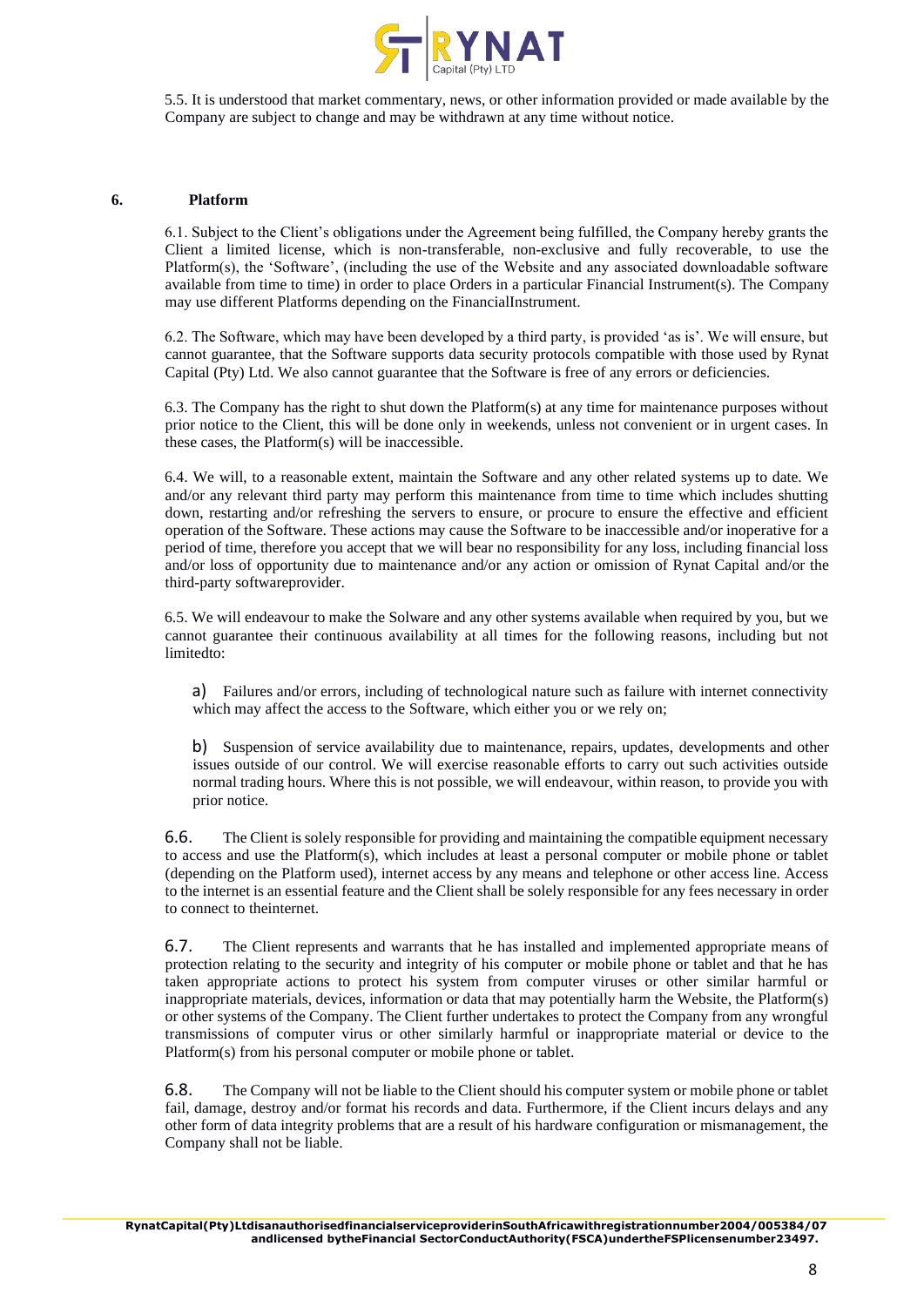

6.9. The Company will not be liable for any such disruptions or delays or problem in any communication experienced by the Client when using the Platform(s).

6.10. Orders with the Company are placed on the Platform(s), with the use of Access Data through the Client's compatible personal computer connected to the internet. It is agreed and understood that the Company will be entitled to rely and act on any Order given by using the Access Data on the Platform(s) or via phone, without any further enquiry to the Client and any such Orders will be bindingupon the Client.

## **7. Intellectual Property**

7.1. The Platform(s), all copyrights, trademarks, patents, service marks, trade names, software code, icons, logos, characters, layouts, trade secrets, buttons, colour scheme, graphics and data names are the sole and exclusive Intellectual Property (IP) of the Company or of third parties and are protected by local and international intellectual property laws and treaties. This Agreement does not convey an interest in or to the Platform(s) but only a right to use the Platform(s) according to the terms of this Agreement. Nothing in this Agreement constitutes a waiver of the Company's intellectual property rights.

7.2. Under no circumstances shall the Client obscure or remove any copyright, trademark or any other notices from any of the Company's IP or Website or Platform(s).

7.3. It is understood that the Company may offer its Services under different trademarks and websites. The Company owns all the images displayed on its Website, the Platform(s) and downloadable software and material. The Client may not use these images in any way other than the manner which the Company provides them for.

7.4. The Client is permitted to store and print the information made available to him through the Company's Website or Platform(s) including documents, policies, text, graphics, video, audio, software code, user interface design or logos. The Client is not permitted to alter, modify, publish, transmit, distribute, otherwise reproduce commercially exploit that information, in whole or in part, in any format to any third party without the Company's express written consent.

## **8. Prohibited Actions**

8.1. It is absolutely prohibited for the Clienttotakeanyofthefollowing actionsinrelation to the Company's systems and/or Platform(s) and/or Client Account:

a) Use, without the prior and written consent of the Company, of any software, which applies artificial intelligence analysis to the Company's systems and/or Platform(s) and/or Client Account.

b) Intercept, monitor, damage or modify any communication which is not intended for him.

c) Use any type of spider, virus, worm, Trojan-horse, time bomb or any other codes or instructions that are designed to distort, delete, damage or disassemble the Platform(s) or the communication system or any system of theCompany.

d) Send any unsolicited commercial communication not permitted under applicable law or Applicable Regulations.

e) Do anything that will or may violate the integrity of the Company computer systemor Platform(s) or cause such system(s)to malfunction or stop their operation.

f) Unlawfully access or attempt to gain access, reverse engineer or otherwise circumvent any security measures that the Company has applied to the Platform(s).

g) Any action that could potentially allow the irregular or unauthorised access or use of the Platform(s).

h) Employ trading strategies aimed at exploiting errors in prices and/orconcluding transaction prices that are not representative of the marketvalue.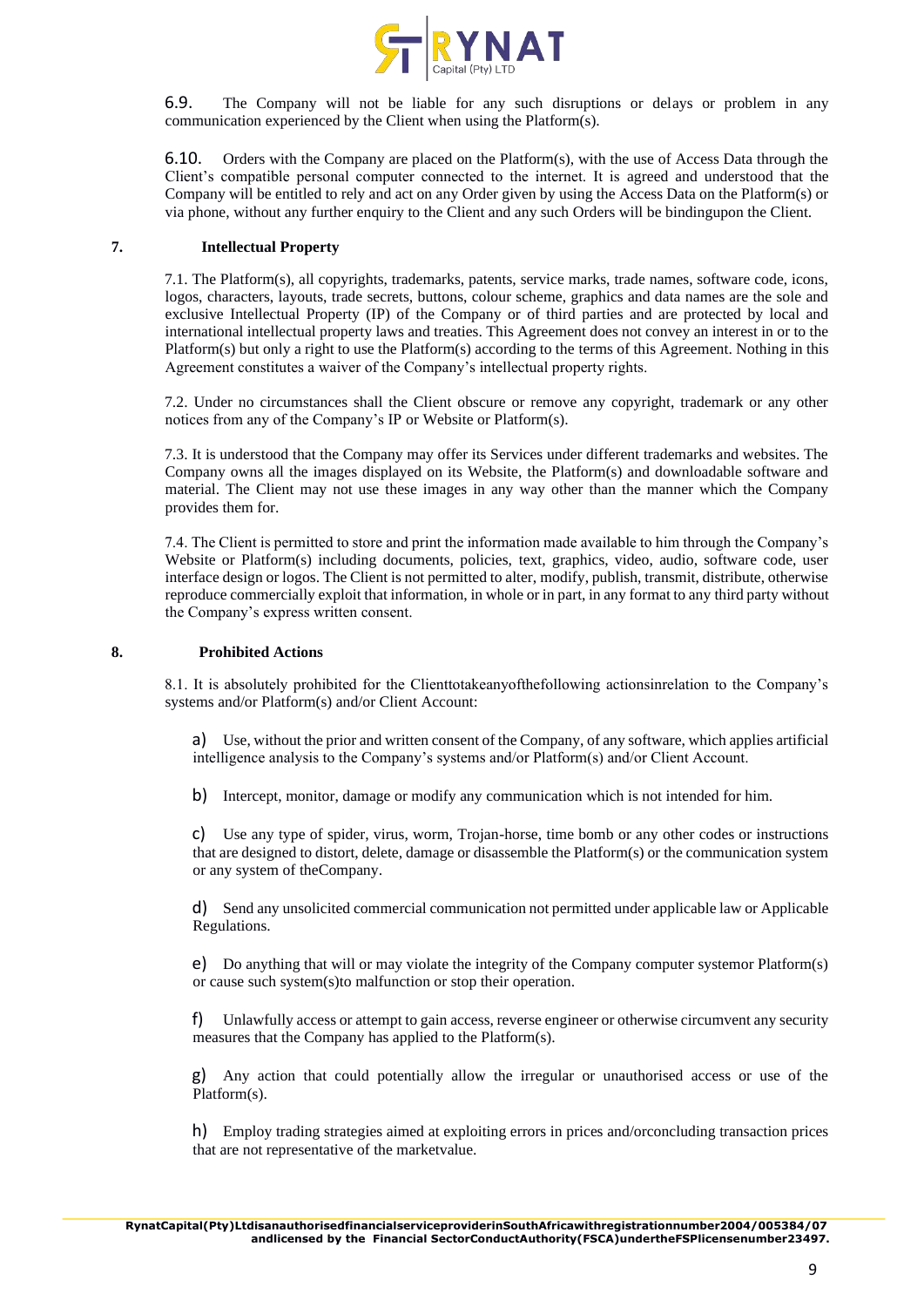

8.2. Should the Company reasonably suspect that the Client has violated the terms of paragraph 8.1 of this Client Agreement, this shall be deemed as an Event of Default (as per paragraph 14.1) and the Company shall be entitled to take one or more of the counter measures of paragraph 14.2 of this ClientAgreement.

## **9. Safety**

9.1. The Client agrees to keep secret and not to disclose hisAccess Data or Client Account number to any third person.

9.2. The Client should not write down his Access Data. If the Client receives a written notification of his Access Data, he must destroy the notification immediately.

9.3. The Client agrees to notify the Company immediately if he knows or suspects that his Access Data or Client Account number have or may have been disclosed to any unauthorised person. The Company will then take steps to prevent any further use of such Access Data and will issue replacement Access Data. The Client will be unable to place any Orders until he receives the replacement Access Data.

9.4. The Client agrees that he will co-operate with any investigation the Company may conduct into any misuse or suspected misuse of his Access Data or Client Account number.

9.5. The Client acknowledges that the Company bears no responsibility if unauthorized third persons gain access to information, including electronic addresses, electronic communication, personal data, Access Data and Client Account number when the above are transmitted between the parties or any other party, using the internet or other networkcommunication facilities,post, telephone, or any other electronic means.

9.6. If the Company is informed from a reliable source that the Access Data or Client Account number of the Client may have been received by unauthorised third parties, the Company may, at its discretion without having an obligation to the Client, deactivate the Client Account.

9.7. Where you have not carried any activity and/or transactions for a period of time, as determined within reason by us, we reserve the right to carry out additional checks and/or request additional documentation from you before we allow you to resume any activity with us.

#### **10. Placement and Execution of Orders**

10.1. The Client may placeOrders on the Platform(s) byusing hisAccessDataissued bythe Company for that purpose and provided all the Essential Details aregiven.

10.2. We will only accept instructions from you and/or your Authorised Representative pursuant to a duly executed 'Power of Attorney'. For the avoidance of doubt, Authorised Representatives shall not be considered Clients of Rynat Capital (Pty) Ltd. However, we will consider any instructions from an Authorised Representative as coming directly from you, and we may act upon such instructions without the need to confirm their authenticity or validity.

10.3. The Company will be entitled to rely and act on any Order given by using the Access Data without any further enquiry to the Client and any such Orders will be binding upon the Client.

10.4. The Client accepts that Company acts as principal and not as agent on the client's behalf for all trades in the instruments provided by the Company and, therefore, is the only execution venue of the clients' orders. All orders and trades entered through company's trading platforms are NOT executed on a Trading Venue (Regulated Market, Multilateral Trading Facility or on an Organised Trading Facility) but they are executed by the Company. Therefore, the Client may be exposed to greater risks than trading on a Trading Venue. Although we may transmit Client orders for execution to third-party liquidity providers through the Client Trading Platform. Furthermore, the Client is only able to close its open positions with the Company. Orders are executed according to the "Order Execution Policy", which are binding on the Client.

10.5. The Company will use reasonable efforts to execute an Order, but it is agreed and understood that despite the Company's reasonable efforts transmission or execution may not always be achieved at all for reasons beyond the control of the Company.

10.6. We will only accept instructions transmitted via durable means approved by us, including but not limited to the e-mail address with which your account was activated and under certain circumstances, as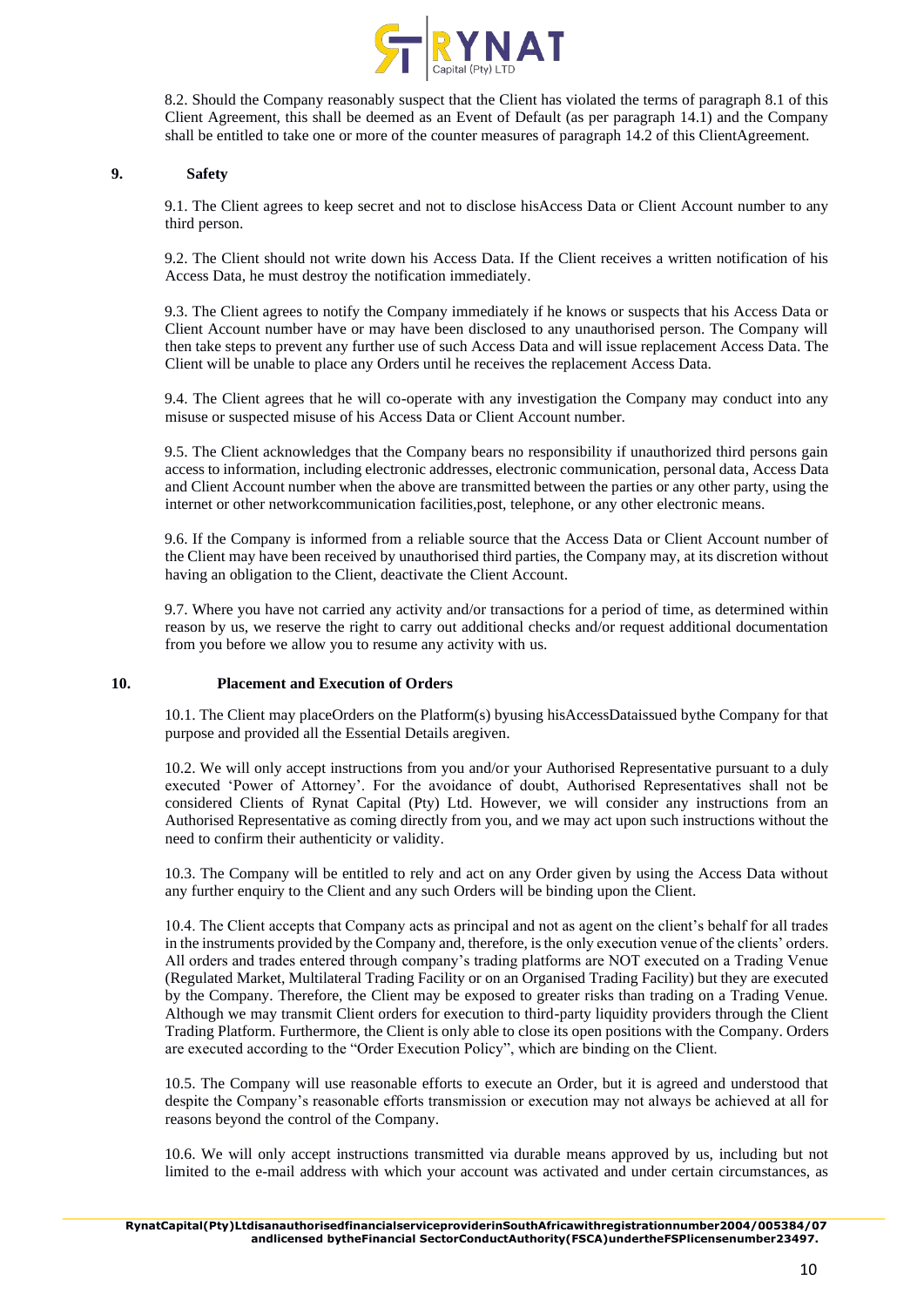

determined within reason by us, accept instructions via telephone or in person, provided that we are satisfied of your identity and of the clarity of the instructions. We will only accept orders transmitted via the Software. If, for any reason, you are unable to access the Software in order to transmit orders for the purposes of trading CFDs you may transmit orders by contacting the Brokerage Department by telephone in which case we need to be satisfied of your identity. Orders via telephone will be accepted only if in our official language (see section 20 below for more information). It should be noted that the Firm reserves the right to reject such verbal orders when the operator of the Brokerage Department is not satisfied with the Client's identity or clarity of the orders. The Client accepts that at times of excessive transaction flow there might be delay in connecting over the telephone with an operator of the Brokerage Department, especially when there are important market announcements.

10.7. Where information has not been transmitted to us via approved means, or where you have misinterpreted any instruction and/or information, it is your responsibility to make the necessary amendments and we will bear no responsibility for any loss, be it financial or of opportunity in connection to saidinstruction.

10.8. We bear no responsibility for any loss that arises as a result of delayedor unreceived communication sent by us to you.

10.9. You understand that time is important when trading on Leveraged Products, therefore you are responsible for ensuring that any communication in relation to your dealings with us is sent to us ontime.

10.10. You accept that we reserve the right to accept, either in part or in full, or reject, any instructions from you; and we may, in our sole discretion execute an instruction received from you without any further enquiry, unless we deem it necessary.

10.11. We may, at our discretion confirm any instructions received from you via any durable medium or telephone. However, you understand that you should not communicate with any of our employees, contractors or otherwise via any means or on any other equipment, which are not our equipment. For example, you should not communicate with any of our employees on his/her mobile phone or on any other personal account.

10.12. Where you have appointed an Authorised Representative to deal with us on your behalf, and you wish to cancel his/her appointment you must notify us in writing with 2 days' notice. Until we receive the said notice, any instructions we may receive from the Authorised Representativeshall (a) be deemed valid, and (b) shall fully commit you.

10.13. Essential information concerning the execution of any order (among other information), can at all times, be obtained through the Software, trading platforms where you are able to download reports which document, in durable form, information including the execution and status of your order, as well as review the current and historic state of your trades and Account(s). You understand and agree that such reports are deemed to be reports provided by us to you in a durable medium. We might not provide you with statements of account in relation to the financial instruments traded through your Account(s) or the availability of your funds or any other detail in any other form other than what is statedabove.

10.14. Except where the Software permits, all orders to trade on the financial instruments we offer are final and cannot be cancelled or deleted, unless we expressly agree to such cancellation or deletion and/or unless otherwise provided in any of our legal documentation.

10.15. Orders may be placed within the normal trading hours of the Company, available on its Website and/or the Platform, as amended from time totime.

# **11. Margin Requirements**

11.1. The 1 (one) standard lot size is the measurement unit specified for each CFD. The Company may offer standard lots, micro-lots and mini-lots, in its discretion, as defined from time to time in the Contract Specifications or the Company'sWebsite.

11.2. The Client shall provide and maintain the Initial Margin and/or Hedged Marginin such limits as the Company, at its sole discretion, may determine at any time under the Trading Specifications for each type of CFD. Please refer to TradeSpecifications.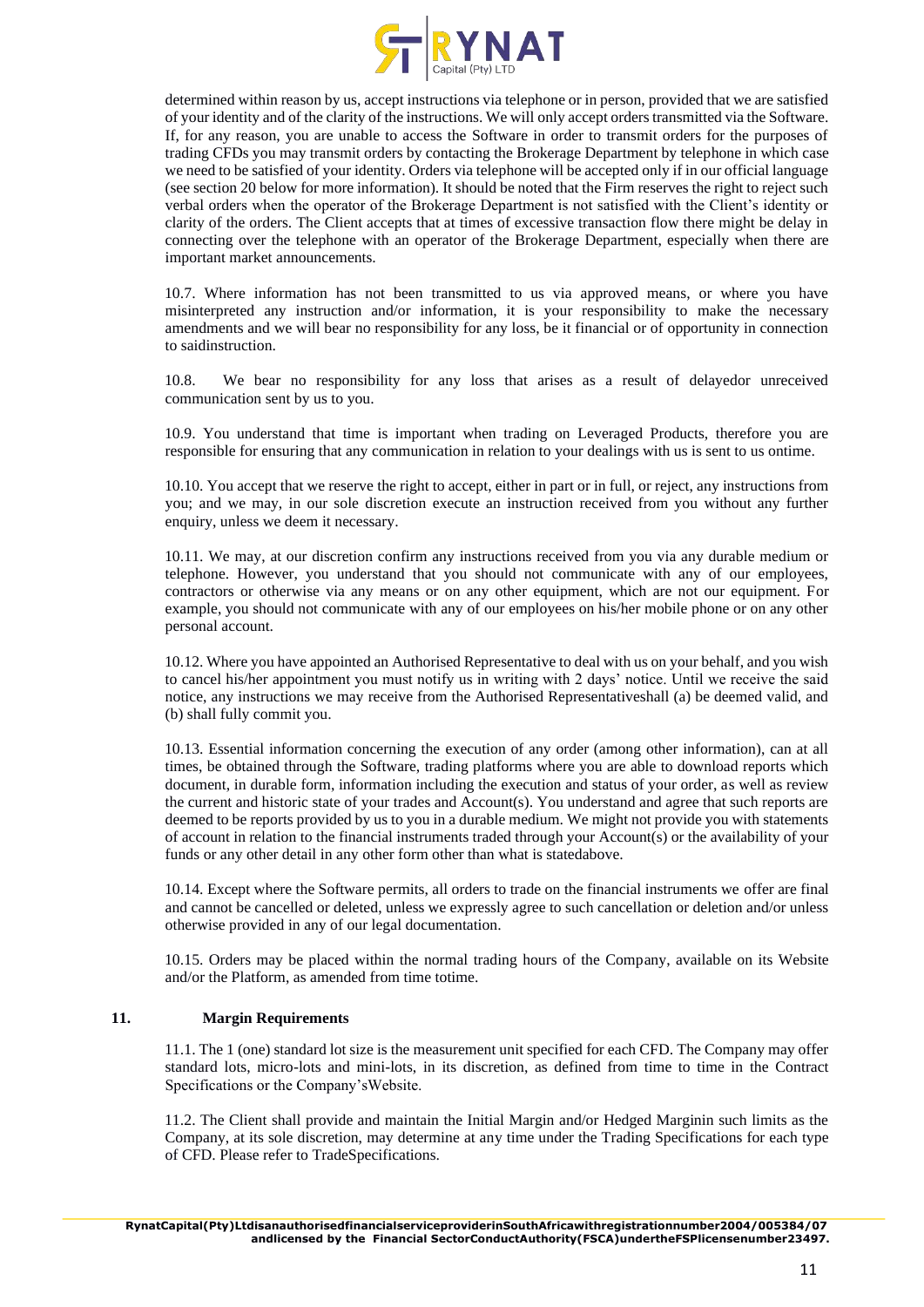

11.3. The Company has the right to change the Margin requirements, according to paragraphs 23.5 and 23.6 of this ClientAgreement.

11.4. The Company does not have an obligation to make Margin Calls to the Client (indulging the situation when the Platform automatically warns the Client that it reached a specific percentage of the Margin in the Client Account). However, if the Company does make a Margin Call then the Client should take any or all of the three options, within a short time, to deal with thesituation:

a) Limit his exposure (close trades); or

b)Hedge his positions (open counter positions to the ones he has right now) while re- evaluating the situation; or

c) Deposit more money in his Client Account.

d)Margin must be paid in monetary funds in the Currency of the Client Account.

e) The Client undertakes neither to create nor to have outstanding any security interest whatsoever over, nor to agree to assign or transfer, any of the Margin transferred to the Company.

## **12. Settlement**

12.1. Upon completing a Transaction:

12.1.1. You shall be liable for the Difference if the Transaction is:

a) a Sell, and the closing price of the Transaction is higher than theopening price of the Transaction;or

b) a Buy, and the closing price of the Transaction is lower than the opening price of the Transaction.

12.1.2. You shall receive the Difference if the Transactionis:

a) a Sell, and the closing price of the Transaction is lower than the opening price of the Transaction;or

b) a Buy, and the closing price of the Transaction is higher than theopening price of the Transaction.

12.2. Unless we agree otherwise, all sums for which either Party is liable under paragraph 8.1 above are immediately payable upon closing of the Transaction. You hereby authorize us to debit or credit your Trading Account with the relevant sums at the closing of each Transaction. It is understood that once you place an Order, until such Order is executed, and the Transaction is closed, the Maintenance Margin shall not be used as collateral and hence shall be unavailable forwithdrawal.

# **13. Decline of Client's Orders**

13.1. Without prejudice to any other provisions herein in this ClientAgreementandinOrder Execution Policy, the Company is entitled, at any time and at its discretion, to restrict the Client's trading activity, to cancel Orders, refuse to execute any Order of the Client, and the Client has no right to claim any damages, specific performance or compensation whatsoever from the Company, in any of the followingcases:

- a) Internet connection or communications are disrupted.
- b) In consequence of request of regulatory or supervisory authorities of South Africa or a court order or antifraud or anti-money laundering authorities. c) Where the legality or genuineness of the Order is underdoubt.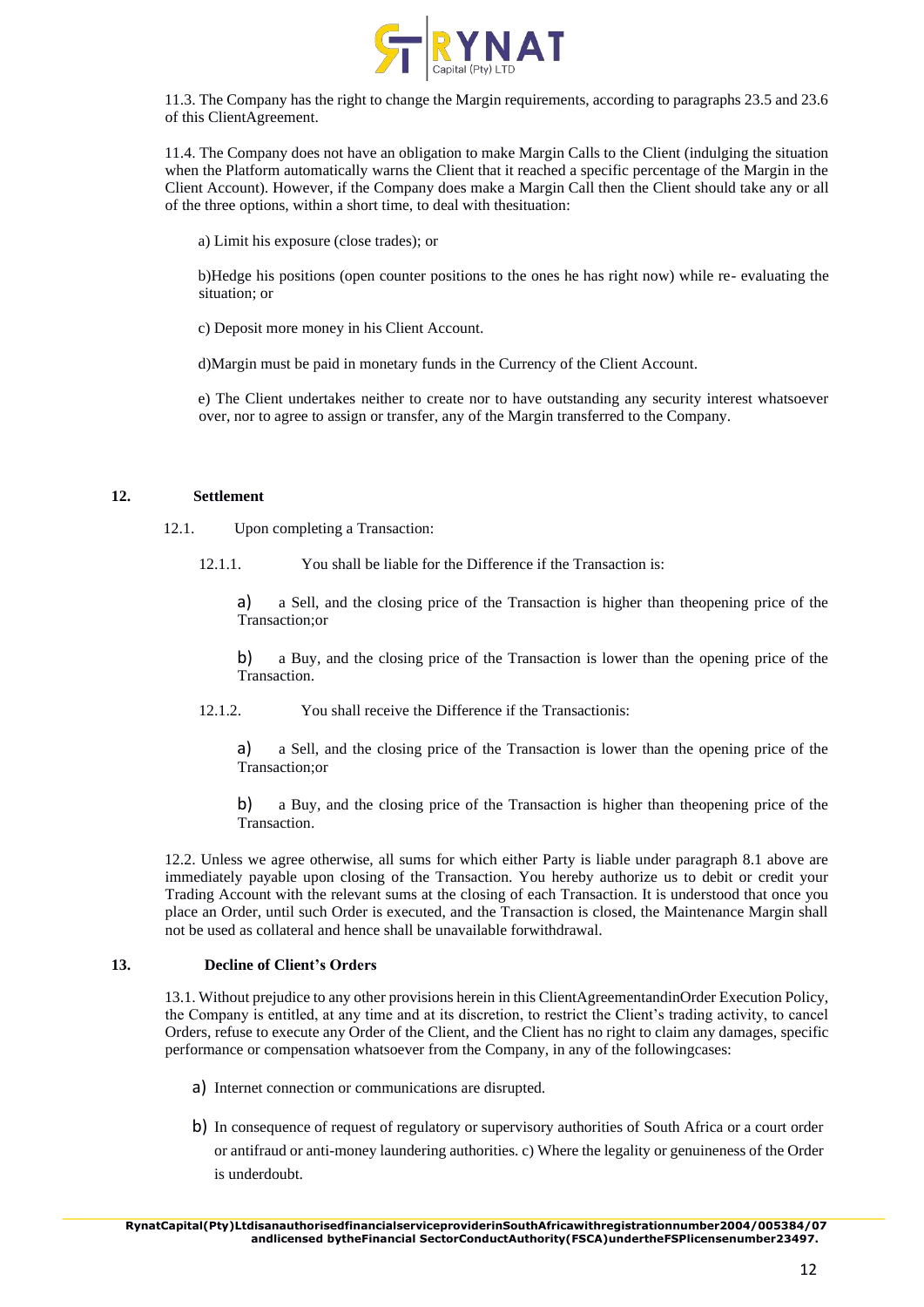

- d) A Force Majeure Event has occurred.
- e) In an Event of Default of the Client as defined in paragraph 13.1 of this Client Agreement.
- f) The Company has sent a notice of Termination of the Agreement to the Client.

## **14. Understanding of Both Parties**

14.1. We shall enter into transactions with you and conclude them in good faith.

14.2. You understand and accept that we will execute all your orders outside a Regulated Market, Multilateral Trading Facility or an Organised Trading Facility, (i.e. all Client orders will be executed over-the-counter). For more information, you should read the 'Order Execution Policy', as amended from time to time. By accepting this Client Agreement and placing any order with us you expressly provide your prior express consent before proceeding to execute your orders outside a trading venue. This consent is hereby provided in the form of a general agreement and not in respect of individual transactions.

14.3. We shall take all reasonable and necessary steps to ensure compliance with the applicable rules and regulations. Therefore, you agree to be bound by any decision we may make in order to comply with any rule, regulation or obligation of the Firm.

14.4. Where we provide you via our Website, the Solware, with any links to other websites and/or resources from third parties, these links are provided for information only. We have no control over the content, quality or security of the information contained on those websites and/or resources, and therefore we cannot be made responsible for any losses that may arise from your use ofthese.

14.5. We take reasonable care in trying to ensure that any information and/or content, including third-party features on our Website, the Software and e-mail communications from us is accurate and complete. However, some information may be provided 'as is' and on an 'if available' basis, and therefore we cannot give any warranties or representations (either expressed or implied), relating to the said features and any third-party information.

14.6. We reserve the right to amend the product specifications and conditions, as available from our Website from time to time, when we deem necessary. You shall ensure to remain updated with regards to our product specifications and conditions, as well as any other information which may be of your interest, and you shall take all necessary actions to safeguard your interest where you believe you may be affected in any way by any such amendments. You understand that you will continue to be bound by the Agreement in the event of any of these amendments taking place. However, nothing in this clause shall affect your right to terminate the Agreement, without any penalty whatsoever, subject to any existingobligations.

14.7. Further to the clause above, you understand that we may remove any of our products and/or cease providing you with the ability to place an order at any time. Where we have ceased to provide any product and you have a previously open position in that product, it is your responsibility to cancel and/or close such position, otherwise we will close the position at the last available price for the relevant instrument. You also understand that any open positions on CFDs with expiration date will be automatically closed at the end of the last trading day.

14.8. You understand that in order to provide you with our services, we may enter into agreements with external service providers for any activity and/or operation we may conduct. We will do so in accordance with the applicablerules.

14.9. Where your relationship with us is between one or more persons, for example through a joint account or a legal entity, all obligations and liabilities under the Agreement shall be joint and several. Any communication, including but not limited to notices and orders shall be considered as delivered to all persons that together constitute the Client.

14.10. We reserve the right to reverse any transactions which we deem to be contrary to your interest or ours, for anyreason.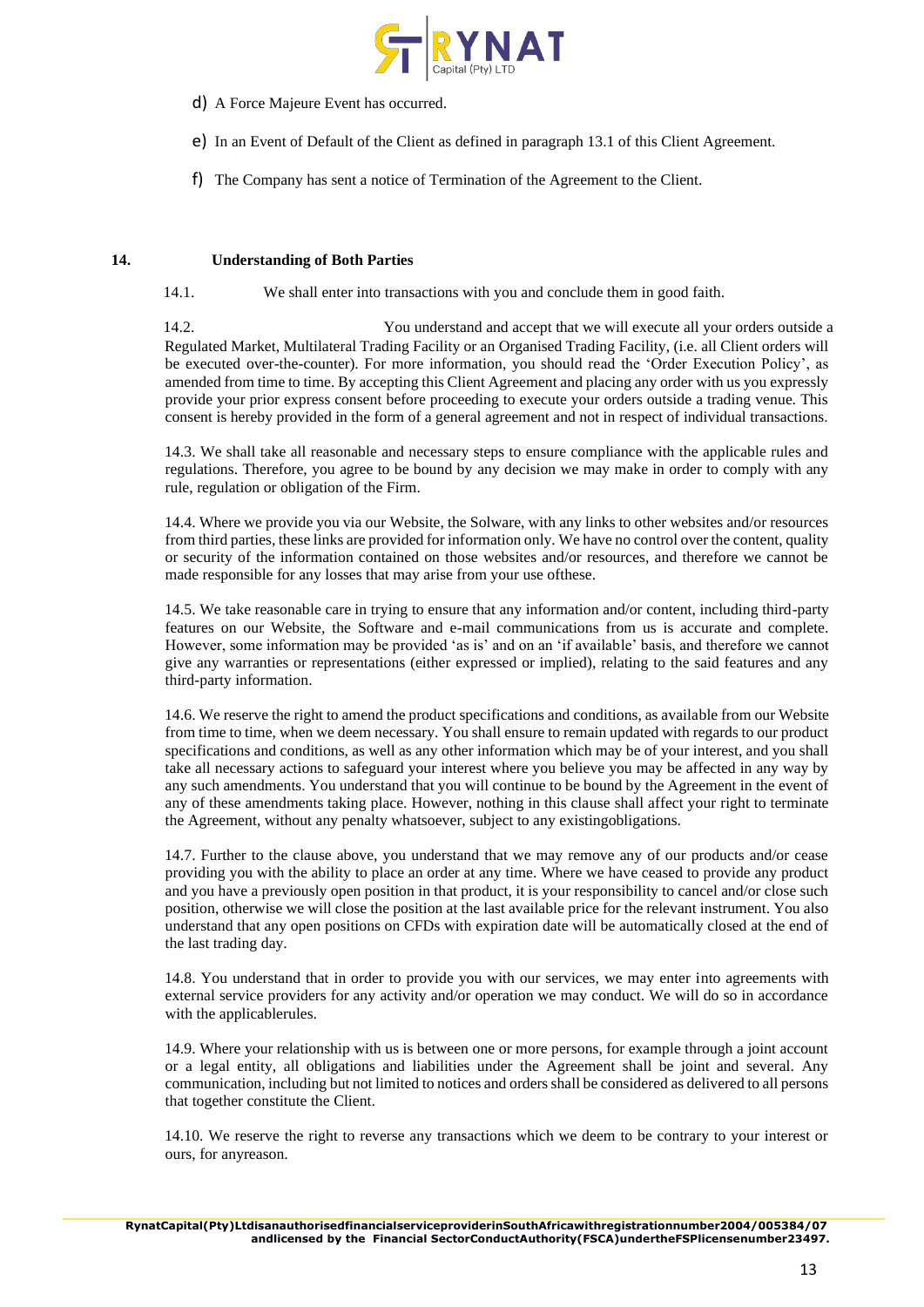

14.11. Where you are in breach (or we have reasonable grounds to believe you may be in breach) of any term contained in the Agreement, we reserve the right to temporarily or permanently suspend your access to the Software, your Account(s), and/or terminate the Agreement, and/or take any other actions as we may see fit in the circumstances.

#### **15. Events of Default**

- 15.1. Each of the following constitutes an "Event of Default":
	- a) The failure of the Client to perform any obligation due to the Company.
	- b) If an application is made in respect of the Client pursuant to the South Africa Insolvency Act or any equivalent act in another Jurisdiction (if the Client is an individual), if a partnership, in respect of one or more of the partners, or if a company, a receiver,trustee, administrative receiver or similar officer is appointed,

or if the Client makes an arrangement or composition with the Client's creditors or any procedure which is similar or analogous to any of the above is commenced in respect of the Client.

- c) The Client is unable to pay the Client's debts when they fall due.
- d) Where any representation or warranty made by the Client in paragraph 29 of this Client Agreement is or becomesuntrue.
- e) The Client (if the Client is an individual) dies or is declared absent or becomes of unsound mind.
- f) Any other circumstance where the Company reasonably believes that it is necessary or desirable to take any action set out in paragraph 13.2 of this Client Agreement.
- g) An action set out in paragraph 14.2 of this Client Agreement is required by a competent regulatory authority or body orcourt.
- h) The Company reasonably considers that the Client involves the Company in any type of fraud or illegality or breach of Applicable Regulations or the Company is placed at risk of being involved in any type of fraud or illegality or breach of Applicable Regulations if it continues offering Services to the Client, even when this is not due to the Client's wrongdoing.
- i) The Company reasonably considers that there is a material violation by the Client of the requirements established by legislation of the South Africa or other countries having jurisdiction over the Client or his trading activities, such being materiality determined in good faith by the Company.
- j) If the Company suspects that the Client is engaged into money laundering activities or terroristfinancing or card fraud or other criminal activities.
- k) The Company reasonably suspects that the Client performed a Prohibited Action as set out in paragraph 9.1 of this Client Agreement.
- l) The Company reasonably suspects that the Client performed Abusive Trading as defined in Appendix 1 of this Client Agreement.
- m)The Company reasonably suspects that the Client opened the Client Account fraudulently.
- n) The Company reasonably suspects that the Client performed forgery or used a stolen card to fund his Client Account.
- o) The Client's IP sends massive requests on the server which may cause delays in the execution time.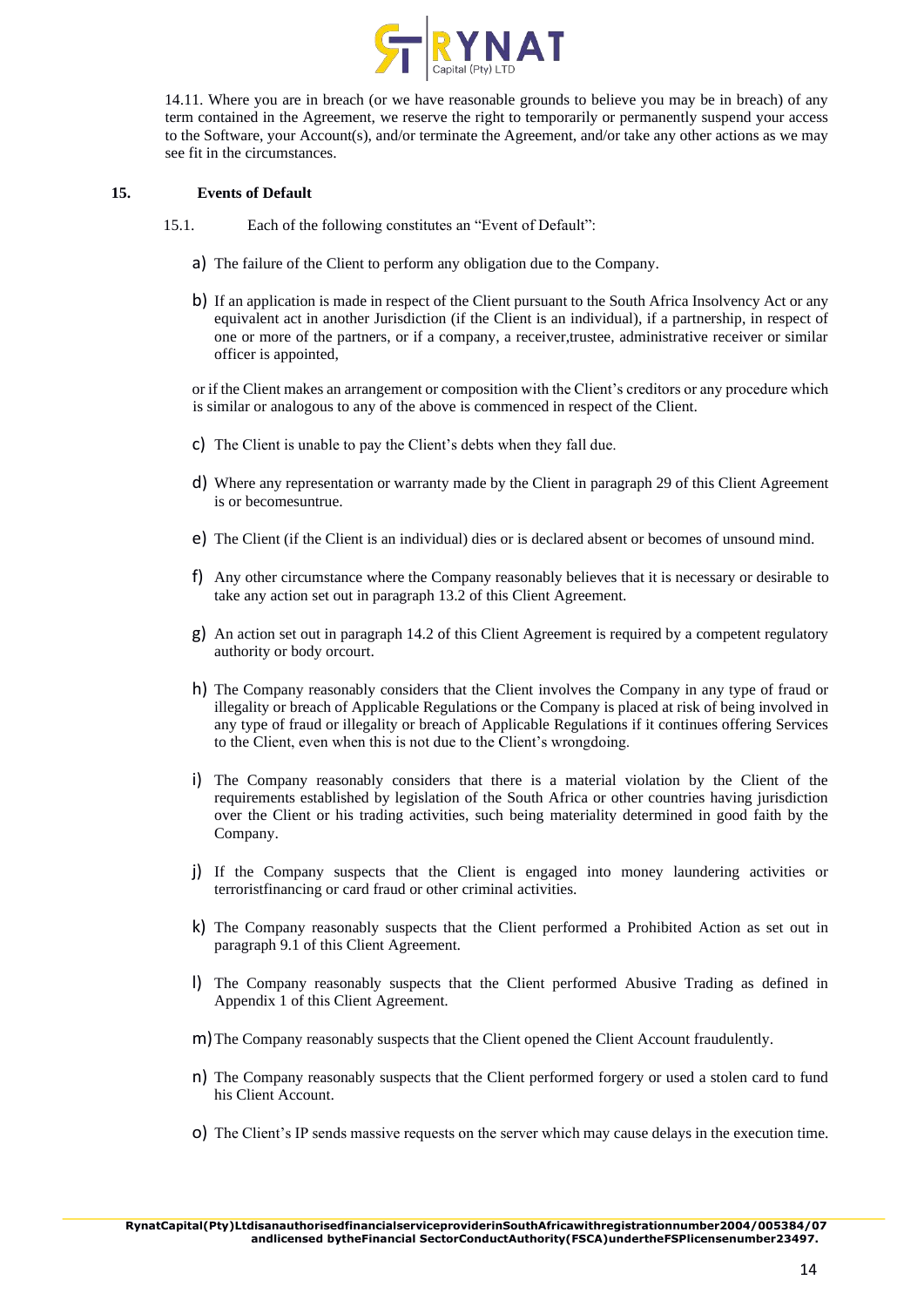

15.2. If an Event of Default occurs the Company may, at its absolute discretion, at any time and without prior Written Notice, take one or more of the following actions as appropriate:

- a) Terminate this Agreement immediately without prior notice to the Client.
- b) Cancel any Open Positions.
- c) Temporarily or permanently bar access to the Platform(s) or suspend or prohibit any functions of the Platform(s).
- d) Reject any Order of the Client.
- e) Restrict the Client's trading activity
- f) In the case of fraud, reverse the funds back to real owner or according to the instructions of the law enforcement authorities of the relevant country or of the Payment Network / Institution or financialinstitution.
- g) Cancel or reverse any profits or trading benefits through Abusive Trading. Losses resulting from Abusive Trading of the Client cannot bereversed. h) Take legal action for any losses suffered by the Company.

i) Block the IP address of the Client who sends massive requests on the server which may cause delays in the executiontime.

#### **16. Reporting and Trade Confirmations**

16.1. Under Applicable Regulations, the Company shallprovide the Client with reportingon his Orders. In order to comply with FSCA regulatory framework in regards to Client reporting requirements, the Company will provide the Client with a continuous an online access to his Client Account via the Platform(s) used by the Client; the Client will be able to see in his Client Account the status of his Order, confirmation of execution of the Order as soon as possible (including the trading date, time, type of Order, venue identification, instrument identification, the buy/sell indicator, the nature of the Order, the unit quantity, total consideration, total sum of commissions and expenses, the Client's Counterparty) his trading history, his Balance and other information. The Client has the right to ask the Company to send reports by email, fax or on paper by post.

16.2. If the Client has a reason to believe that the Confirmation is wrong or if the Client does not receive any Confirmation when he should, the Client shall contact the Company Ten Business Days from the date the Company of the Order was sent or ought to have been sent (in the event that a Conformation was not sent). If the Client expresses no objections during this period, the content is considered as approved by him and shall be deemed conclusive.

16.3. The Client accepts that Rynat Capital, for the purpose of complying with FATCA and CRS shall have the right to request any information or documentation reasonably required and the Client shall be obliged to provide the same to the Company immediately.

## **17. Client Money Handling Rules**

17.1. The Companywillpromptlyplace relevantamountsof Client moneyheldonthe Trading Account ("Segregated Funds") into one or more segregated account(s) (denoted as 'clients' accounts') with reliable financial institutions, such as, a credit institution, bank, intermediate broker, settlement agent or OTC counterparty located within South Africa and/or the EEA or in a third country in accordance with Applicable Regulations of the law. It is understood that the Company may keep merchant accounts in its name with payment services providers used to settle payment transactions of its Clients. However, for the avoidance of doubt, it is noted that such merchant accounts are not used for safekeeping of Client money but only to effect settlements of payment transactions.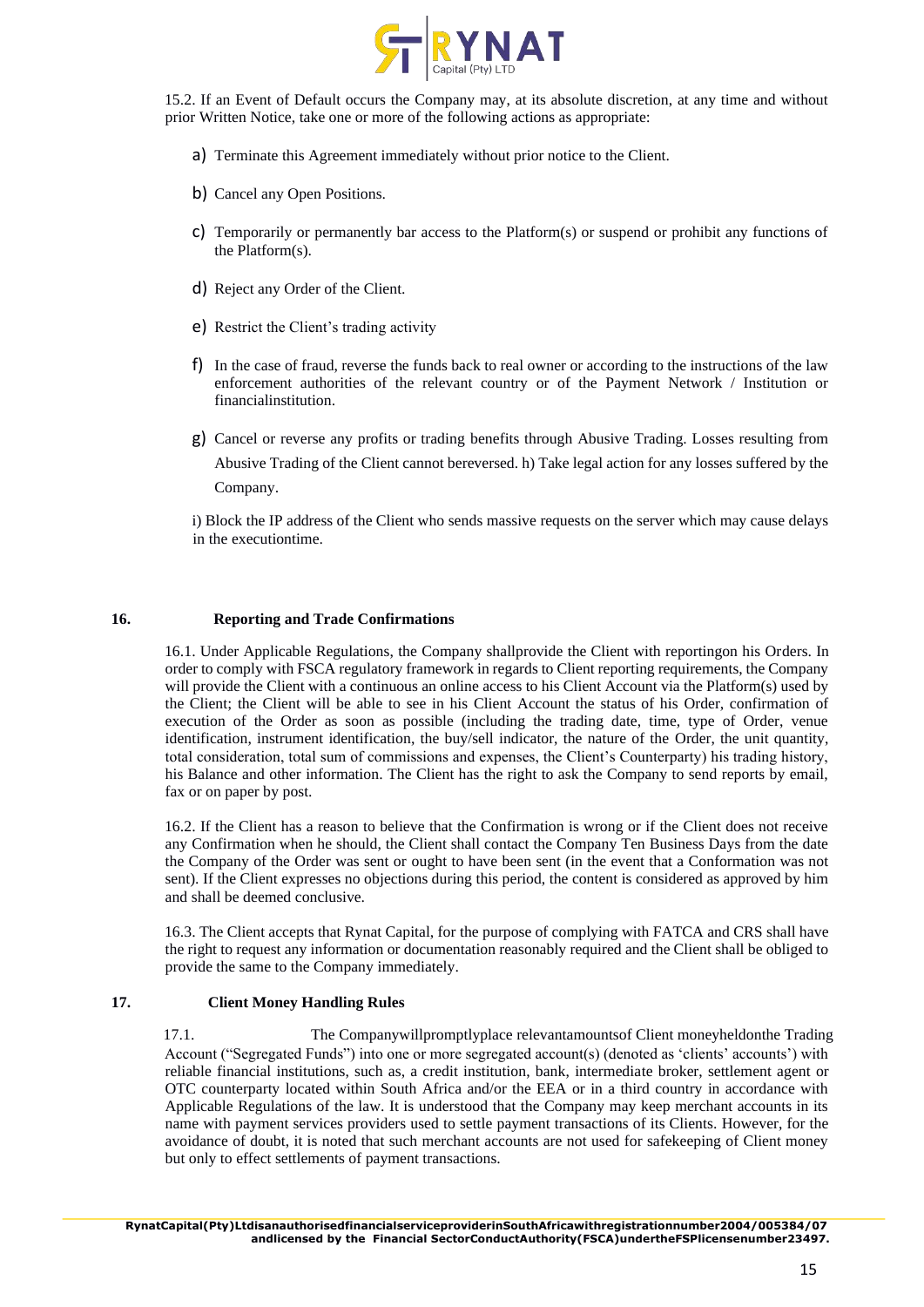

17.2. According to Applicable Regulations, the Company shall exercise due skill, care and diligence in the selection and appointment and periodic review of the financial institution of paragraph 16.1 of this Client Agreement and the arrangements for holding of Client money. The Company takes into account the expertise and market reputation of such institutions with the view of ensuring the protection of Client's rights, as well as any legal or regulatory requirements or market practices related to holding of Client money that could adversely affect Client's right.

17.3. According to Applicable Regulations, for the purposes of safeguarding of Client money, the Company:

- a) shall keep such records and accounts as are necessary to distinguish Clients' assets from its own and of other Clients'; such records shall be accurate and correspond to the Client money;
- b) shall conduct, on a regular basis, reconciliations between its internal accounts and records and those of any third parties by whom those assets are held;
- c) shall at all times keep Client money segregated from the Company's own money;
- d) shall not use Client money in the course of its own business;
- e) shall take the necessary steps to ensure that Client money deposited with a financial institution (according to paragraph 16.1 of this Client Agreement) are held in an account(s) identified separately from any accounts used to hold funds of the

Company;

f) shall introduce adequate organizational arrangements to minimize the risks of the loss or diminution of Client money, as a result of misuse, fraud, poor administration, inadequate record keeping ornegligence.

17.4. The Company has duty to and shall exercise due skill, care and diligence in the selection of the financial institution according to paragraph 15.2 of this Client Agreement. However, it is understood that there are circumstances beyond the control of the Company and hence the Company does not accept any liability or responsibility for any resulting losses to the Client as a result of the insolvency or any other analogous proceedings or failure of the financial institution where Client money will be held.

17.5. Unless the Client has notified the Company in writing to the contrary. The financial institution (of paragraph 15.1 of this Client Agreement) where Client money will be held may be outside South Africa or the EEA. It is understood that the legal and regulatory regime applying to any such financial institution outside South Africa or the EEA will be different from that of South Africa. Hence, in the event of the insolvency or any other equivalent failure or preceding of that person, the Client's money may be treated differently from the treatment which would apply if the money was held in a Segregated Account in South Africa.

17.6. The financial institution to which the Company will pass Client money (as per paragraph 15.1 of this Client Agreement) may hold it in an omnibus account. Hence, in the event of the insolvency or any other analogous proceedings in relation to that financial institution, the Company may only have an unsecured claim against the financial institution on behalf of the Client, and the Client will be exposed to the risk that the money received by the Company from the financial institution is insufficient to satisfy the claims of the Client.

17.7. It is understood that the Company may hold Client money and the money of other clients in the same account (omnibusaccount).

17.8. The Company shall not pay to the Client any interest earned on Client money (other than profit gained through trading Transactions from his Client Account(s) under this Agreement) and the Client waives all right tointerest.

17.9. The Company may deposit Client money in overnight deposits and will be allowed to keep any interest.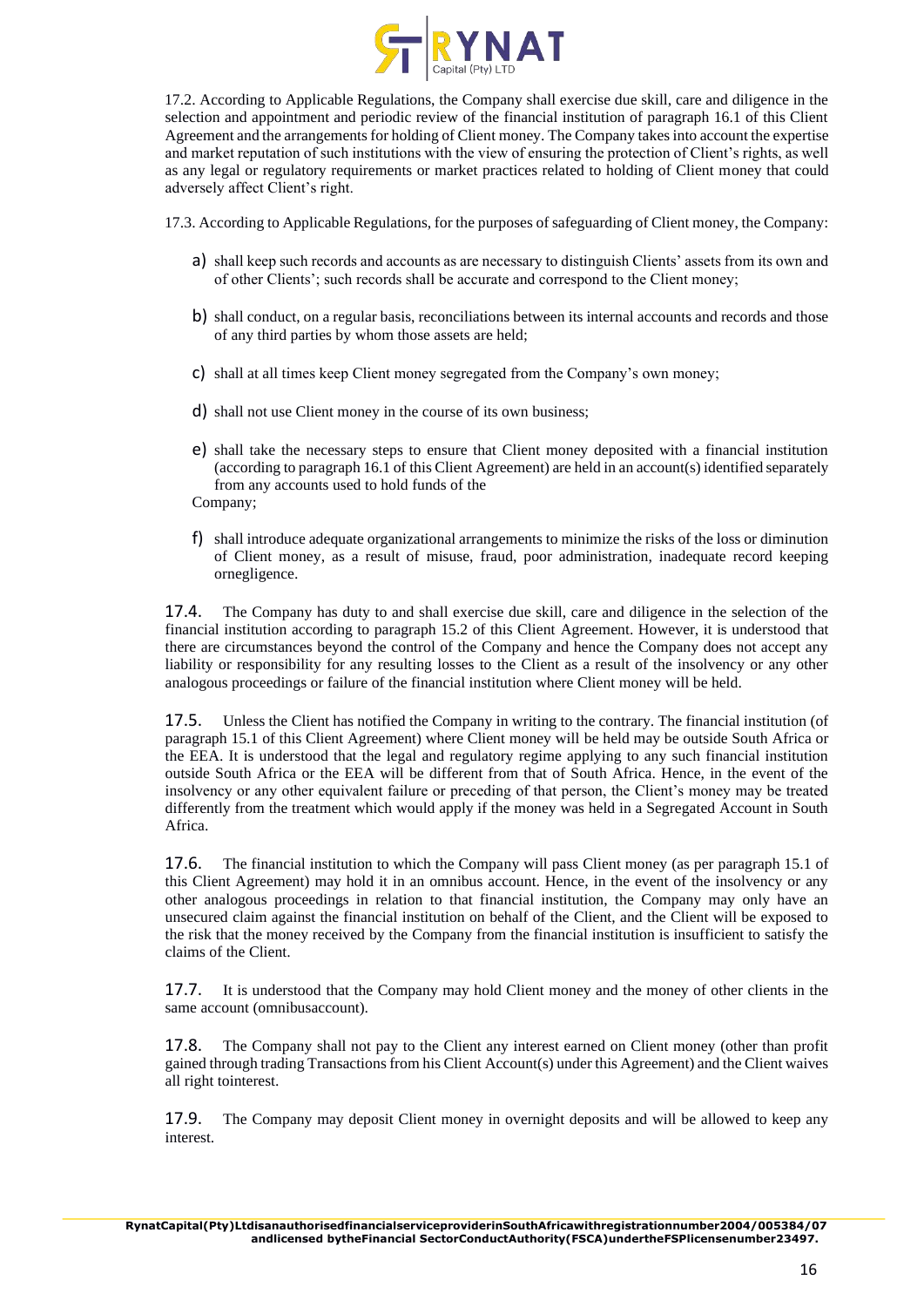

17.10. It is agreed that the Company shall have the right to transfer the Client Money to successors or assignees or transferees or buyers, with 3 (three) Business Days prior WrittenNotice to the Client for the purposes of paragraph 32.2 of this Client Agreement.

17.11. It is agree that when opening a position, we have the right to transfer ownership of the amount equivalent to the Margin Requirement from your Account to us, which we will keep as a security in the event of a repayment obligation by you. Any Required Margin transferred shall be considered as our debt due to you and not as Client Money, therefore it will be returned to you on completion of your trade(s), subject to any repayment obligation by you. Irrespective of the above, note that the Balance, Equity, and free Margin of your Account(s) shall remain unaffected and you should be able to normally continue with your activity with us.

#### **18. Client Accounts, Deposits and Withdrawals**

18.1. The Company in its sole discretion, may not allow to the client have more than one account. In case the Company allows the Client to open more than one account, then the Client Account type shall be communicated to the Client when the Client is accepted by the Company. It is agreed and understood that the Company may upgrade the Client Account or convert Client Account type if it reasonably considers this is to the Clients advantage and there is no increased cost to the Client, unless the Parties agree otherwise.

18.2. It is agreed and understood that the Company reserves the right to offer different types of Client Accounts from time to time with different acceptance criteria, characteristics, or requirements, and which will be subject to change at the Company's discretion. Information on different types of Client Accounts appear on our Website or upon request.

18.3. The Client Account shall be activated upon the Client depositing the initial deposit. A minimum amount may be required for certain types of Client Accounts as determined and mended by the Company in its discretion from time to time.

18.4. The Client may deposit and withdraw funds into the Client Account at any time during the course of this Agreement. Deposits and Withdrawals will be made via the payment processing methods and in the currencies accepted by the Company from time to time. The detailed information about the processing options offered by the company can be found on the Company's website(s). The payment processing services for services purchased on the website and/or Platform are provided and processed by Rynat Capital (Pty) Ltd.

18.5. Any transfers shall only be effective after our systems have made the relevant credit or debit of the funds to the relevant Account(s), and whilst we will make all reasonable efforts to ensure any transfers are made effective in a timely manner, we cannot guarantee how long this process may take. We will not be liable for any delays or other losses that may arise if, for instance, you provided us with wrong or incomplete information.

18.6. Any funds transferred to us for the purposes of funding your Account shall be credited to the respective Client Account on the Value Date, net of any transfer fees or other charges imposed by the financial institution(s), or any intermediary involved in the process of sending or receiving the funds. We may, at our sole discretion and under no obligation, credit funds which are still in transfer before the Value Date to your Account. We shall not be held liable for any delay where the cause is outside of our control.

18.7. We shall add the funds to the respective Client Account only after we are satisfied, amongst other criteria, that the funds are being sent by the Client or an Authorised Representative from an a bank account or through other means that are linked to a bank account that is in the name, and that the funds do not breach any term contained within the Agreement and/or thelaw.

18.8. If the funds sent by the Client are not deposited in the Client Account when they were supposed to, the Client shall notify the Company and request from the Company to make a banking investigation of the transfer. The Client agrees that any charges of the investigation shall be paid by the Client and deducted from his Client Account or paid directly to the bank performing the investigation. The Client understands and agrees that in order to perform the investigation, the Client shall have to provide the Company with the requested documents andcertificates.

18.9. Rynat Capital ensures that losses will not exceed the total available funds per Clients' trading account(s) (Negative BalanceProtection).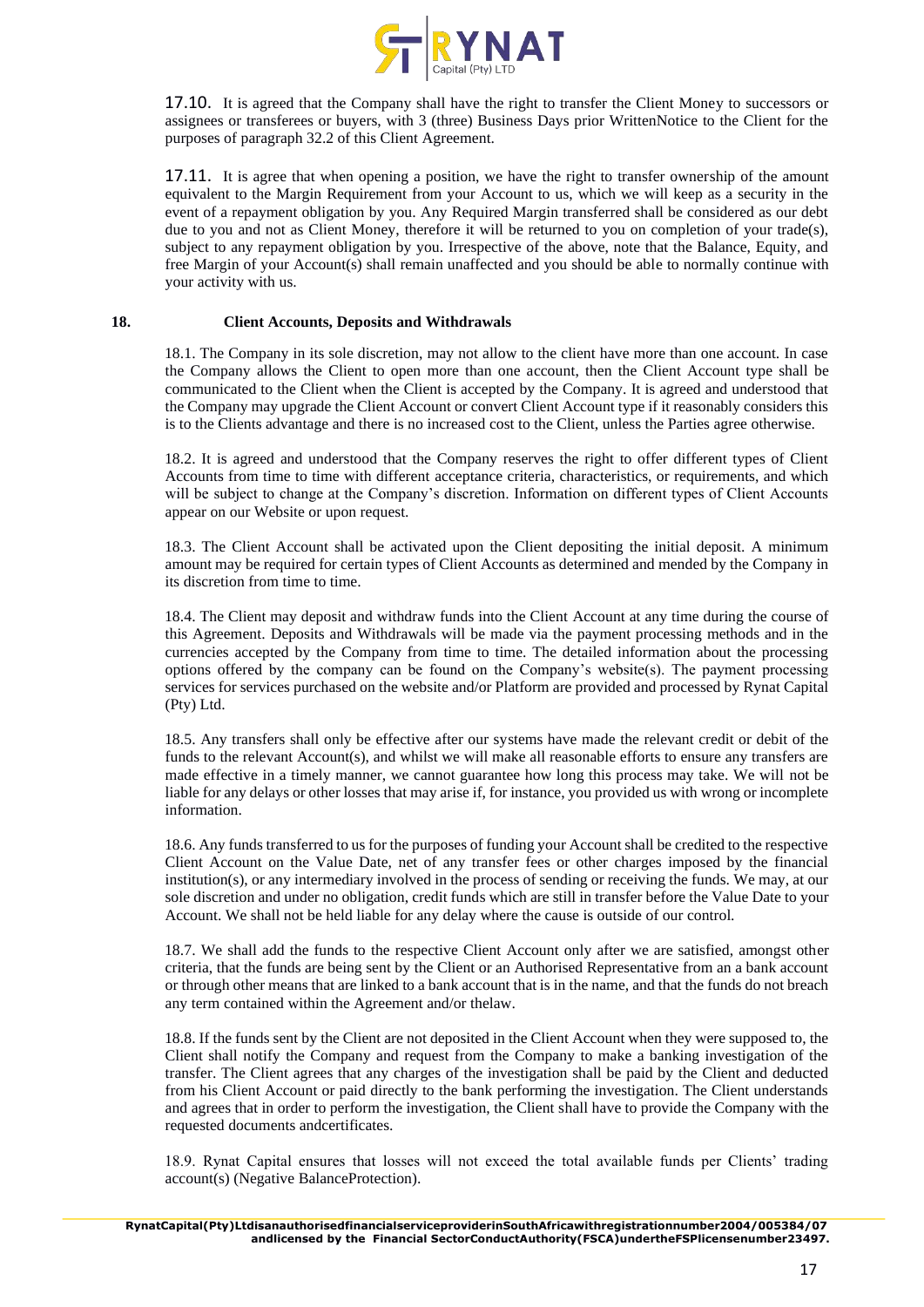

18.10. You have the right to withdraw any part of the funds equal to the free Margin available in your Account(s) to your Vault, subject to any applicable restrictions regarding its operation, and any other right or limitation on such withdrawal. We reserve the right to reject a withdrawal request in instances where we have reasonable grounds to believe that said instruction is being placed to abuse our Negative Balance Protection Policy ('NBP').

18.11. The Company shall make withdrawals of Client funds upon the Company receiving a relevant request from the Client in the method accepted by the Company from time to time. The Client shall receive a Withdrawal Transaction Receipt via email from the Company.

18.12. Upon the Company receiving an instruction from the Client to withdraw funds from the Client Account, the Company shall pay the said amount, if the following requirements are met:

- a) the withdrawal instruction includes all requiredinformation;
- b) the instruction is to make a transfer to the originating account (whether that is a bank account, a payment system account etc.) from which the money was originally deposited in the Client Account or at the Client's request to a bank account belonging to the Client;
- c) the account where the transfer is to be made belongs to the Client;
- d) at the moment of payment, the Client's Balance exceeds the amount specified in the withdrawal instruction including all payment charges;and
- e) there is no Force Majeure event which prohibiting the Company from effecting the withdrawal.

18.13. The Company shall have the right to request the Client at any time any documentation to confirm the source of funds deposited into the Client Account in order to be satisfied that your dealings with us, including, but not limited to deposits and withdrawals are legitimate and/or for any other reason to comply with our regulatory obligations. You understand and accept that under such circumstances there may be a delay with processing the transaction, and/or the transaction may be rejected. The Company shall have the right to reject a deposit of the Client if the Company is not duly satisfied as to the legality of the source of funds and resend them back to the sender.

**18.14.** Further, where we are not satisfied as to the above and reject an incoming transaction, we reserve the right to return the funds to the sender net of any transfer fees or charges which we may incur. Any refund will be sent to the same source from where the funds were received. We will only deviate from this policy where we believe, at our sole discretion, that this is necessary.

**18.15.** It is our policy to ensure that all withdrawals, either in part or in full of the funds you deposit with us is sent to the same source where the funds came from. Where we are unable to do so, for whatever reason, and subject to any restriction under the regulatory regime, we shall return the funds as requested in part or in full, net of any transfer fees, charges or other deductions incurred byus.

18.16. We reserve the right to accept or decline any funding and/or withdrawal request by you depending on the payment method you choose, and we may suggest you an alternative for your request.

18.17. Further, we reserve the right to decline any funding and/or withdrawal request where we believe that such request may lead to a breach of any legal and/or regulatory obligation. This includes instances where we are not satisfied with the documentation provided by you. In this case, we reserve the right to reverse the transaction in part or in full, net of any transfer fees, charges or other deductions incurred by us. You understand that there may be instances where we will be unable to provide you with an explanation as to why we cannot proceed with yourrequest.

18.18. Where you hold several Accounts with us, and we reverse any transaction from you for any reason, we may merge your funds held in those Accounts, as described above.

18.19. You shall make any requests relating to the administration of your Account(s) via client portal.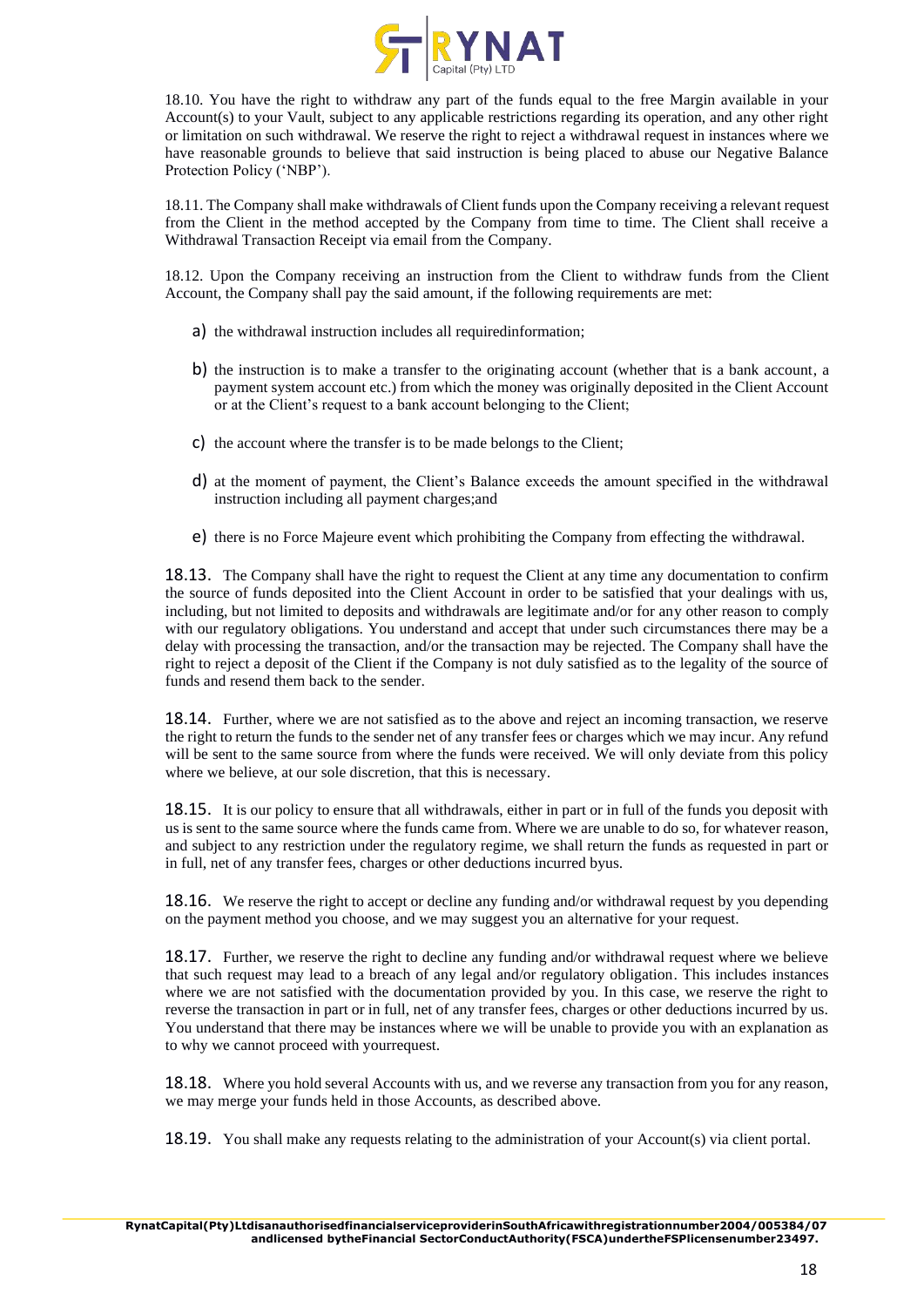

18.20. We will take reasonable steps to ensure keeping you informed about the progress of any funding and/or withdrawal request, specifically in relation to processing times and any required documentation that if not in place may result in delays. Further information about the processing times can be found on our Website, however, this information is provided for indicative purposes only. You understand that there may be instances where we cannot guarantee these times because of events outside of our control.

18.21. Where you receive money from us by mistake, you agree to hold such amount of money in trust for the benefit of Rynat Capital (Pty) Ltd or the beneficial owner. In the event you use any funds sent to you by mistake, we will have a claim on those funds, together with any profit derived from the use of those funds, on behalf of the beneficial owner. In the same way,we shall not compensate you for any losses incurred by you as a result of you using the said funds. The claim for thefull amount shall remain.

18.22. Where we are required to do so by law and/or any applicable rules, we reserve the right to deduct any amount from yourAccount(s).

18.23. We reserve the right to set-off any liability of yours under the Agreement, whether present or future, liquidated or unliquidated. Where the liabilities to beset-off are expressed in different currencies, we may convert said liabilities at a market rate of exchange.

18.24. Where we net-off any amount due by deducting it from your Account(s), we will consider the obligation as satisfied and discharged. We reserve our rights on any obligation which cannot be considered satisfied.

18.25. If the Client is not using SEPA, then the transfer may be more than three (3) working days depending on the actual transfer method chosen by the Client.

18.26. It is agreed and understood that the Company may not accept third party or anonymous payments in the Client Account and will not make withdrawals to any other third party or anonymous account.

18.27. The Company reserves the right to reasonably decline a withdrawal request of the Client asking for a specific transfer method and the Company has the right to suggest an alternative.

18.28. All payment and transfer charges of third parties will be borne by the Client and the Company shall debit the relevant Client Account for these charges.

18.29. The Client may send the request for internal transfer of funds to another Client Account held by him with the Company. Such internal transfers shall be subject to the Company's policy from time to time.

18.30. Mistakes made by the Company during transfer of funds shall be refunded to the Client. It is understood that should the Client provide wrong instructions for a transfer; the Company may be unable to correct the mistake and the Client may have to suffer the loss.

18.31. In addition to third party fees (as per paragraph 17.28 above), withdrawal fees may apply for processing purposes and the Client may find these on the Website.

18.32. All deposits and withdrawals made between Company and Client, and vis a vis, via the Company's merchant accounts and/or third-party payment processingproviders, the Client will receive unique billing descriptor on their card statement from the bank, confirming the payment and which may include, but not limited to, the description "Rynat Capital (Pty) Ltd, branded website and Customer support service telephone number.

## **19. Lien**

19.1. TheCompanyshallhavea generallienonallfundsheldbytheCompanyoritsAssociates or its nominees on the Client's behalf, until the satisfaction of his obligations under this Agreement.

## **20. Netting and Set-Off**

20.1. If the aggregate amountpayablebythe Clientisequaltotheaggregateamountpayable by the Company, then automatically the mutual obligations to make payment are setoff and cancel each other.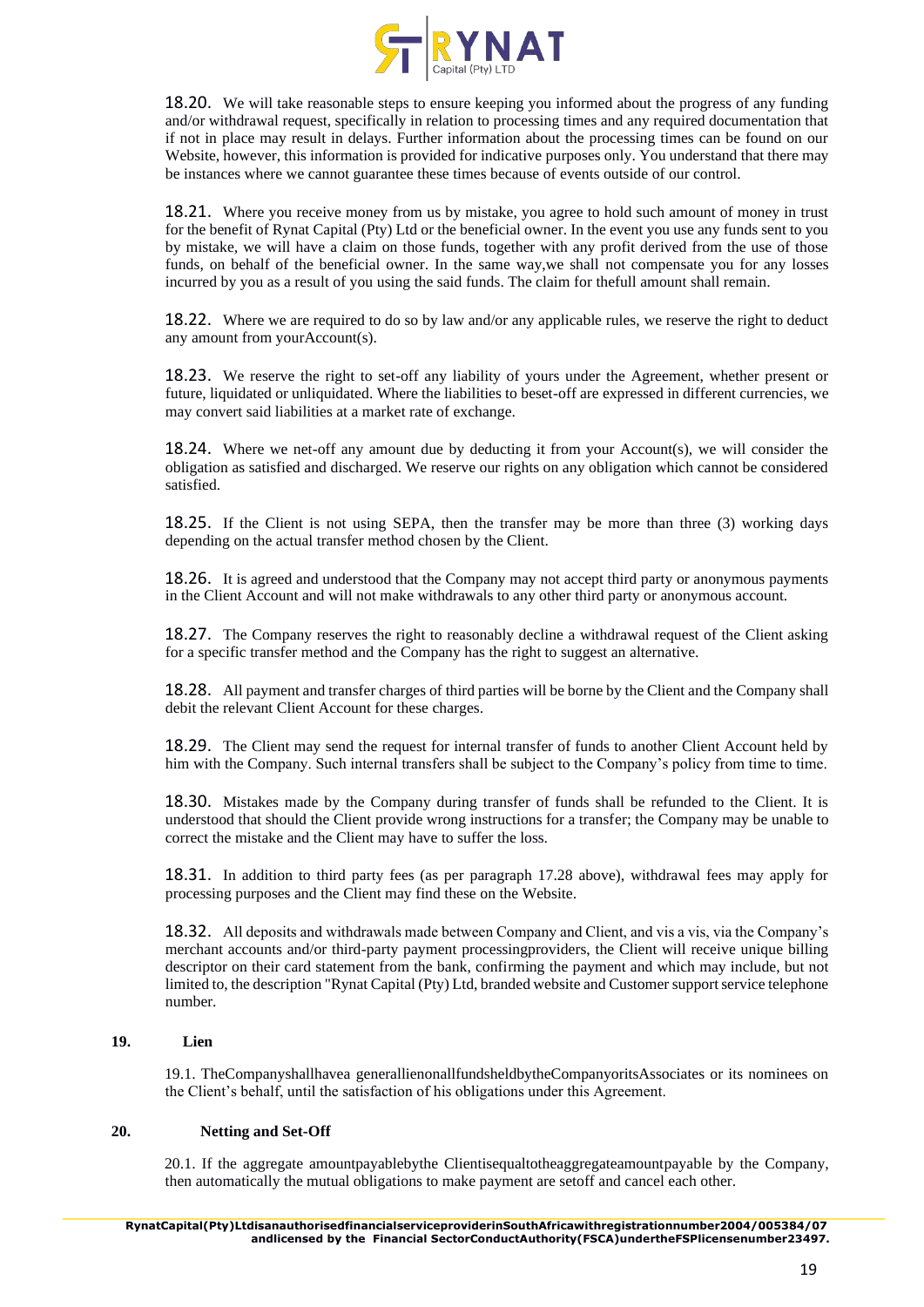

20.2. If the aggregate amount payable by one party exceeds the aggregate amount payable by the other party, then the party with the larger aggregate amount shall pay the excess to the other party and all obligations to make payment will be automatically satisfied and discharged.

20.3. The Company has the right to combine all or any Client Accounts opened in the Client name and to consolidate the Balances in such accounts and to set-off such Balances in the event of Termination of theAgreement.

# **21. Company Fees**

21.1. Prior to entering into any transaction with us via the Software or otherwise, please ensure you have considered any and all applicable charges such as Spread(s), Commissions and Swap(s), which are available on our Website. It is your responsibility to ask for further clarifications should you require so. Any applicable charges shall be instantly deducted from yourAccount(s).

21.2. Charges may not all be represented in monetary terms, but may also appear in other units such as pips, the value of which can vary depending on the instrument. You will be able to find the value of a pip across all of our instruments on our Website.

21.3. We reserve the right to change, from time to time, any of the charges applicable to your dealings with us. We will provide you with prior written notice where we deem the changes to be material, unless such change comes as a result of an unforeseen market circumstance, where we may notify you on or after the event. You will find the most up-to-date information about our charges on ourWebsite.

21.4. In the event you are dissatisfied with any changes we may make to our charges, you may contact our Customer Support Department, and/or terminate the Agreement in accordance with the provisions containedherein.

21.5. For Swaps, depending on the position held and the prevailing interest rates of the currency pair involved in a transaction, your Account may be credited or debited with financing. The operation is conducted at 23:59 (Server Time) and the resulting amount is automatically converted into your BalanceCurrency.

21.6. From Mondays to Tuesdays and Thursdays to Fridays (Server Time), Swaps are charged once for every business day, but on Wednesdays are charged three times the size in order to account for the weekend. Further information on Swaps can be found on our Website.

21.7. We charge our own interest rates, based on the overnight rate provided by our Liquidity Provider. We update our rates as often as we deemnecessary.

21.8. For some payment methods, there are transaction fees. Where you engage in deposit and withdrawal activity without entering into any trading activity with us, we reserve the right to impose any fees or charges with regards to specific payment methods as we deem necessary. These fees are available on our website.

## **22. Language**

22.1. The Company's official language is the English language and the Client should always read and refer to the main Website for all information and disclosures about the Company and its activities. Translation or information provided in languages other than English is for informational purposes only and do not bind the Company or have any legal effect whatsoever, the Company having no responsibility or liability regarding the correctness of the informationtherein.

## **23. Methods of Communications and Written Notices**

23.1. Any notice, request or other communication to be given to the Company by the Client under the Agreement (other than placing Orders which are placed via the Platform) shall be sent to the Company's address below (or to any other address which the Company may from time to time specify to the Client for this purpose) by email, facsimile, post if posted in South Africa, or airmail if posted outside South Africa, or commercial courier service and shall be deemed delivered only when actually received by the Company at:

• Address: 96 Rivonia Road Sandton, 4th Floor, 2196, Gauteng, South Africa.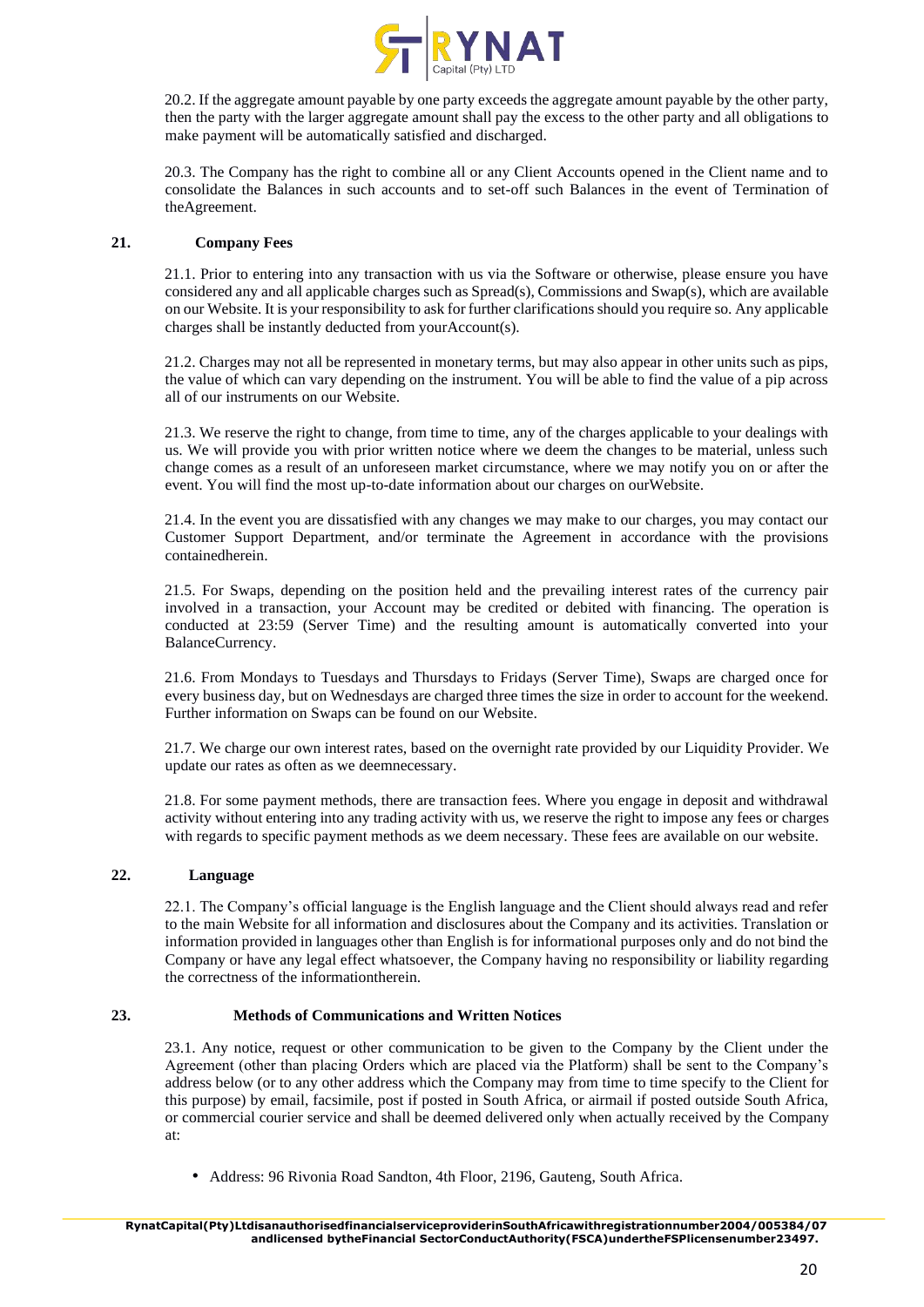

## • Email: info@rynatcapital.com

23.2. To communicate with the Client, the Company may use any of the following methods: email, Platform's internal mail, facsimile transmission, telephone, post, commercial courier service, air mail or the Company's Website.

23.3. The following methods of communication are considered as Written Notice from the Company to the Client: email, Platform's internal mail, facsimile transmission, post, commercial courier service, air mail or the Company's Website.

23.4. The following methods of communication are considered as Written Notice from the Client to the Company: email, facsimile transmission, post, commercial courier service or air mail or commercialcourier.

23.5. Without prejudice to paragraph 22.9 of this Client Agreement, any communications sent to either Party, as applicable, (documents, notices, confirmations, statements, reports etc.) are deemedreceived:

- a) If sent by email, within one hour after emailing it and provided the email has left from the sender's outlook.
- b) If sent by the Platform's internal mail, immediately after sending it.
- c) If sent by facsimile transmission, upon receipt by the sender of a transmission report from its facsimile machine confirming receipt of the message by recipient's facsimile machine.
- d) If sent by telephone, once the telephone conversation has been finished.
- e) If sent by post, seven (7) calendar days after postingit.
- f) If sent via commercial courier service, at the date of signing of the document on receipt of such notice.
- g) If sent by air mail, eight (8) Business Days after the date of their dispatch.
- h) If posted on the Company Webpage,within one (1) hour after it has been posted.

23.6. In order to communicate with the Client, the Company will use the contact details provided by the Client whilst opening the Client Account or as updated latter on, if applicable. Hence, the Client has an obligation to notify the Company immediately of any change in the Client's contact details.

23.7. Faxed documents received by the Company may be electronically scanned and reproduction of the scanned version shall constituteevidence.

23.8. The Client shall be able to call the Company within its normal working hours. The Company may contact the Client outside its normal workinghours.

23.9. Any Written Notices sent to the Company shall have to be received within the working hours of the Company. Notwithstanding paragraph 21.9 of this Client Agreement, any Notices received outside the normal working hours shall be treated as being received the following BusinessDay.

23.10. You consent that where we provide you with information by means of a website, that information is not personally addressed to you. Yet, you specifically consent to the provision of information in that form and that this form is considered to being provided in a durable medium. Further, you agree that we provide you with information in other form other than on paper (i.e. website, trading platforms and through other software) because this is appropriate in the context in which our business is being or will be carried out. By maintaining your account and/or by opening an account with us and placing a trade, you expressly consent to us sending this information to you in this format.

23.11. Any communication sent to you by Rynat Capital is intended to be received by you only. You are therefore responsible for keeping any information we send to you private and confidential.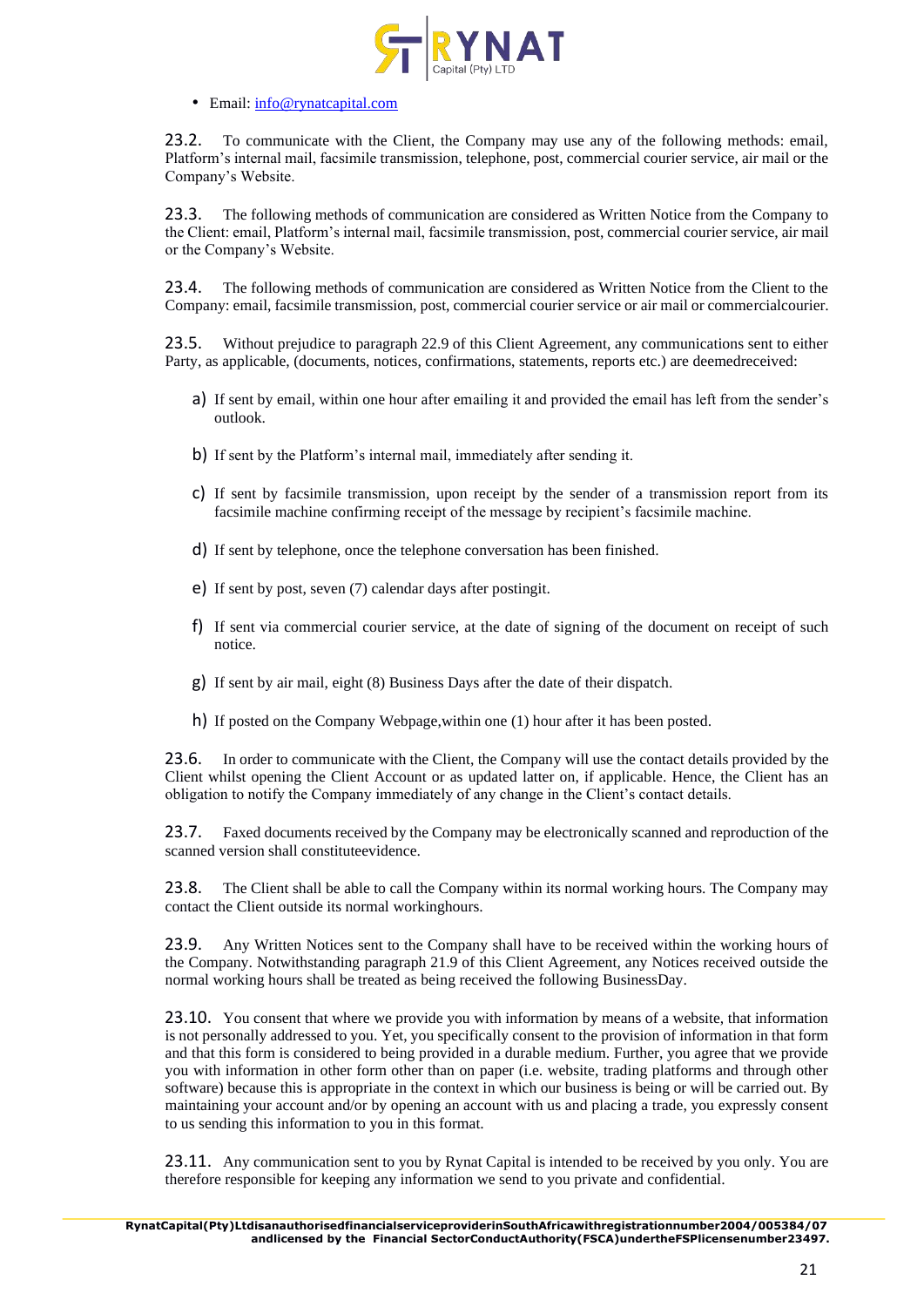

23.12. We may communicate with you from time to time, and in accordance with the applicable rules on Client communications, about any business, marketing and/or promotional reasons.

23.13. We bear no responsibility for any loss that arises as a result of delayed or unreceived communication sent to you byus.

## **24. Personal Data, Confidentiality, Recording of Telephone Calls and Records**

24.1. The Company maycollect client information directly fromthe Client (in his completed Account Opening Application Form or otherwise) or from other persons including, for example, the credit reference agencies, fraud prevention agencies, banks, other financial institutions, third authentication service providers and the providers of public registers.

24.2. Client information which the Company holds is to be treated by the Company as confidential and will not be used for any purpose other than in connection with the provision, administration and improvement of the Services, anti-money laundering and due diligence checks, for research and statistical purposes and for marketing purposes. Information already in the public domain, or already possessed by the Company without a duty of confidentiality will not be regarded asconfidential.

24.3. The Company has the right to disclose Client information (including recordings and documents of a confidential nature, card details) in the following circumstances:

- a) Where required by law or a court order by a competentCourt.
- b) Where requested by FSCA or any other regulatory authority having control or jurisdiction over the Company or the Client or their associates or in whose territory the Company has Clients.
- c) To relevant authorities to investigate or prevent fraud, money laundering or other illegal activity.
- d) To such an extent as reasonably required so as to execute Orders and for purposes ancillary to the provision of the Services.
- e) To credit reference and fraud prevention agencies, third authentication service providers, banks and other financial institutions for credit checking, fraud prevention, anti-money laundering purposes, identification or due diligence checks of the Client. To do so they may check the details the Client supplied against any particulars on any database (public or otherwise) to which they have access. They may also use Client details in the future to assist other companies for verification purposes. A record of the search will be retained by the Company.
- f) To the Company's professional advisors provided that in each case the relevant professional shall be informed about the confidential nature of such information and commit to the confidentiality herein obligations aswell.
- g) To other service providers who create, maintain or process databases (whether electronic or not), offer record keeping services, email transmission services, messaging services or similar services which aim to assist the Company collect, storage, process and use Client information or get in touch with the Client or improve the provision of the Services under this Agreement.
- h) To other service providers for statistical purposes in order to improve the Company's marketing, in such a case the datawill be provided in an aggregate form.
- i) Tomarket research call centres that provide telephone or email surveys with the purpose to improve the services of the Company, in such a case only the contact details the data will be provided.
- j) Where necessary in order for the Company to defend or exercise its legal rights to any court or tribunal or arbitrator or Ombudsman or governmental authority. k) At the Client's request or with the Client's consent.
- l) To an Affiliate of the Company or any other company in the same group of the Company.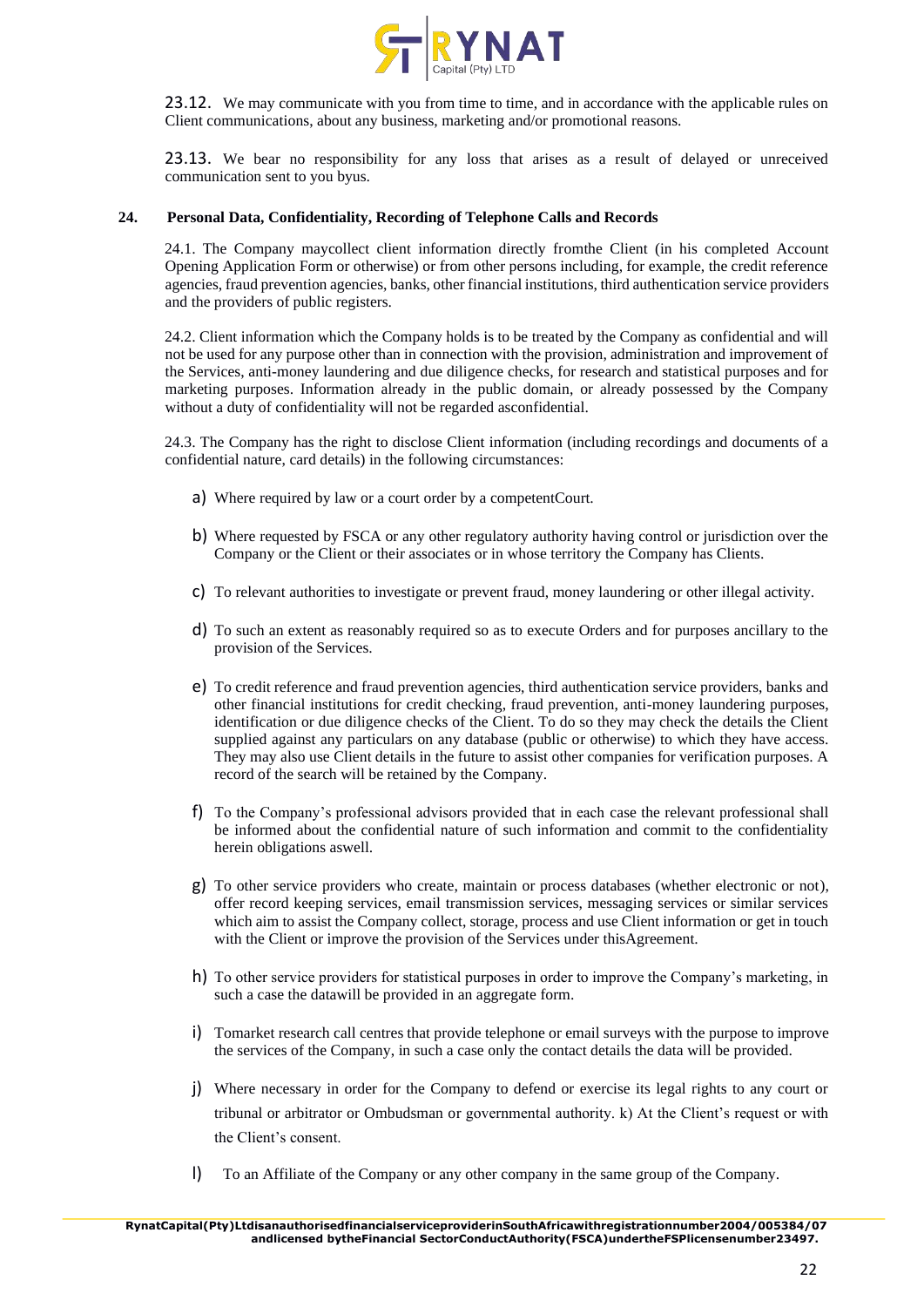

m) To successors or assignees or transferees or buyers, with three (3) Business Days prior Written Notice to the Client, and for the purposes of paragraph 32.2 of this Client Agreement.

n) Client Information is disclosed in relation to US taxpayers to the South African Revenue Services

in South Africa, which will in turn report this information to the IRS of the US according to the Foreign Account Tax Compliance Act (FATCA) of the USA and the relevant intergovernmental agreement between South Africa and the US.

o) The Client accepts that Company, for the purpose of complying with FATCA and CRS, shall have the right to request any information or documentation reasonably required and the Client shall be obliged to provide the same to Company immediately.

24.4. If the Client is a natural person, the Company will use, store, process and handle personal information provided by the Client in connection with the provision of the Services, in accordance the Processing of Personal Data (Protection of the Individual) Law of 2001, its amendment (Law No. 37(I)/2003) and the Processing of Personal Data (Protection of Individual) Amending Law 2012 (Law. No. 105(I)/2012 and the Regulation of Electronic Communications Data Protection Act 1998 and General Data Protection Regulation (EU 2016/679) ("GDPR") and the Protection of Personal Information Act,2013, as amended from time to time. The Company is obliged to supply the Client, on request, with a copy of personal data which it holds about the Client (if any), provided that the Client pays an administrativefee.

24.5. By entering into this Agreement, the Client will be consenting to the transmittal of the Client's personal data outside the European Economic Area, according to the provisions of Processing of Personal Data (Protection of the Individual) Law of 2001 and General Data Protection Regulation (EU 2016/679) ("GDPR") and the Protection of Information Act, 2013 for the reasons specified in paragraph 25.3 of this Client Agreement.

24.6. Telephone conversations between the Client and the Company may be recorded and kept by the Company and recordings will be the sole property of the Company. The Client accepts such recordings as conclusive evidence of conversations so recorded.

24.7. The Client accepts that the Company may, for the purpose of administering the terms of the Agreement, from time to time, make direct contact with the Client.

24.8. The Client accepts that the Company or any Affiliate of the Company or any other company in the same group of the Company may make contact with the Client, from time to time, by telephone, fax, email or post for marketing purposes to bring to the Client's attention products or services that may be of interest to him or to conduct market research. If the Client is a natural person such marketing communications will be made only with the Client's consent. Once such a consent is obtained the Client agrees to such communications and agrees that the Client will not consider such communication a breach of any of the Client's rights under any relevant data protection and/or privacy regulations. The Client may opt out of receiving such communications by sending Rynat Capital an e-mail to the Company's Customer SupportTeam

24.9. Under Applicable Regulations, the Company will keep records containing Client personal data, trading information, account opening documents, communications and anything else which relates to the Client, subject to a maximum of five (5) years.

24.10. By entering into this agreement, you acknowledge that you have read and understood the Company's Privacy Policy, see legal documents section of the website.

## **25. Amendments**

25.1. The Company may unilaterally changeanytermsofthisClientAgreementforanyofthe following reasons:

- a) Where the Company reasonably considers that:
	- the change would make the terms of the Client Agreement easier to understand; or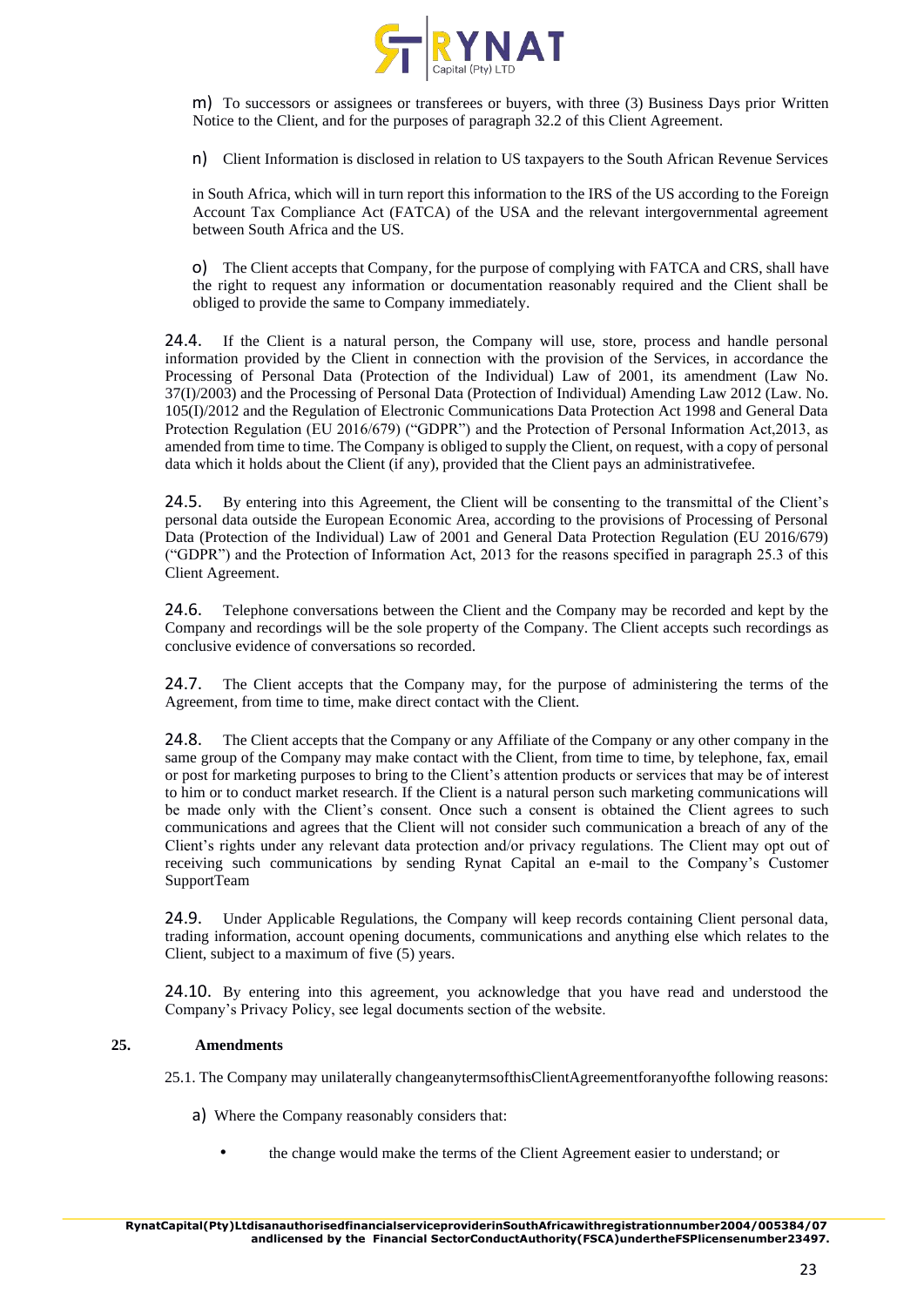

- the change would not be to the disadvantage of theClient.
- b) To cover:
	- the involvementof any service or facility the Company offersto the Client; or
	- the introduction of a new service or facility or type of Client Account; or
	- the replacement of an existing service or facility with a new one; or
	- the withdrawal of a service or facility which has become obsolete, or has ceased to be widely used, or has not been used by the Client at any time in the previous year, or it has become very expensive for the Company to offer.
- c) To enable the Company to make reasonable changes to the services offered to the Client as a result of changes in:
	- the banking, investment or financial system;or
	- technology; or
	- the systems or Platform used by the Company to run its business or offer the Services hereunder.
- d) As a result of a request of FSCA or of any other authority or as a result of change or expected change in Applicable Regulations.
- e) Where the Company finds that any term in the Client Agreement is inconsistent with Applicable Regulations. In such a case, it will not rely on that term but treat it as if it did reflect the relevant Applicable Regulations and shall update the Client Agreement to reflect the ApplicableRegulations.

25.2. For any change in the Client Agreement, the Company shall provide the Client with advance Written Notice of at least three (3) Business Days. However, the Client acknowledges that a change which is made to reflect a change of Applicable Regulations or a request of a supervisory body may, if necessary, take effect immediately. When the Company provides Written Notice, it shall tell the Client the date it comes into effect. The Client shall be treated as accepting the change on that date unless, before then, the Client informs the Company that the Client wishes to terminate the Agreementand not

accept the change. The Client shall not have to pay any charges as a result of terminating in this case, other than costs due and payable for Services offered until the termination and any applicable bank transfer fees that will occur for the withdrawal offunds.

25.3. In relation to Clients who are natural persons, for any change in the Client Agreement, where the Company elects to provide Written Notice via a post on the Website, the Company shall also provide the said Written Notice with an additional means of Written Notice.

25.4. Costs and Fees, the Company shall have the right to review its costs and various fees, from time to time. Such changes shall be effected on the Website and the Client is responsible to check for updates regularly. In the absence of a Force Majeure event,the Company shall be providing the Client with notice on its Website of at least three (3) Business Days. The Client shall be treated as accepting the change on that date unless, before then, the Client informs the Company that the Client wishes to terminate the Agreement and not accept the change. The Client shall not have to pay any charges as a result of terminating in this case, other than costs due and payable for Services offered until the termination and any applicable bank transfer fees that will occur for the withdrawal of funds.

25.5. Margin Requirements and Stop Out, unless a Force Majeure Event has occurred, the Company has the right to change the Margin requirements and the Stop Out Level, by providing at least three 3 Business Days' notice. Such changes shall be effected on the Website and /or the Platform and the Client is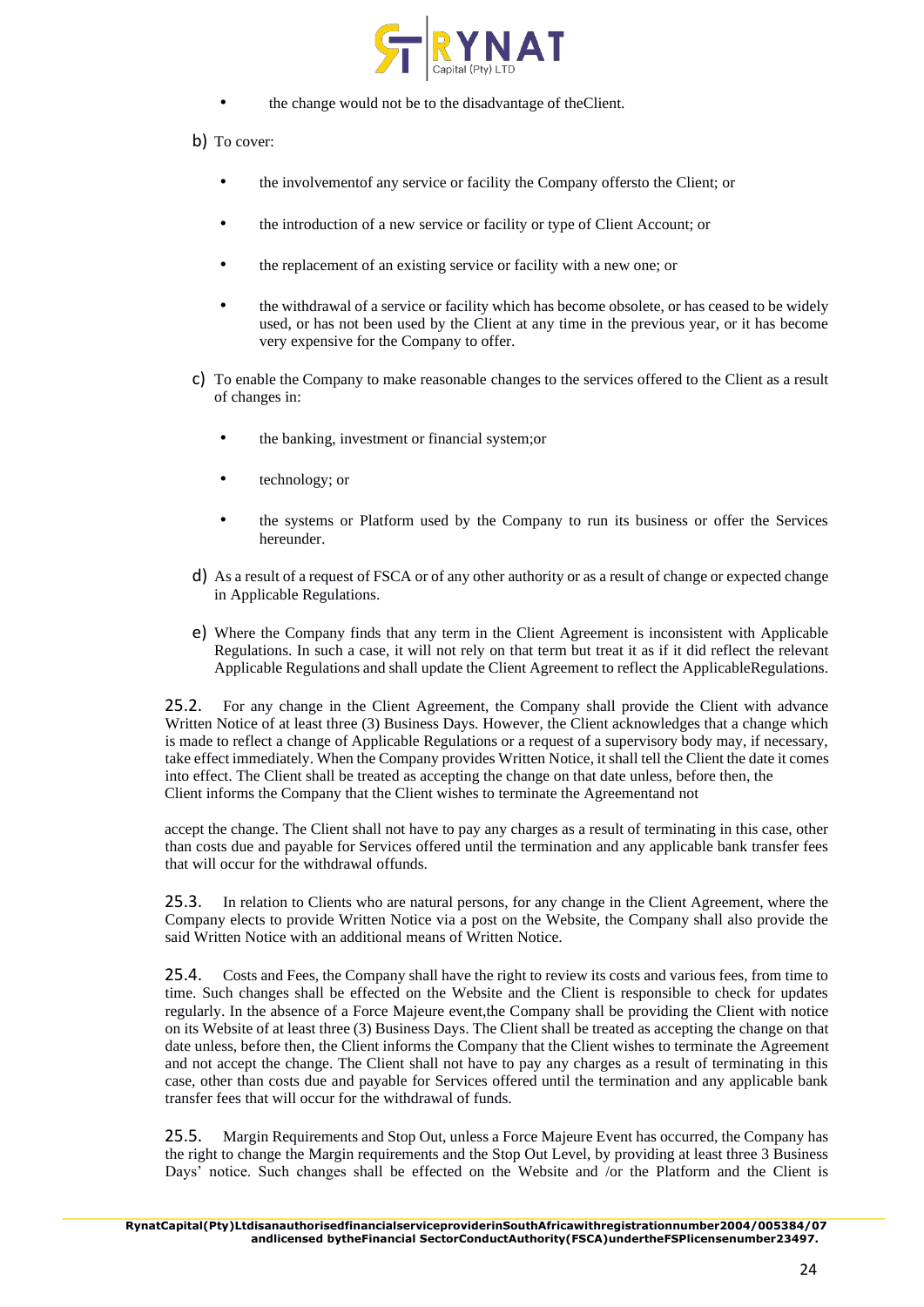

responsible to check for updates regularly. The Company has the right to apply new Margin requirements to both new and Open Positions.

25.6. The Company has the right to change Margin Requirements and the Stop Out Level without prior notice to the Client in the case of Force Majeure Event and especially when there are abnormal market conditions and high volatility. In this situation the Company has the right to apply new Margin requirements to the new positions and to the positions which are already open.

25.7. Swaps and Prices, the Company has the right to change the Swaps and Bid and Ask prices on the Platform without prior notice and the Client is responsible to check for updates regularly.

## **26. Termination and Results of Termination**

26.1. Without prejudice to the Company's rights under this Agreement to terminate it immediately without prior notice to the Client, each Party may terminate this Agreement by giving at least five (5) Business Days Written Notice to the other Party.

26.2. We shall terminate the Agreement with immediate effect, notwithstanding any other action, in the event of:

- a) a breach of any part of the Agreement byyou;
- b) where we have reasonable grounds to believe that you have not acted in good faith, including, but not limited to where we determine that you have, willingly or not, abused our 'Negative Balance Protection' policy. This includes, but it is not limited to you hedging your exposure using multiple trading Accounts, whether under your same profile or in connection with another Client.
- c) an issuance of an application, order, resolution or other announcement in relation to bankruptcy or winding-up procedures involvingyou;
- d) your death or incapacity (please note that in the event of death, any funds available in your Account(s) shall form part of yourestate);
- e) a breach of any applicable law by you, including, but not limited to any applicable anti-money laundering laws and regulations;
- f) you have acted contrary to our 'Order Execution Policy' or any other of our policies or procedures.

26.3. Termination by any Party will not affect any obligation which has already been incurred by either Party or any legal rights or obligations which may already have arisen under the Agreement or any Transactions madehereunder.

26.4. Upon termination of this Agreement, all amounts payable by the Client to the Company will become immediately due and payable including (but without limitation) all outstanding costs and any other amounts payable to the Company, any charges and additional expenses incurred or to be incurred by the Company as a result of the termination of the Agreement.

- a) Once notice of termination of this Agreement is sent and before the termination date:
- b) the Client will have an obligation close all his Open Positions. If he fails to do so, upon termination, the Company will close any OpenPositions;
- c) the Company will be entitled to cease to grant the Client access to the Platform(s) or may limit the functionalities the Client is allowed to use on the Platform(s);
- d) the Company will be entitled to refuse to accept new Orders from the Client;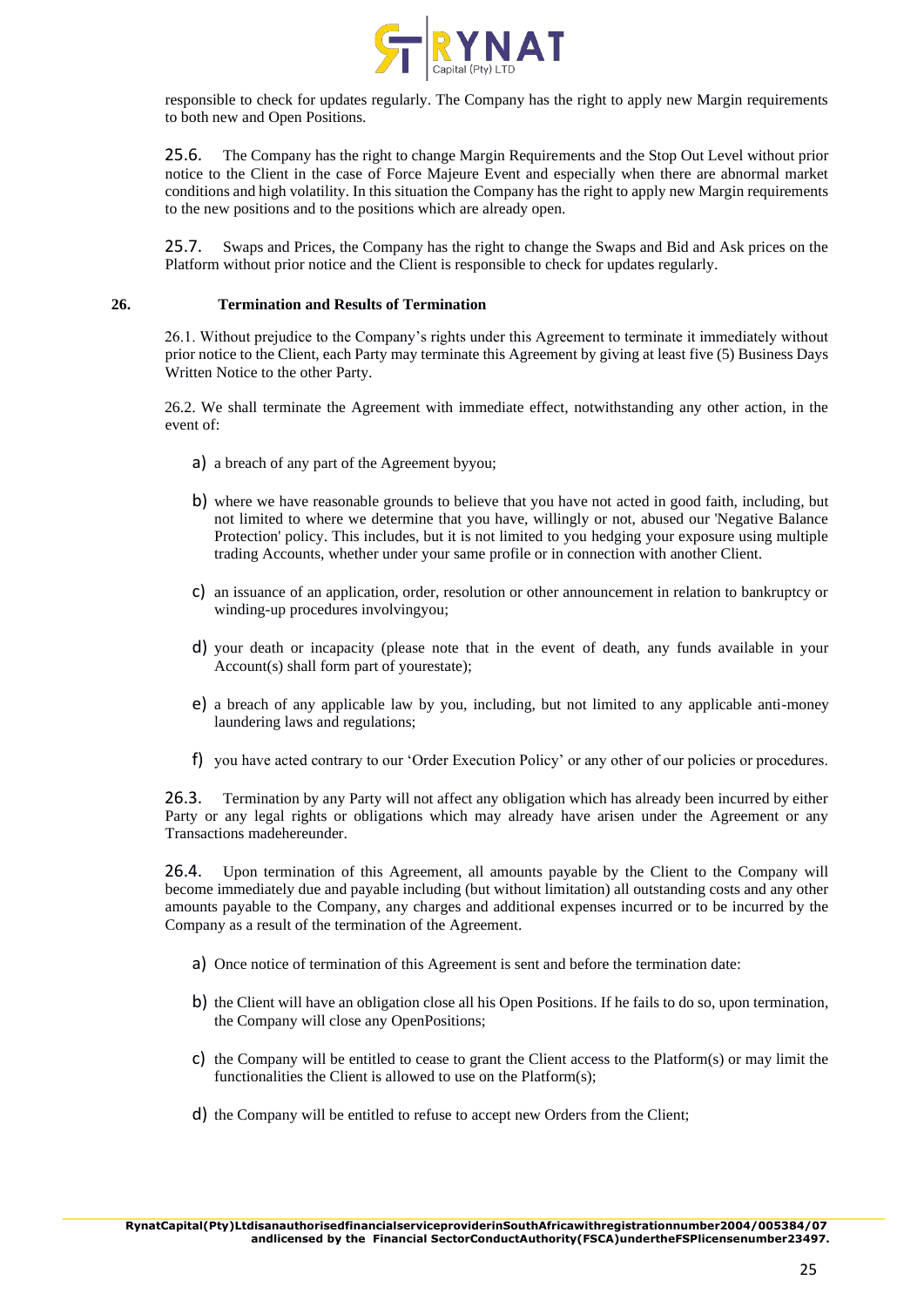

- e) the Company will be entitled to refuse to the Client to withdraw money fromthe Client Account and the Company reserves the right to keep Client's funds as necessary to close positions which have already been opened and/or pay any pending obligations of the Client under theAgreement.
- 26.5. Upon Termination any or all the following mayapply:

a) The Company has the right to combine any Client Accounts of the Client, to consolidate the Balances in such Client Accounts and to set off those Balances; b) The Company has the right to close the ClientAccount(s);

c) The Company has the right to convert anycurrency;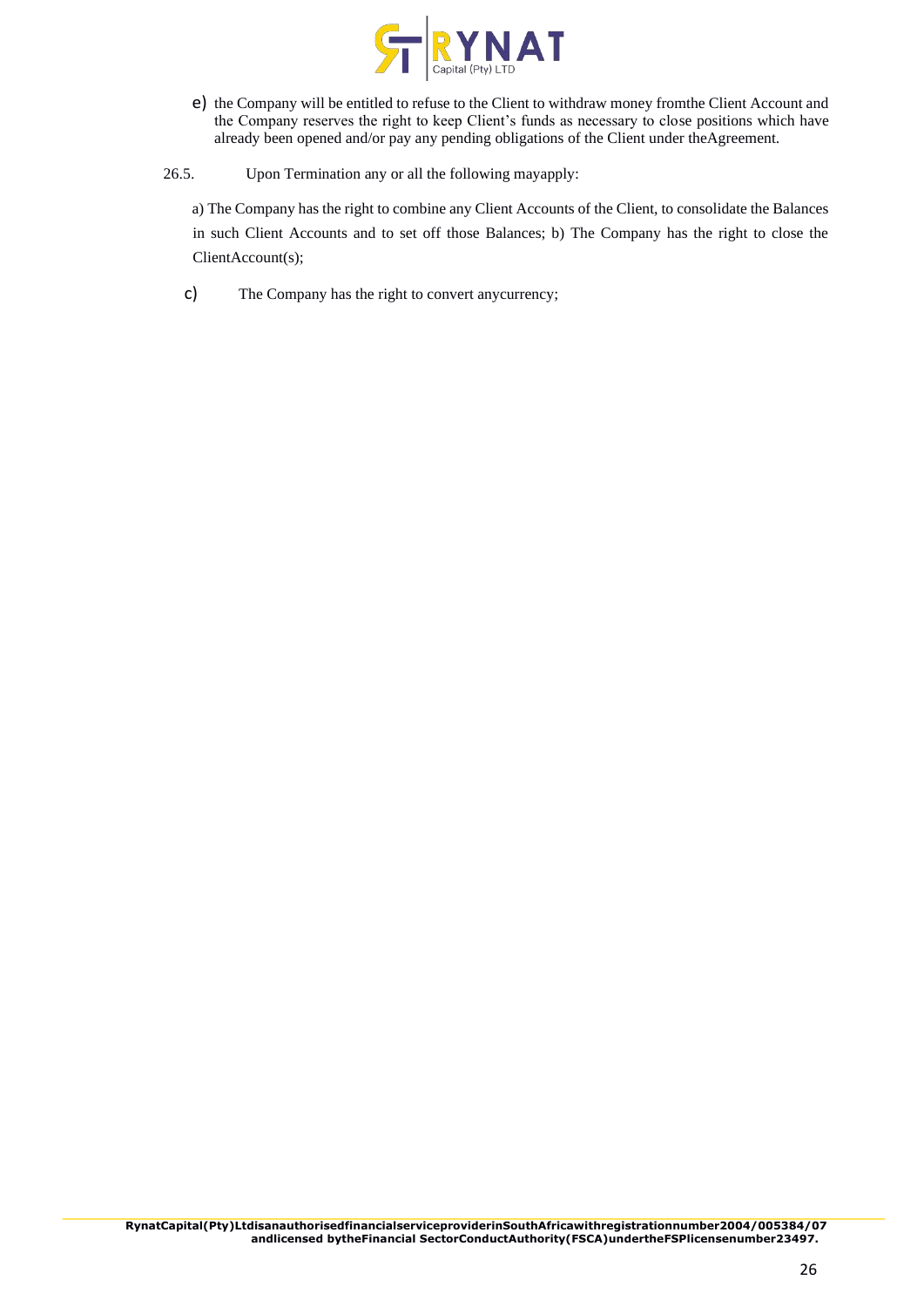

- d) Company has the right to close out the Client's Open Positions;
- e) In absence of illegal activity or suspected illegal activity or fraud of the Client or instructions from the relevant authorities, if there is Balance in the Client's favour, the Company will (after withholding such amounts that in the Company's absolute discretion considers appropriate in respect of future liabilities) pay such Balance to the Client as soon as reasonably practicable and supply him with a statement showing how that Balance was arrived at and, where appropriate, instruct any Nominee or/and any Custodian to also pay any applicable amounts. Such funds shall be delivered in accordance to the Client's Instructions to the Client. It is understood that the Company will effect payments only to an account in the name of the Client. TheCompanyhas therightto refuse,at its discretion,to effectthirtypartypayments.

# **27. Force Majeure**

27.1. Neither Party shall be liable for the non-performance or improper performance of its obligations under this Agreement, if such Party is prevented from or delayed by reason of occurrence of Force Majeure circumstances, including but not limited to the following:

- a) flood, earthquake or other natural disaster;
- b) war, military actions, rebellion, civil disorder, strike;
- c) decisions by the legislative and/or other bodies of the South Africa (including the Central Bank, the Financial Sector Conduct Authority) and other countries, that makes it impossible for the Party to fulfil its obligations under the

Agreement;

- d) discontinuance or suspension of the operation of anyMarket;
- e) failure of communication for any reason with Market makers, malfunctioning and/or nonoperation of any computer transaction system due to defectiveness or failure of the mechanic equipment, fault or stoppage in communication lines, any other problems in connection, breakdown or unavailability of access to the internet or thePlatform;
- f) other similar circumstances that are beyond the reasonable control of the affected Party that may occur after the conclusion of the Agreement;
- g) Suspension of trading on a market or the liquidation or closure of any market, or the fixing of minimum or maximum prices for trading on a market to which the Company relates its Quotes, or the imposition of limits or special or unusual terms on the trading in any such market or a regulatory ban on the activities of any party (unless the Company has caused that ban), decisions of state authorities, governing bodies of self- regulating organizations, decisions of governing bodies of organized tradingplatforms;
- h) Breakdown, failure or malfunction of any electronic, network and communication lines (not due to the bad faith or wilful default of the Company); and
- i) There is extreme volatility in the Underlying Asset /Market.

27.2. For the avoidance of doubt, a Force Majeure Event is an event outside our control that, whilst it is reasonably likely to occur, or may be imminent, we cannot be expected to be prepared for, or we cannot prevent itsoccurrence.

27.3. If the Company determines in its reasonable opinion that a Force Majeure Event exists (without prejudice to any other rights under the Agreement) the Company may without prior notice and at any time take any or all of the following steps, as applicable and necessary: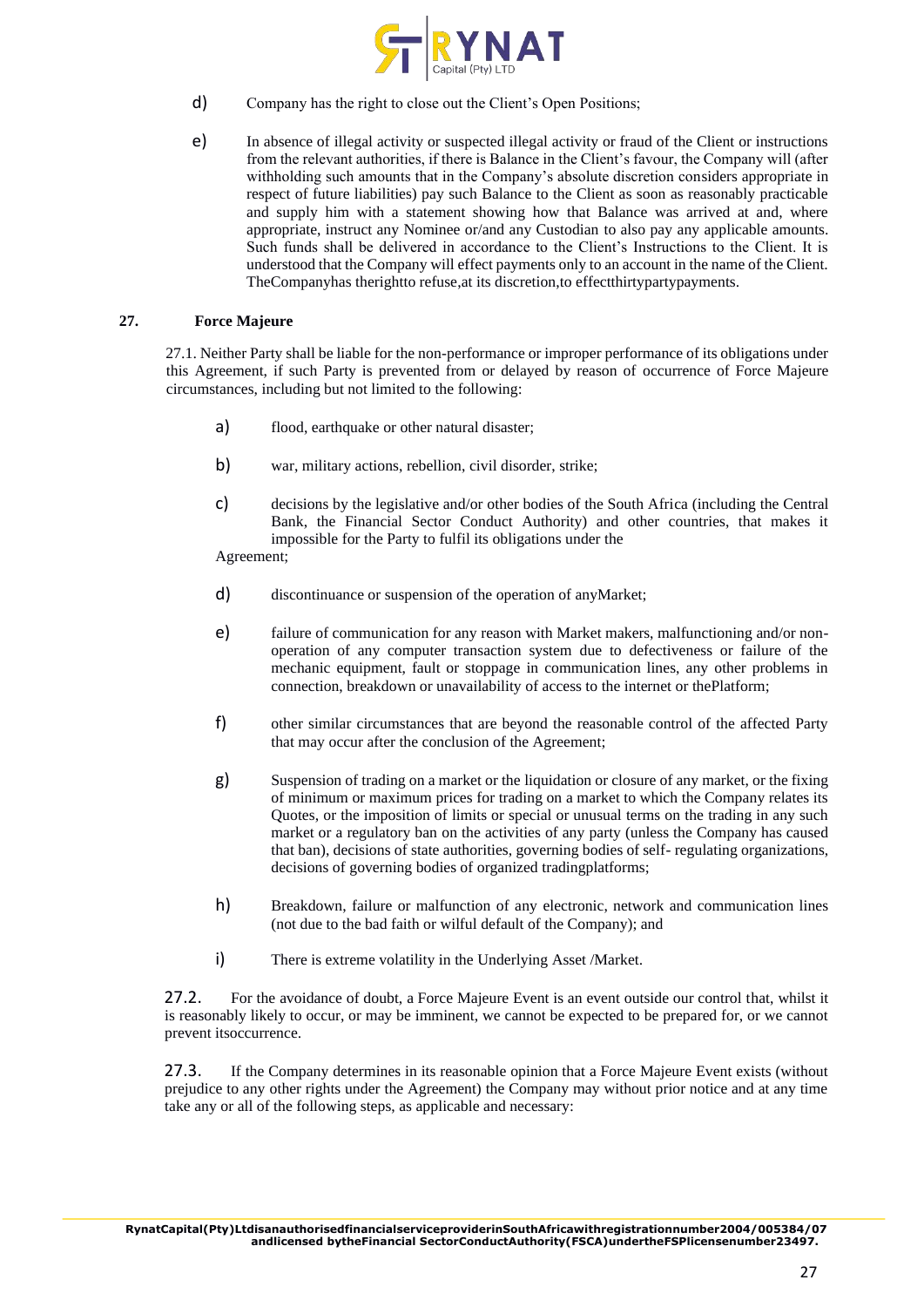

- a) Suspend or modify the application of anyor alltermsof the Agreementto the extent that the Force Majeure Event makes it impossible or impractical for the Company to comply with them.
- b) Take or omit to take all such other actions as the Company deems to be reasonably appropriate in the circumstances with regard to the position of the Company, the Client and other clients.
- c) Shut down the Platform(s) in case of malfunction for maintenance or to avoid damage.
- d) Cancel any Client Orders.
- e) Refuse to accept Orders fromClients.
- f) Inactivate the Client Account.
- g) Increase Margin requirements withoutnotice.
- h) Increase the Stop Out Level without notice.
- i) Close out any or all Open Positions at such prices as the Company considers in good faith to be appropriate. j) Increase Spreads.
- k) Decrease Leverage.

27.4. We will exercise all necessary endeavours to resume the orderly provision of our services as soon as reasonably possible. Where this is not possible at all, we will inform you of the necessary actions to be taken in order to protect your interests and ours, where possible.

27.5. Where we are unable to perform any of our obligations to you under the Agreement due to a Force Majeure Event, we will not have breached the Agreement.

## **28. Limitations of Liability and Indemnity**

28.1. Company gives no warranty as to the performance and/or profitability of the Client's trading decisions.

28.2. The Company shall not be liable for any act or omission or for the solvency of any bank, Execution Venue or liquidity provider or other third party which acts on behalf of the Client or with or through whom transactions on behalf of the Client are carried out.

28.3. The Company shall not be liable for any loss suffered by the Client in connection with the Services it provides to the Client under this Agreement unless such loss arises directly from the gross negligence or fraud of theCompany.

28.4. It is provided that the Company shall not be liable to the Client or any other person for any consequential, circumstantial, special or indirect damages (including without prejudice to the generality of the aforementioned, loss of profit, loss of opportunity, commercial losses and damages) which are incurred by the Client in connection with this Agreement.

28.5. Subject to the terms of this Agreement and Applicable Regulation, the Client agrees that the Company's maximum aggregate liability to the Client whether in contract, tort (including negligence) or otherwise shall not exceed the higher of the amount that would be recoverable by the Company under the Company's professional indemnity insurance if the Client's claim had been satisfied in full (less any amount, other than any excess payable by the Company under the terms of such insurance, that the Company is unable to recover through no fault of theCompany).

28.6. The Client agrees with the Company (for the Company's own benefit and for the benefit of any person who is or was a member, director, consultant or employee of the Company (each a 'Connected Person') that

**RynatCapital(Pty)LtdisanauthorisedfinancialserviceproviderinSouthAfricawithregistrationnumber2004/005384/07 andlicensed bytheFinancial SectorConductAuthority(FSCA)undertheFSPlicensenumber23497.**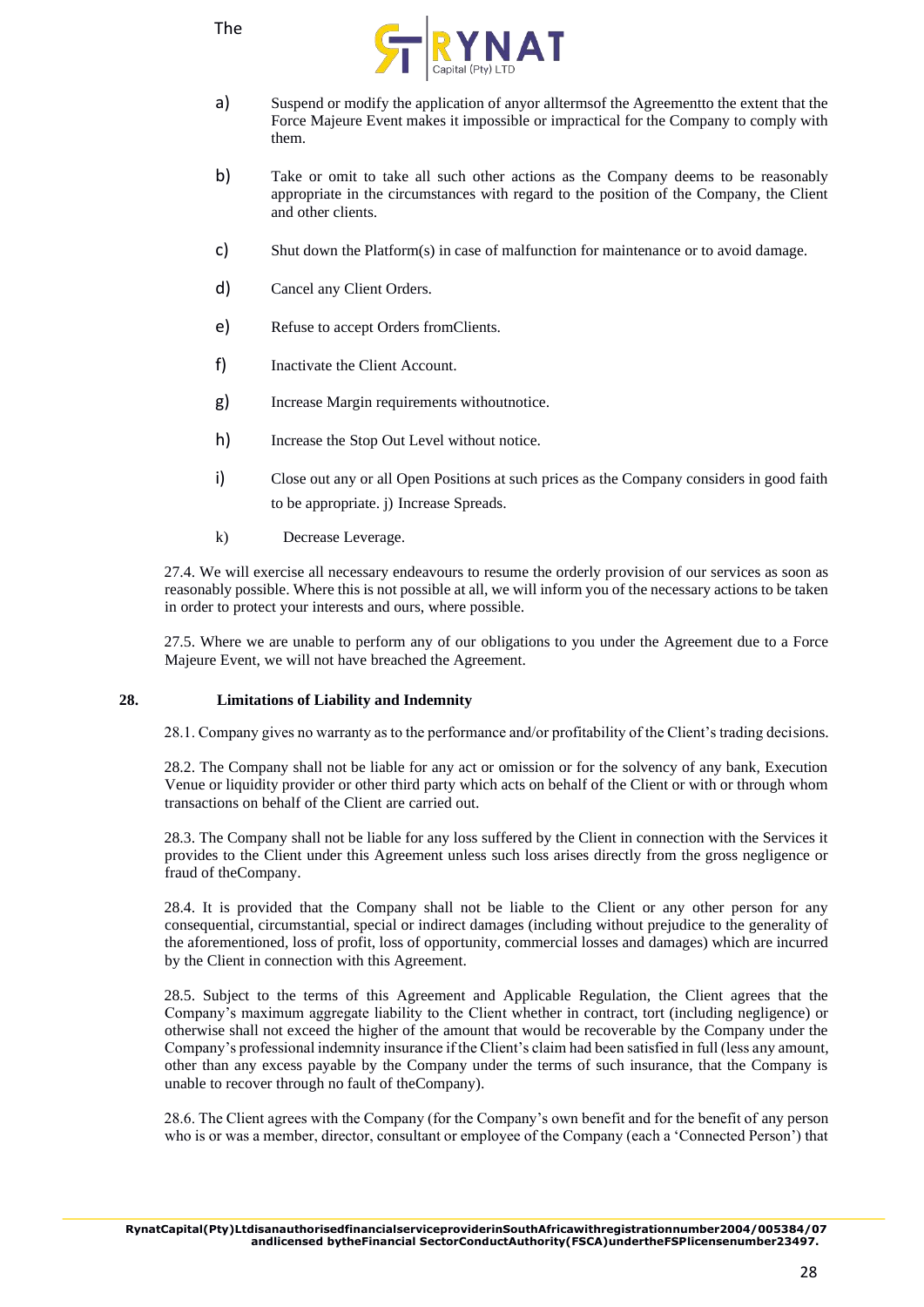

the Company shall alone be liable to the Client and that no Connected Person (such as director, employee or affiliate) will be personally liable to the Client (whether in contract, tort including negligence or otherwise).

28.7. Save in cases of gross negligence or fraud on the part of the Company, the Client shall indemnify and keep indemnified the Company and/or its directors and/or its employees and/or its representatives for any claim by third parties and/or for any loss, liability, costs or expenses which the Company or any third party may have incurred or paid in respect of any act or omission of the Client and/or its Authorised Representative / Attorney and/or due to the performance of the Agreement and/or the provision of any Services and/or the liquidation of any Financial Instruments of the Client in settlement of any claims of the Company.

28.8. The Company will not be held liable for any loss or damage or expense or loss incurred by the Client in relation to, or directly or indirectly arising from but not limited to:

- a) Any error or failure or interruption or disconnection in the operationof the Platform(s), or any delay caused by the Client Terminal or Transactions made via the Client Terminal, any technical problems, system failures and malfunctions, communication line failures, equipment or software failures ormalfunctions, system access issues, system capacity issues, high internet traffic demand, security breaches and unauthorized access, and other similar computer problems and defects.
- b) Any failure by the Company to perform any of its obligations under the Agreement as a result of Force Majeure Event or any other cause beyond its control.
- c) The acts, omissions or negligence of any third party.
- d) Any person obtaining the Client's Access Data that the Company has issued to the Client prior to the Client's reporting to the Company of the misuse of his Access Data.
- e) Unauthorized third persons having access to information, including electronic addresses, electronic communication, personal data and Access Data when the above are transmitted between the Parties or any other party, using the internet or other network communication facilities, post, telephone, or any other electronic means.
- f) Any of the risks of the Risks Disclosure and Warnings Notice materializes.
- g) Currency risk materializes.
- h) Any changes in the rates of tax.
- i) The occurrence of Slippage.
- j) The Client relying on functions such as Trailing Stop, Expert Advisor and Stop Loss Orders.
- k) Under abnormal MarketConditions.
- l) Any acts or omissions (including negligence and fraud) of the Client and/or his Authorized Representative.
- m) For the Client's or his Authorised Representative's trading decisions.
- n) All Orders given through and under the Client's AccessData.
- o) The contents, correctness, accuracy and completeness of any communication spread by the use of thePlatform(s).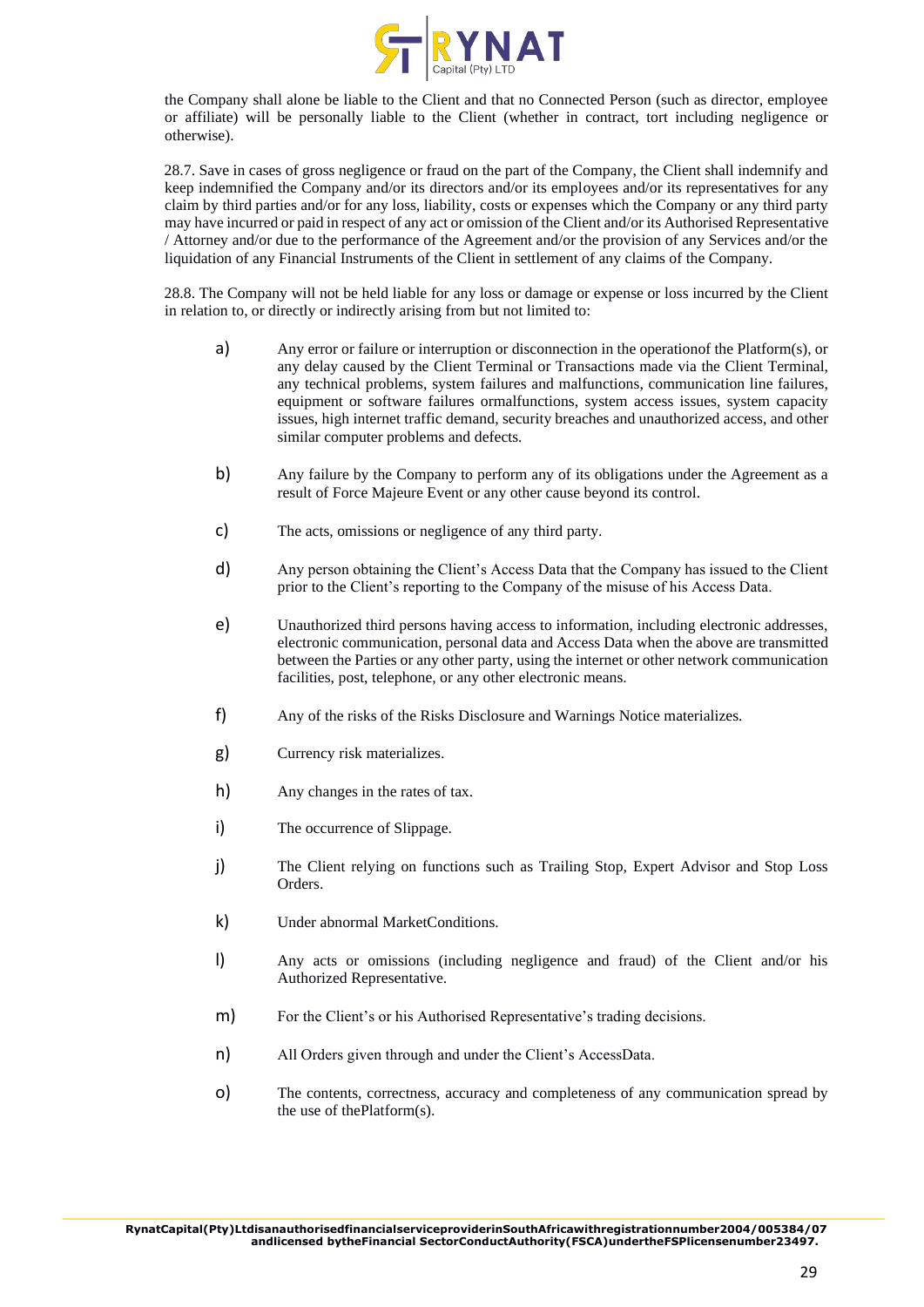



28.9. In the event the Company provides information, recommendations, news, information relating to transactions, market commentary or research to the Client (or in newsletters which it may post on its Website or provide to subscribers via its Website or otherwise), the Company shall not, in the absence of its fraud or gross negligence, be liable for any losses, costs, expenses or damages suffered by the Client arising from any inaccuracy or mistake in any such informationgiven.

# **29. Representations and Warranties**

- 29.1. Client represents and warrants to the Company thefollowing:
	- a) The Client is at least 18 years old, or the age of legal consent for engaging in financial investment activities under the laws of any jurisdiction that applies to him.
	- b) The Client is of sound mind and capable of taking decisions for his own actions.
	- c) There are no restrictions on the markets or financial instruments in which any Transactions will be sent for execution, depending on the Client's nationality or religion.
	- d) All actions performed under the Agreement will not violate any law or rule applicable to the Client or to the jurisdiction in which the Client is resident, or any agreement by which the Client is bound or by which any of the Client's assets or funds are affected.
	- e) The Client is aware of any requirements and implications, including, limited to any restrictions or reporting requirements set in the Client's local jurisdiction as a result of entering into the Agreement. Company is not liable for any requirements imposed by Client's local authorities, Client undertakes to comply with applicable requirements.
	- f) The Client will not use the IP or the Platform or Website in contravention to this Agreement, or for unauthorized or unlawful purposes and that he will use the IP, Platform and Website only for the benefit of his Client Account and not on behalf of any other person.
	- g) The Client is duly authorised to enter into the Agreement, to give Orders and to perform its obligationshereunder.
	- h) The Client is the individual who has completed the Account Opening Application Form or, if the Client is a company, the person who has completed Account Opening Application Form on the Client's behalf is duly authorised to do so.
	- i) The Client is acting as a principal and not as agent or representative or trustee or custodian on behalf of someone else. The Client may act on behalf of someone else only if the Company specifically consents to this in writing and provided all the documents required by the Company for this purpose are received.
	- j) The information provided by the Client to the Company in the Account Opening Application Form and at any time thereafter is true, accurate and complete and the documents handed over by the Client are valid and authentic.
	- k) The Client has read and fully understood the terms of the Agreement including the information in the Appendices.
	- l) The Client funds used for trading are not in any direct or indirect way the proceeds of any illegal activity or used or intended to be used for terrorist financing.
	- m) The Client is not a Politically Exposed Person and does not have any relationship (for example relative or business associate) with a person who holds or held in the last twelve months a prominent public position. If the above statement is untrue and in the event that

**RynatCapital(Pty)LtdisanauthorisedfinancialserviceproviderinSouthAfricawithregistrationnumber2004/005384/07 andlicensed bytheFinancial SectorConductAuthority(FSCA)undertheFSPlicensenumber23497.**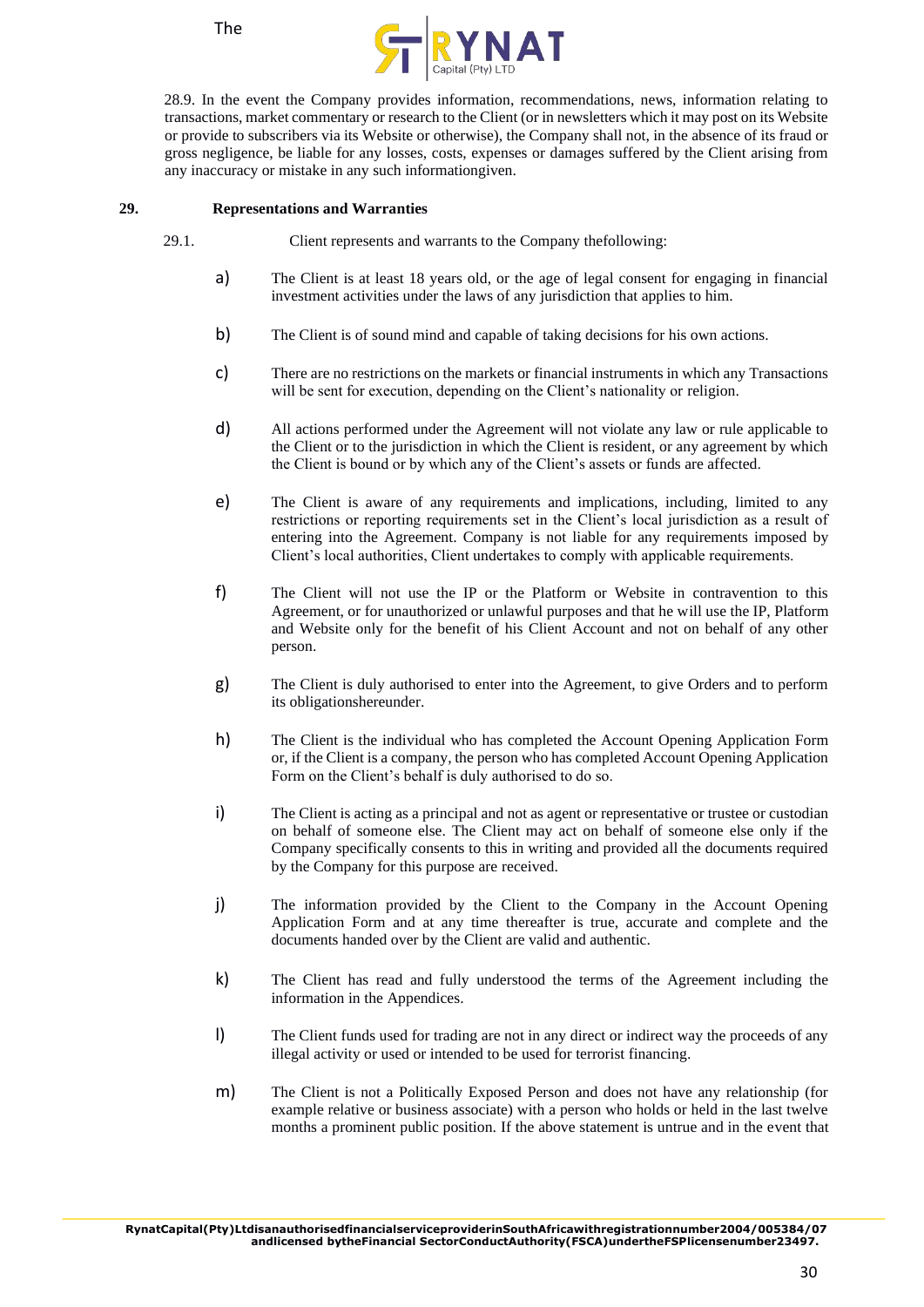

the Client has not disclosed this already in the Account Opening Application Form, he will inform the Company as soonas possible will notify the Company if at any stage during the course of this Agreement he becomes a Politically ExposedPerson.

n) The Client is not from the Australia, USA, Canada and Turkey and FATF blacklisted countries as the Company does not accept Clients from these countries and from any other countries where special legal conditions or limitations exists.

o) The Client has read and understands the Risks Disclosure and Warnings Notice.

- p) The Client consents to the provision of the information of the Agreement by means of a Website or email.
- q) The Client confirms that he has regular access to the internet and consents to the Company providing him with information, including, without limitation, information about amendments to the terms and conditions, costs, fees, this Agreements, Policies and information about the nature and risks of investments by posting such information on the Website or email. Should the Client wish, he may request for these to be sent by post or facsimile.

## **30. Complaints and Disputes**

30.1. If the Client wishes toreport a complaint, he mustsend an emailtothe Company with the completed "Complaints Form" found on the Website. The Company will try to resolve it without undue delay and according to the Company's Complaints Handling Policy for Clients, which can be found on the Company's Website – Legal Documents section.

30.2. If a situation arises which is not expressly covered by this Agreement, the Parties agree to try to resolve the matter on the basis of good faith and fairness and by taking such action as is consistent with marketpractice.

30.3. The Client's right to take legal action remains unaffected by the existence or use of any complaints procedures referred to above.

## **31. Applicable and Governing Law and Applicable Regulations**

31.1. Ifasettlementisnotreachedbythemeansdescribedinparagraph28.1ofthisClient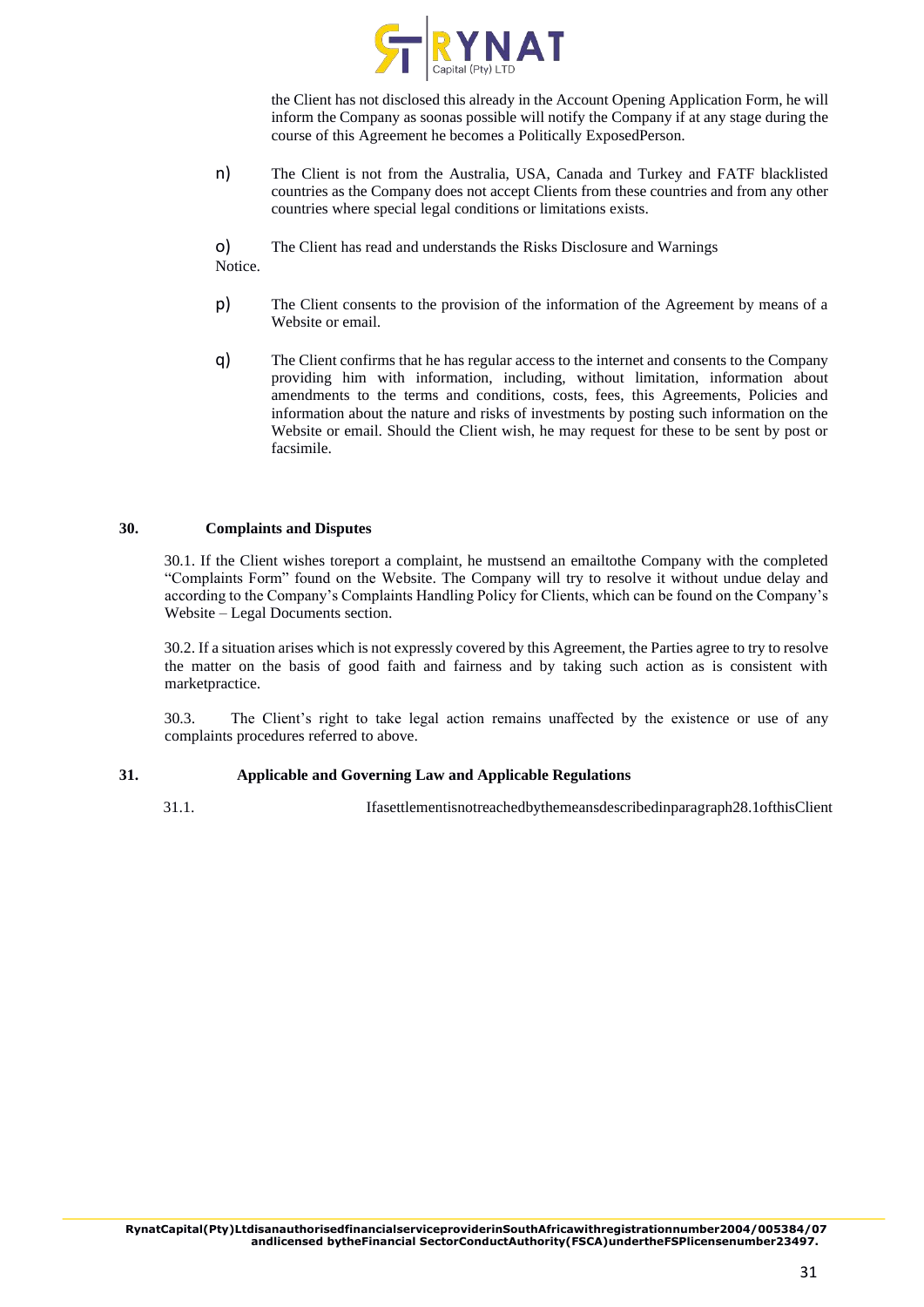

Agreement, all disputes and controversies arising out of or in connection with the Agreement shall be finally settled in court in South Africa.

## 31.2. This Agreement is governed by the Laws of SouthAfrica.

31.3. All transactions on behalf of the Client shall be subject to Applicable Regulations and any other public authorities which govern the operation of the South Africa Investment Firms, as they are amended or modified from time to time. The Company shall be entitled to take or omit to take any measures which it considers necessary to ensure compliance with the Applicable Regulations, the relevant market rules. Any such measures as may be taken shall be binding on theClient.

31.4. All rights and remedies provided to the Company under the Agreement are cumulative and are not exclusive of any rights or remedies provided by law.

#### **32. Severability**

32.1. Shouldanypart of this Agreement be held by anyCourt ofcompetentjurisdictiontobe unenforceable or illegal or contravene any rule, regulation or by law of any Market or regulator, that part will be deemed to have been excluded from this Agreement from the beginning, and this Agreement will be interpreted and enforced as though the provision had never been included and the legality or enforceability of the remaining provisions of the Agreement or the legality, validity or enforceability of this provision in accordance with the law and/or regulation of any other jurisdiction, shall not be affected.

#### **33. Non-Exercise of Rights**

33.1. EitherParty'sfailuretoseekredressforviolations,or toinsist uponstrictperformance, of any condition or provision of this Agreement, or its failure to exercise any or part of any of right or remedy to which that Party is entitled under this Agreement, shall not constitute an implied waiver thereof.

#### **34. Assignment**

34.1. The Company may at any time sell,transfer,assign or novate to a third partyany or all of its rights, benefits or obligations under this Agreement or the performance of the entire Agreement subject to providing three (3) Business Days prior Written Notice to the Client. This may be done without limitation in the event of merger or acquisition of the Company with a third party, reorganisation of the Company, winding up of the Company or sale or transfer of all or part of the business or the assets of the Company to a third party.

34.2. It is agreed and understood that in the event of transfer, assignment or novation described in paragraph 32.1 above, the Company shall have the right to disclose and/or transfer all Client Information (including without limitation personal data, recording, correspondence, due diligence and client identification documents, files and records, the Client trading history) transfer the Client Account and the Client Money as required, subject to providing 3 (13) Business Days prior Written Notice to the Client.

34.3. The Client may not transfer, assign, charge, novate or otherwise transfer or purport to do so the Client's rights or obligations under theAgreement.

#### **35. Introducer**

35.1. In cases where the Client isintroduced to the Company through a third person such as a business introducer or associate or affiliate ("Introducer"), the Client acknowledges that the Company is not bound by any separate agreements entered into between the Client and the Introducer. It is also made clear that the Introducers are not authorised by us to bind the Company in any way, to offer credit in our name, to offer guarantees against losses, to offer investment services or legal, investment or tax advice in our name or collect your money.

35.2. The Client acknowledges that the Company shall pay the Introducer with inducements for the introduction of Clients, calculated on the revenue generated from the Company. More details on such inducements will be disclosed to the Client upon request.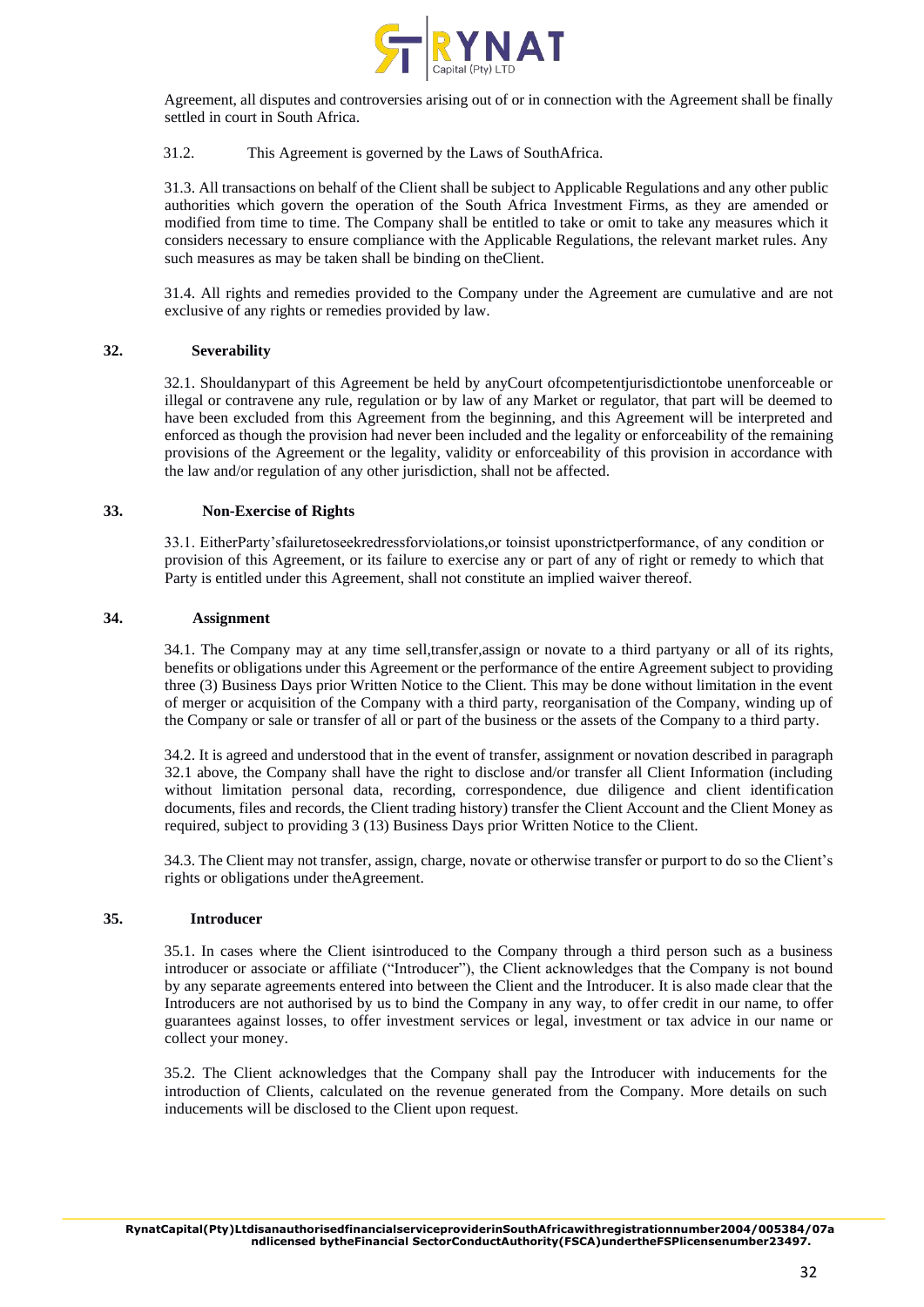

#### **36. Inducements**

36.1. Should the Company pay or receive any fees or inducements other than to the Introducers as per paragraph 35.2 of this Client Agreement, it shall notify the Client according to Applicable Regulations.

# **37. Conflicts of Interest**

37.1. A conflict of interest may arise when our interests compete or interfere or appear to compete or interfere with your interests under the Agreement. You understand and agree that such circumstances may arise, and where they do, we will make our best endeavours to mitigate them.

37.2. We are required by law to take all reasonable steps to identify and manage any potential or actual conflicts of interestbetween:

- a) Us and any Affiliate Entity or third-party
- b) Us and you
- c) You and any other client

37.3. Our procedures in place regarding how we manage potential conflicts ofinterest can be found on our 'Conflicts of Interest Policy', available on our Website.

37.4. Where any conflicts of interest cannot be mitigated effectively, we will disclose the general nature and/or sources of such conflicts in our 'Conflicts ofInterest Policy'.

#### **38. Authorised Representative**

38.1. The Company may in certain cases accept an Authorized Representative on behalf of the Client to place Orders to the Company or to handle any other mattersrelated to the Client Account or this Agreement, provided the Client notifies the Company in writing of the appointment of an Authorized Representative, submits the relevant documentation (such as Power of Attorney and KYC documents) and this person is approved by the Company fulfilling all of the Company specifications forthis.

38.2. Unless the Company receives a written notification from the Client for the termination of the authorisation of Authorized Representative, the Company, without prejudice to paragraph 38.4 herein below, has the right to continue accepting Orders and/ or other instructions relating to the Client Account by the Authorized Representative on the Client's behalf and the Client will recognize such orders as valid and committing to him.

38.3. The written notification for the termination of the authorization of the Authorized Representative has to be received by the Company with at least five Business Days' notice prior the termination of the authorization date.

38.4. The Company has the right (but NOT an obligation to the Client) to refuse to accept Orders and/ or other instructions relating to the Client Account from the Authorized Representative in any of the followingcases:

a) if the Company reasonably suspects that the Authorized Representative is not legally allowed

or properly authorized to act assuch; b) an Event of Default occurred;

c) in order for the Company to ensure compliance with the relevant market rules and or practices,

Applicable Regulations or other applicable laws; or d) in order to protect the interest of theClient.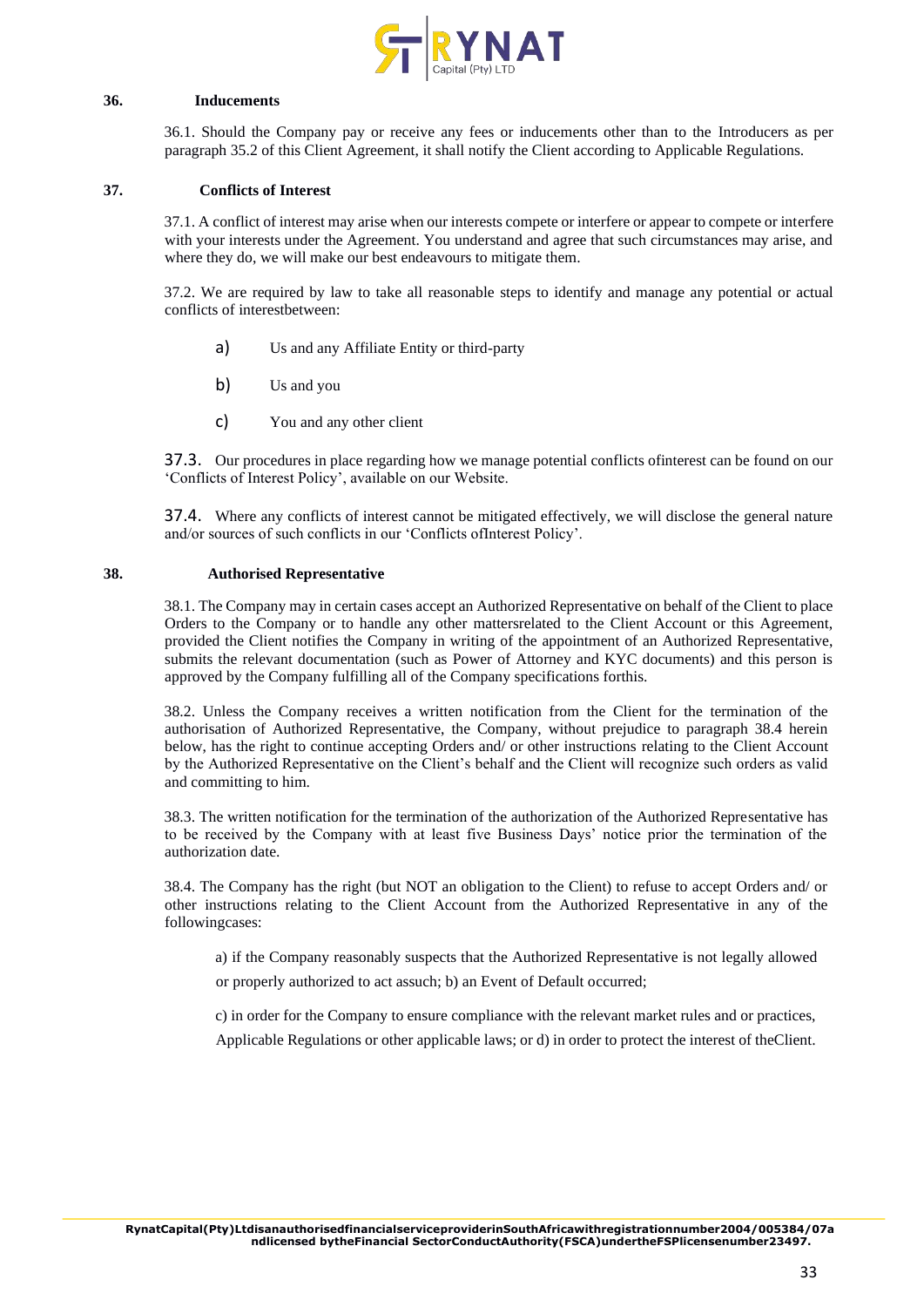

## **39. Multiple Account Holders**

39.1. Where the Client comprises twoor more persons, the liabilities andobligations under the Agreement shall be joint and several. Any warning or other notice given to one of the persons which form the Client shall be deemed to have been given to all the persons who form the Client. Any Order given by one of the persons who form the Client shall be deemed to have been given by all the persons who form the Client.

39.2. In the event of the death or mental incapacity of one of the persons who form the Client, all funds held by the Company or its Nominee, will be for the benefit and at the order of the survivor(s) and all obligations and liabilities owed to the Company will be owed by such survivor(s).

## **40. Client Loyalty Benefits**

#### 40.1. AnyLoyalty benefitsorsimilarbenefitsprovidedbytheCompany fromtimetotime

shall be governed by their terms and conditions, see Website or Trading Platform for details of terms and conditions.

40.2. The Client has the right and not an obligation to accept a Loyalty Benefits or similar benefits.

40.3. Should the Client abuse any Loyalty Benefits, the Company shall have the right to cancel the Loyalty Benefit and the trading profits generated from the Loyalty Benefit.

# **41. Taxes**

41.1. It is agreed and understood that the Client shallbe solely responsible forallfilings, tax returns and reports which should be made to any relevant authority, whether governmental or otherwise, and for payment of all taxes (including but not limited to any transfer or value added taxes), arising out of or in connection with his trading activity with the Company hereunder. It is possible that other costs, including taxes, relating to transactions carried out on the Platform may arise for which the Client is liable and which are neither paid via us nor imposed by the Company. Without derogating from the Client's sole and entire responsibility to account for tax due, it is agreed that the Company may deduct tax, as may be required by the applicable law, with respect to the Client's trading activity on the Platform. The Client is aware that the Company has a right of set-off against any amounts in the Client Account with respect to such tax deductions, and hereby authorizes the Company to withdraw amounts from the Client Account with which to pay such taxes. The Client shall have no claim against the Company with regard to such deductions. The Client further agrees that such deductions may mean that the Margin Requirements are not met.

41.2. The Client undertakes to pay all stamp expenses relating to this Agreement and any documentation which may be required for the currying out of the transactions under this Agreement.

## **42. Currency Conversion**

42.1. For any conversion required to be effected from one currency to another foreffecting any transaction or act by the Company pursuant to this Agreement, the Company is entitled to debit the Client Account with the equivalent amount of the transaction in the currency of the Client Account. In addition, any deposit in foreign currency to the Client Account, shall be converted into the currencyof the Client Account.

42.2. The Client acknowledges and agrees that the Client shall undertake all risks deriving from any such conversion and in particular, without prejudice to the generality of the above, the risk of loss which may be incurred as a result of fluctuations in exchange rates.

## **Appendix 1 - Interpretation of Terms**

In this Client Agreement:

"**Abnormal Market Conditions**" shall mean conditions contrary to Normal Markets Conditions e.g. when there is low liquidity in the market or rapid price movements in the market or Price Gaps.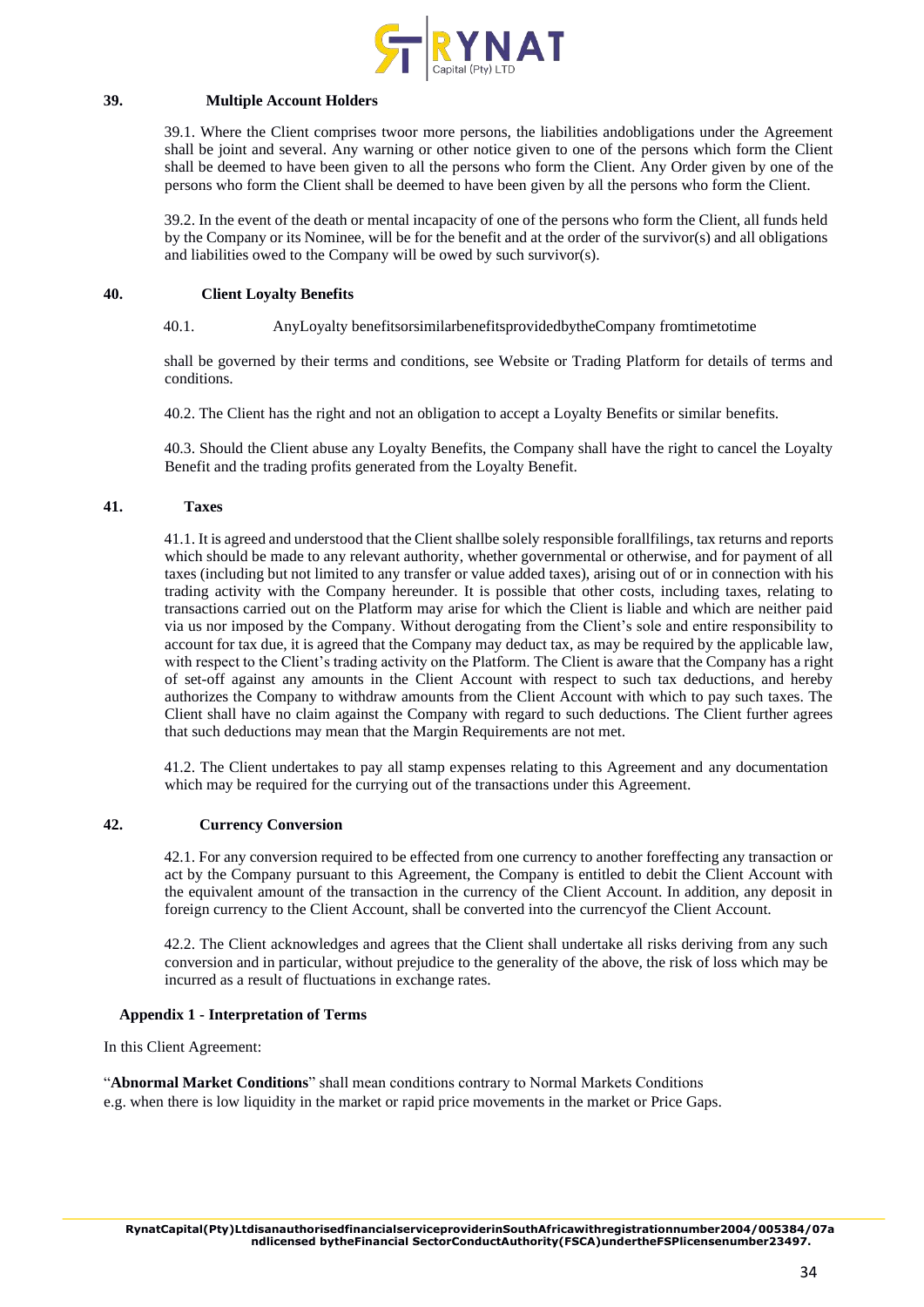

"**Abusive Trading**" shall include any of the following actions such as, but not limited to scalping; Sniping; Piphunting; placing "buy stop" or "sell stop" Orders prior to the release of financial data and news related to the Underlying Market/Asset; arbitrage; manipulations; a combination of faster/slower feeds; abuse of the cancelation of trades feature available on the Platform; use (without the prior and written consent of the Company) of any robots, spiders or other automated data entry system with the Platform (unless you receive express written consent by the Company prior to activating the robot) or use of any software, which applies artificial intelligence analysis to the Platform(s) and/or Client Account; entering into transactions or combinations of transactions (voluntarily and/or involuntarily) such as holding long and short positions in the same or similar Underlying Assets at similar times either by the Client or by the Client acting in concert with others, possibly with connected accounts, including (but not limited to) between accounts held with different entities within the Company, which taken together or separately are for the purpose of manipulating the Platform for gain. Abusive Trading constitutes an event of Default giving the Company the right to take action under paragraph 15.2 of this Client Agreement.

"**Access Data**" shall mean the Login User name and Password of the Client, which are required so as to have access on and use the Platform(s) any other secret codes issued by the Company to the Client to allow him place Orders.

"**Account Opening Application Form**" shall mean the application form/questionnaire completed by the Client in order to apply for the Company's Services under this Agreement and a Client Account, via which form/questionnaire the Company will obtain amongst other things information for the Client's identification and due diligence, his categorization and appropriateness or suitability (as applicable) in accordance with the Applicable Regulations.

"**Affiliate**" shall mean in relation to the Company, any entity which directly or indirectly controls or is controlled by the Company, or any entity directly or indirectly under common control with the Company; and "control" means the power to direct or the presence of ground to manage the affairs of the Company or entity.

"**Applicable Regulations**" shall mean (a) FSCA regulatory framework or any other rules of a relevant regulatory authority having powers over the Company; (b) the Rules of the relevant Market; and (c) all other applicable laws, rules and regulations of South Africa.

"**Ask**" shall mean the higher price in a Quote at which the price the Client may buy. "**Authorised Representative**" shall mean the person of paragraph 38.1 of this Client Agreement. "**Balance**" is the

sum of net deposits to client's trading account plus realized profit and loss minus commissions plus/minus swap fees.

"**Base Currency**" shall mean the first currency in the Currency Pair against which the Client buys or sells the Quote Currency.

"**Bid**" shall mean the lower price in a Quote at which the Client may sell.

"**Business Day**" shall mean any day, other than a Saturday or a Sunday, or the 25th of December, or the 1st of January or any other South Africa or international holidays to be announced on the Company's Website.

"**Client Account**" shall mean the unique personalised account of the Client consisting of all Completed Transactions, Open Positions and Orders on the Platform, the Balance of the Client money and deposit/withdrawal transactions of the Client money. It is understood that the Company may use the term Trading Account or Account on its Website or communications, which shall mean your Client Account.

"**Closed Position**" shall mean the opposite of an Open Position.

"**Completed Transaction**" in a CFD shall mean two counter deals of the same size (opening a position and closing a position): buy then sell and vice versa.

"**Company Services**" shall mean the services as mention under clause 5 of this Client Agreement.

"**Contract for Differences**" ("**CFD**") shall mean a contract, which is a contract for differences by reference to variations in the price of an Underlying Asset. A CFD is a Financial Instrument.

"**Contract Specifications**" shall mean the principal trading terms in CFD (for example Spread, Swaps, Lot Size, Initial Margin, Necessary Margin, Hedged Margin, the minimum level for placing Stop Loss, Take Profit and Limit Orders,

**RynatCapital(Pty)LtdisanauthorisedfinancialserviceproviderinSouthAfricawithregistrationnumber2004/005384/07a ndlicensed bytheFinancial SectorConductAuthority(FSCA)undertheFSPlicensenumber23497.**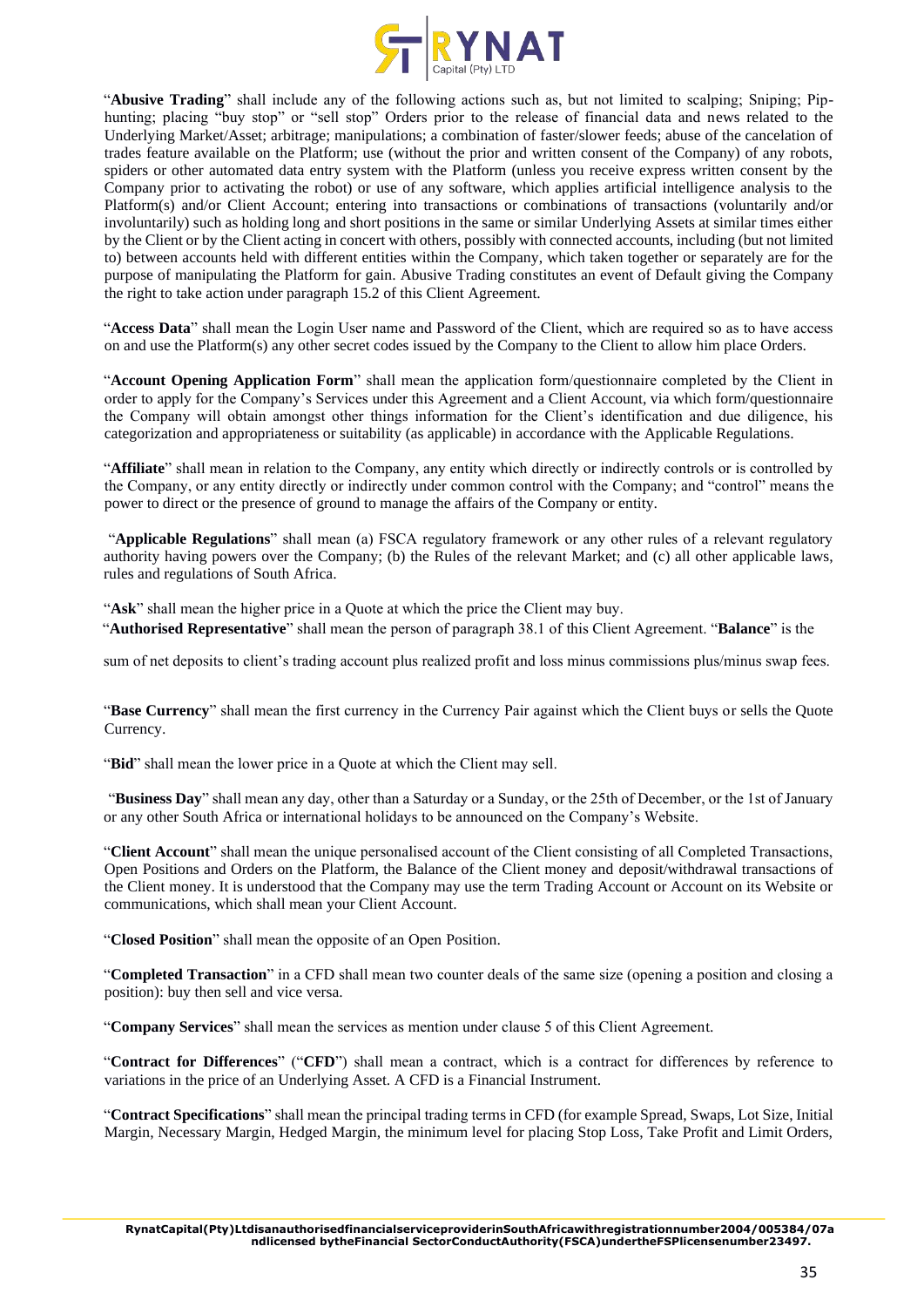

financing charges, charges etc) for each type of CFD as determined by the Company from time to time. The Contract Specifications appear on the Website.

"**CRS**" shall mean the Common Reporting Standard.

"**Currency of the Client Account**" shall mean the currency that the Client Account as offered by the Company from time to time.

"**Currency Pair**" shall mean the object or Underlying Asset of a CFD Transaction based on the change in the value of one currency against the other. A Currency Pair consists of two currencies (the Quote Currency and the Base Currency) and shows how much of the Quote currency is needed to purchase one unit of the BaseCurrency.

"**FSCA**" shall mean the Financial Sector Conduct Authority, which is the Company's supervisory authority.

"**FSCA regulatory framework**" shall mean the Rules, Directives, Regulations, Guidance notes, opinions or recommendations of FSCA.

"**Dealing on own account**" means trading against proprietary capital resulting in the conclusion of transactions in one or more financial instruments; the terms «trade on own account" or "trading on own account" shall have a similar interpretation;

"**EEA**" or "**European Economic Area**" is the area in which the Agreement on the EEA provides for the free movement of persons, goods, services and capital within the European Single Market, including the freedom to choose residence in any country within this area. The EEA was established on 1 January 1994 upon entry intoforce of the EEA Agreement.

"**Electronic Communications**" shall mean any type of electronic communication such as video conferencing, email, Bloomberg mail, SMS, business to business devices, chat, instant messaging and mobile device applications (list is notexhaustive).

"**Equity**" shall mean the Balance plus or minus any Floating Profit or Loss that derives from an Open Position and shall be calculated as: Equity = Balance  $+$  Floating Profit - Floating Loss.

"**Essential Details**" shall mean the required details in order for the Company to be able to place the Order for example but not limited to the type of Underlying Asset, Direction (Buy/or Sell), Opening price, closing price, style of the Order, the volume, if the Client places a Pending Order (limit or stop) the Client will indicate the intended price in which the Order will go in the market and any Stop Loss and or Take Profit etc.

"**ErrorQuotes**"are ratesreceived whichare transmitted to theClient's Terminaldue toa system of technical error.

"**Error Quote (Spike)**" shall mean an Error Quote with the following characteristics:

- a. a significant Price Gap; and
- b. in a short period of time the price rebounds with a Price Gap; and
- c. before it appears there have been no rapid price movements; and
- d. before and immediately after it appears that no important macroeconomic indicators and corporate reports are released;and
- e. a significant variance from marketingpricing

**Rynat Capital** has the right to delete an Error Quote (Spike) from the Server's Quotes Base.

"**Event of Default**" shall have the meaning given in paragraph 15.1 of this Client Agreement.

"**Expert Advisor**" shall mean a mechanical online trading system designed to automate trading activities on an electronic trading platform. It can be programmed to alert the Client of a trading opportunity and can also trade his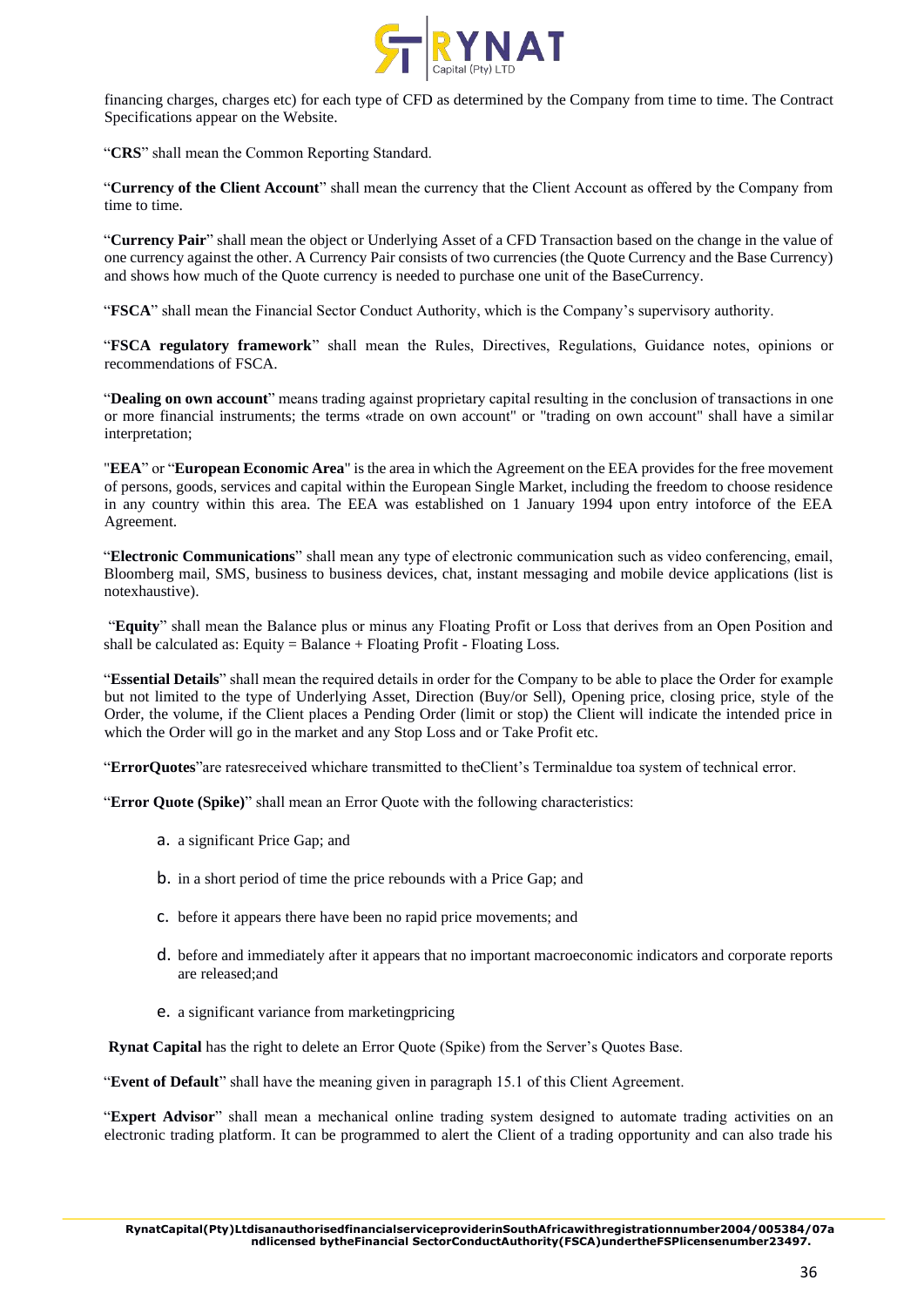

account automatically managing all aspects of trading operations from sending orders directly to the Platform to automatically adjusting stop loss, trailing stops and take profit levels.

"**FATCA**" shall mean the Foreign Account Tax Compliance Act.

"**Financial Instrument**" shall mean (1) Transferable securities; (2) Money-market instruments; (3) Units in collective investment undertakings; (4) Options, futures, swaps, forward rate agreements and any other derivative contracts relating to securities, currencies, interest rates or yields, emission allowances or other derivatives instruments, financial indices or financial measures which may be settled physically or in cash; (5) Options, futures, swaps, forwards and any other derivative contracts relating to commodities that must be settled in cash or may be settled in cash at the option of one of the parties other than by reason of default or other termination event; (6) Options, futures, swaps, and any other derivative contract relating to commodities that can be physically settled provided that they are traded on a regulated market, a MTF, or an OTF, except for wholesale energy products traded on an OTF that must be physically settled; (7) Options, futures, swaps, forwards and any other derivative contracts relating to commodities, that can be physically settled not otherwise mentioned in point 6) of this Part and not being for commercial purposes, which have the characteristics of other derivative financial instruments; (8) Derivative instruments for the transfer of credit risk; (9) Financial contracts for differences; (10) Options, futures, swaps, forward-rate agreements and any other derivative contracts relating to climatic variables, freight rates or inflation rates or other official economic statistics that must be settled in cash or may be settled in cash at the option of one of the parties other than by reason of default or other termination event, as well as any other derivative contracts relating to assets, rights, obligations, indices and measures not otherwise mentioned in this Part, which have the characteristics of other derivative financial instruments, having regard to whether, inter alia, they are traded on a regulated market, OTF, or an MTF. It is understood that the Company does not necessarily offer all the Financial Instruments which appear on its CIF license but only those marketed on its Website, from time to time.

"**Floating Profit/Loss**" in a CFD shall mean current profit/loss on Open Positions calculated at the current Quotes (added any commissions or fees if applicable).

"**Force Majeure Event**" shall have the meaning as set out in paragraph 27.1 of this Client Agreement.

"**Free Margin**" shall mean the amount of funds available in the Client Account, which may be used to open a position or maintain an Open Position. Free Margin shall be calculated as: Equity less (minus) Margin Requirement[Free margin = Equity- Margin Requirement].

"**Hedged Margin**" for CFD trading shall mean the necessary margin required by the Company so as to open and maintain Matched Positions.

"**Initial Margin**" for CFD trading shall mean the necessary margin required by the Company so as to open a position.

"**Instruction**"shall mean an instruction from the Client to Rynat Capital to open/close a position or to place/modify/delete an Order.

"**Instrument**" shall mean any Currency Pair, Precious Metal, Stock CFD, Energy.

"**Introducer**" shall have the meaning as set put in paragraph 35.1 of this Client Agreement.

"**Investment Services**" shall mean the Investment Services under the Company's license which can be found in the document "Company Information".

"**Law**" shall mean the Financial Advisory and IntermediaryServices Act, 2002 (Act No. 37 of 2002) as amended from time to time.

"**Leverage**" is the ratio showing by how many times the purchasing power of deposit is increased.

E.g., a leverage of 1:50, means that for a \$1,000 deposit you can open trades worth maximum of \$50,000 (1000 x 50).

"**Long Position**" for CFD trading shall mean a buy position that appreciates in value if underlying market prices increase. For example, in respect of Currency Pairs: buying the Base Currency against the Quote Currency.

"**Lot**" shall mean a unit measuring the Transaction amount specified for each Underlying Asset of a CFD.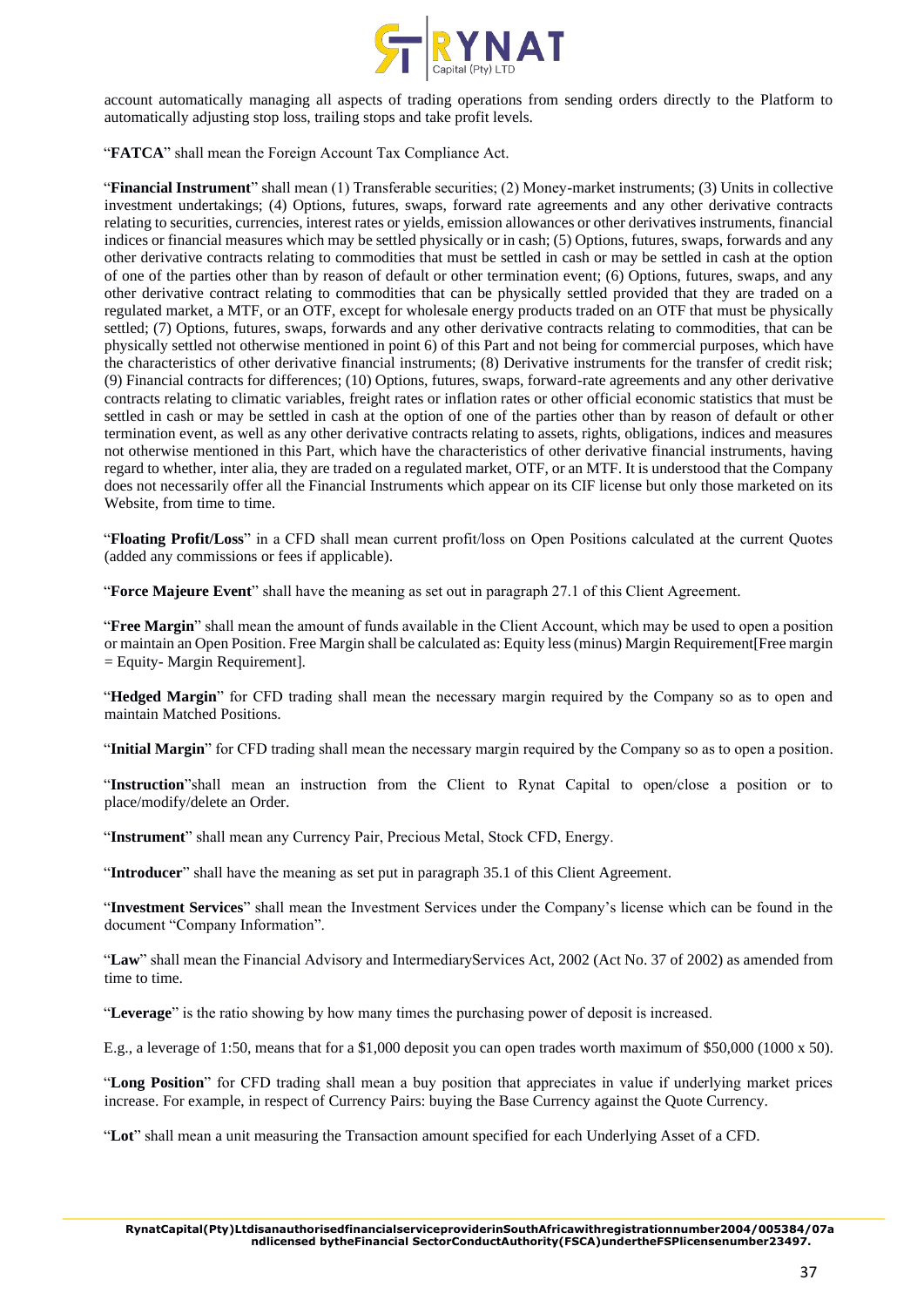

"**Lot Size**" shall mean the number Underlying Assets in one Lot in a CFD.

"**Month**" shall mean 30 calendar days.

"**Margin Call**" shall mean the situation when the Company informs the Client to deposit additional Margin when the Client does not have enough Margin to open or maintain open positions.

"**Margin Level**" for CFD trading shall mean the percentage of Equity to Margin Requirement ratio. It is calculated as: Margin Level =  $(Equity / Necessary Margin) \times 100\%$ .

"**Margin Requirement**" is the amount of money based on the margin rate needed to open a position, to the actual market exposure of that position.

"**Margin Trading**" means that the client can trade amounts significantly higher than his deposit.

"**Open Position**" shall mean any open option contract (call and / or put) which has not been closed. In relation to CFD trading this may be a Long Position or a Short Position which is not a Completed Transaction.

"**Order**" shall mean an instruction from the Client to trade in CFDs as the case may be.

"**OTC**" or "**Over-the Counter**" security shall mean a security traded in some context other than on a formal exchange. OTC occurs with commodities, Financial Instruments (including stocks) and derivatives of such products.

"**Personal Data**" shall mean any information relating to an identified or identifiable natural person such as a name, an identification document and number, location data, electronic and telephone communications, financial information, trading and non-trading activity and history or one or more factors specific to the physical, physiological, genetic, mental, economic, cultural or social identity of that naturalperson;

"**Parties**" shall mean the parties to this Client Agreement – i.e. the Company and the Client.

"**Platform**" shall mean the electronic mechanism operated and maintained by the Company, consisting of a trading platform, computer devices, software, databases, telecommunication hardware, programs and technical facilities, which facilitates trading activity of the Client in Financial Instruments via the Client Account.

"**Pending Order**" shall mean an instruction from the Customer to the Company to open a position once the price has reached the level of the Order.

"**Politically Exposed Persons**" shall mean:

A. natural persons who are or have been entrusted with prominent public functions, which means: heads of State, heads of government, ministers and deputy or assistant ministers; members of parliaments; members of supreme courts, of constitutional courts or of other high- level judicial bodies whose decisions are not subject to further appeal, except in exceptional circumstances; members of courts of auditors or of the boards of central banks; ambassadors, chargés d' affaires and high-ranking officers in the armed forces; members of the administrative, management or supervisory bodiesof State-owned enterprises. None of the categories set out in the above shall be understood as covering middle ranking or more junior officials. Further, where a person has ceased to be entrusted with a prominent public function within the meaning of the above definition for a period of at least one year in any country, such persons shall not be considered a Politically Exposed Person.

B. The immediate family members of such persons as set out under definition A, which means: the spouse; any partner considered by national law as equivalent to the spouse; the children and their spouses or partners; and theparents.

C. Persons known to be close associates of such persons as set out under definition A, which means: any natural person who is known to have joint beneficial ownership of legal entities or legal arrangements, or any other close business relations, with a person referred to in definition A; any natural person who has sole beneficial ownership of a legal entity or legal arrangement which is known to have been set up for the benefit de facto of the person referred to in definitionA.

**RynatCapital(Pty)LtdisanauthorisedfinancialserviceproviderinSouthAfricawithregistrationnumber2004/005384/07a ndlicensed bytheFinancial SectorConductAuthority(FSCA)undertheFSPlicensenumber23497.**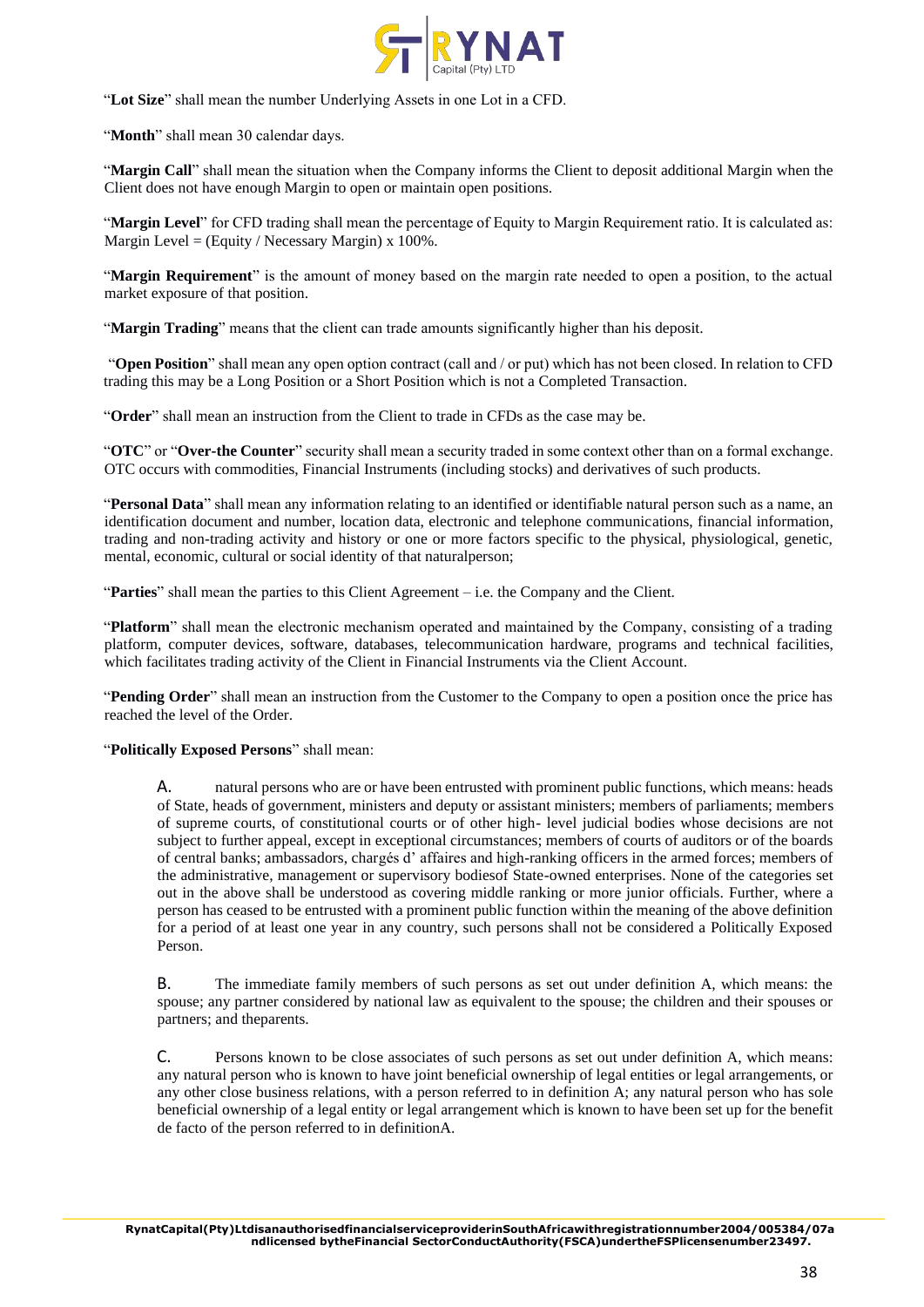

"Price Level" for CFD trading shall mean the price indicated in the Order.

"**Principal**": Rynat Capital acts as Principal when it is the sole execution venue with respect to the execution of Client orders; "Principal" may refer to "Risk-Less" Principal.

"**Prohibited Action**" shall mean an action of the Client as defined under paragraph 10.1 of this Client Agreement. A Prohibited Action constitutes an event of Default giving the Company the right to take action under paragraph 14.2 of this Client Agreement.

"**Quote**" shall mean the information of the current price for a specific Underlying Asset, in the form of the Bid and Ask prices.

"**Quote Currency**" shall mean the second currency in the Currency Pair which can be bought or sold by the Client for the Base Currency.

"**Required Margin**" shall mean the necessary guarantee funds so as to open or maintain Open Positions in a CFD Transaction.

"**Risk-less Principal**": Where Company acts as Risk-less Principal when it receives a Client order for execution and immediately executes an identical order in the market, while taking on the role of Principal, in order to fill the Client's order.

"**Rynat Capital**" shall mean Rynat Capital (Pty) Ltd, registered in South Africa and regulated by FSCA under the FSP license number 23497 .

"**Scalping**" shall mean the form of trading strategy through which the Client performs and/or tries to perform numerous transactions within a very short time (for example up to two minutes) or buying at Bid price and selling at Ask price, so as to gain the Bid/Ask difference.

"**Services**" shall mean the services to be offered by the Company to the Client under this Agreement, as set out in paragraph 6.2 of this Client Agreement.

"**Segregated Account**" shall mean a client bank account as defined by and held in accordance with the Applicable Regulations.

"**Short Position**" for CFD trading shall mean a sell position that appreciates in value if underlying market prices fall. For example, in respect of Currency Pairs: selling the Base Currency against the Quote Currency. Short Position is the opposite of a LongPosition.

"**Slippage**" shall mean the difference between the expected price of a Transaction in a CFD, and the price the Transaction is actually executed at. Slippage often occurs during periods of higher volatility (for example due to due to news events) making an Order at a specific price impossible to execute, when market orders are used, and also when large Orders are executed when there may not be enough interest at the desired price level to maintain the expected price of trade.

"**Sniping**" shall mean executing trading strategies with the objective or as a result of exploiting misquotation(s). Misquotations may occur as a result of the highly automated nature of offering tradable prices on the Platform.

"**Social Trade Services**" means the Social Trade Services offered by the Company to a Client from time to time and as stated under clause 5 of this Client Agreement and the 'Social Trading Feature Terms and Conditions' available on the Company's website.

"**Spread**" for CFD trading shall mean the difference between Ask and Bid of an Underlying Asset in a CFD at that same moment.

"**Swap or Rollover**" for CFD trading shall mean the interest added or deducted for holding a position open overnight.

"**Trading Account**" shall mean the unique personified registration system of all Completed Transactions, Open Positions, Orders and deposit/withdrawal transactions in the Trading Platform.

**RynatCapital(Pty)LtdisanauthorisedfinancialserviceproviderinSouthAfricawithregistrationnumber2004/005384/07a ndlicensed bytheFinancial SectorConductAuthority(FSCA)undertheFSPlicensenumber23497.**